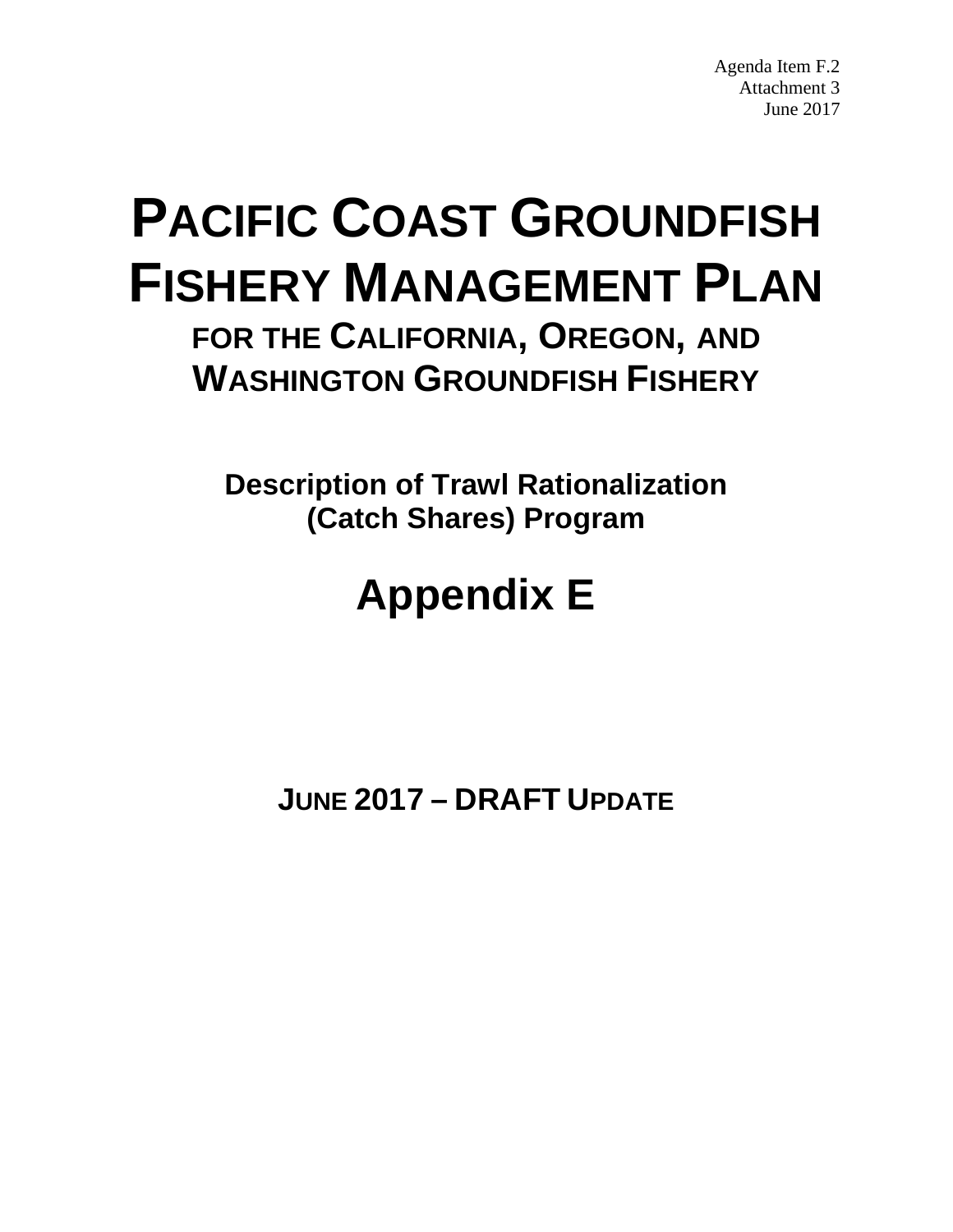# **Contents**

| E.1 |                                                                             |                                                                             |  |  |  |  |
|-----|-----------------------------------------------------------------------------|-----------------------------------------------------------------------------|--|--|--|--|
| E.2 | Shoreside Trawl Sector: IFQ Program (Appendix A of the Environmental Impact |                                                                             |  |  |  |  |
|     |                                                                             |                                                                             |  |  |  |  |
|     |                                                                             |                                                                             |  |  |  |  |
|     | E.2.1.1                                                                     |                                                                             |  |  |  |  |
|     | E.2.1.2                                                                     |                                                                             |  |  |  |  |
|     | E.2.1.3                                                                     |                                                                             |  |  |  |  |
|     | E.2.1.4                                                                     |                                                                             |  |  |  |  |
|     | E.2.1.5                                                                     |                                                                             |  |  |  |  |
|     | E.2.1.6                                                                     |                                                                             |  |  |  |  |
| E.3 |                                                                             |                                                                             |  |  |  |  |
| E.4 |                                                                             | Whiting At-sea Trawl Sector: Cooperative Program (Appendix B of the EIS) 22 |  |  |  |  |
| E.5 |                                                                             |                                                                             |  |  |  |  |
|     |                                                                             |                                                                             |  |  |  |  |
|     |                                                                             |                                                                             |  |  |  |  |
|     |                                                                             |                                                                             |  |  |  |  |
| E.6 |                                                                             |                                                                             |  |  |  |  |
|     | $B-1$                                                                       |                                                                             |  |  |  |  |
|     | $B-2$                                                                       |                                                                             |  |  |  |  |
|     | $B-3$                                                                       | Whiting Shoreside Sector Co-Op Program (placeholder, not recommended)  35   |  |  |  |  |
|     | $B-4$                                                                       |                                                                             |  |  |  |  |
|     |                                                                             | Revised and printed on May 2014 - DRAFT REVISIONS FOR REVIEW                |  |  |  |  |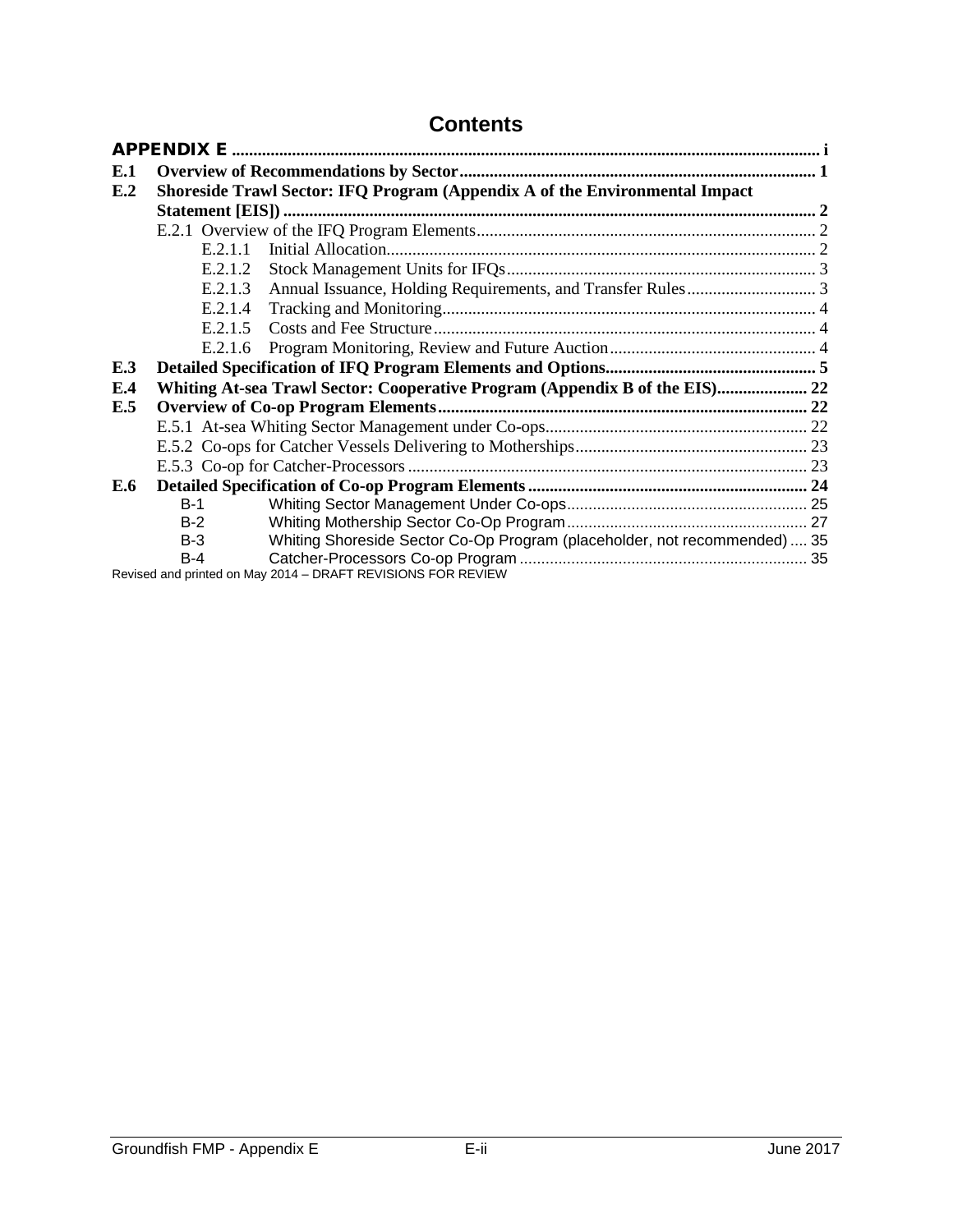# **Acronyms and Abbreviations**

| Acronym     | <b>Definition</b>                                        |
|-------------|----------------------------------------------------------|
| Council     | Pacific Fishery Management Council                       |
| $\rm CP$    | catcher processor                                        |
| CV(MS)      | mothership-endorsed catcher vessel permit                |
| EIS         | environmental impact statement                           |
| <b>FMP</b>  | fishery management plan                                  |
| <b>IBQ</b>  | individual bycatch quota                                 |
| <b>IFQ</b>  | individual fishing quota                                 |
| MS          | mothership                                               |
| <b>MSA</b>  | Magnuson-Stevens Fishery Conservation and Management Act |
| <b>NMFS</b> | National Marine Fisheries Service                        |
| OY          | optimum yield                                            |
| <b>RCA</b>  | <b>Rockfish Conservation Area</b>                        |
| QP          | quota pound                                              |
| QS          | quota share                                              |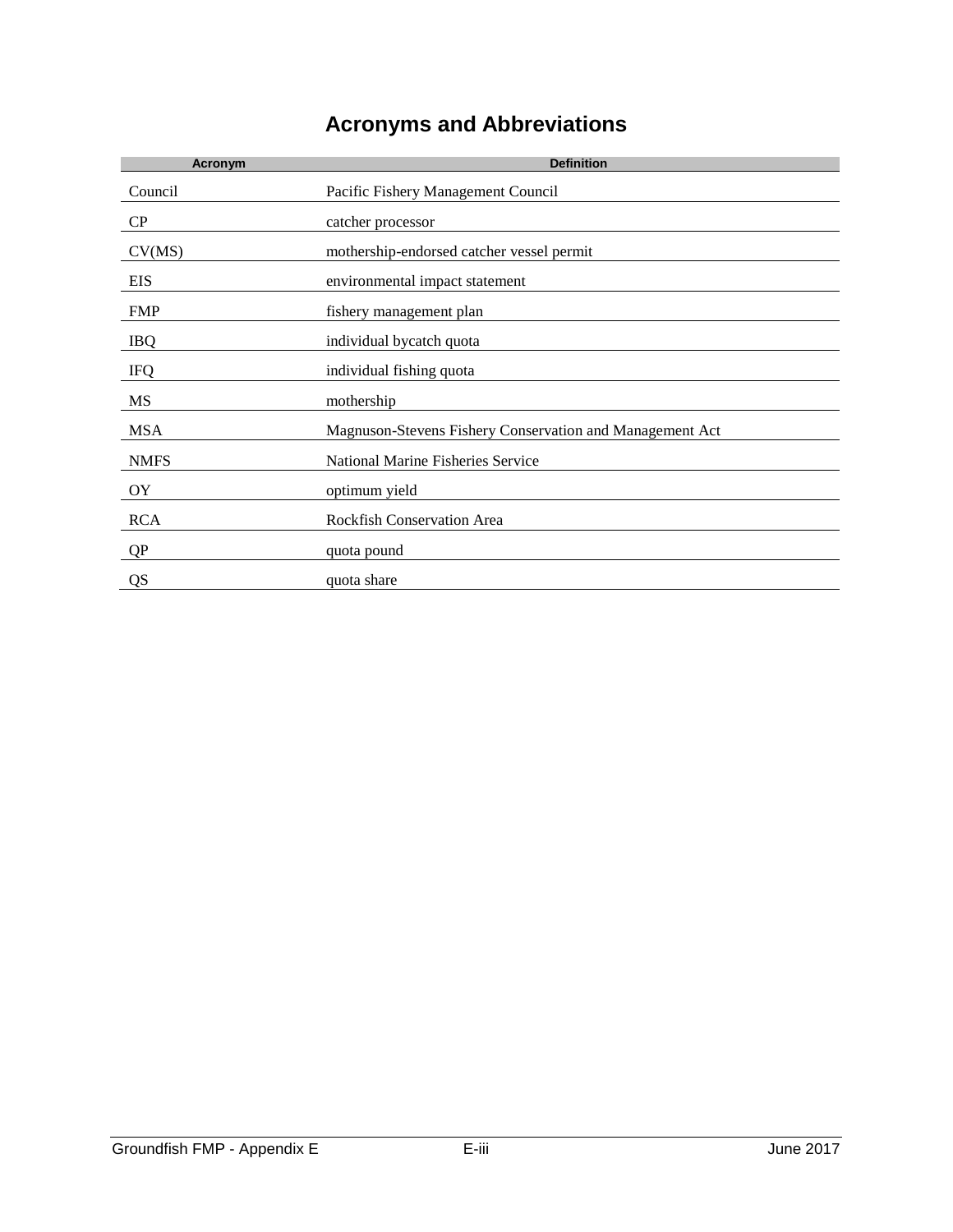This appendix contains a description of the Council's trawl catch share policy (trawl rationalization policy) as originally adopted in conjunction with Amendment 20 and as subsequently modified through regulatory actions. This appendix will be updated from time-to-time to reflect the regulatory amendments recommended by the Council and approved by NMFS, as well as plan amendments as appropriate. Those regulatory amendments will be developed under the regulatory amendment processes specified in the FMP. As identified in the FMP, the update of this appendix does not require an amendment to the FMP.

## <span id="page-3-0"></span>**E.1 Overview of Recommendations by Sector**

The Pacific Fishery Management Council's (Council) sector specific polcies for rationalizing the trawl fishery are provided here. The policies were originally adopted at the Council's November 2008 meeting and finalized in 2009 for forwarding to National Marine Fisheries (NMFS). The following is the a general outline of the trawl rationalization program:

**Shoreside Trawl Sector** (nonwhiting groundfish species and whiting):

Manage with individual fishing quotas (IFQs).

- Provide 90 percent of the initial allocation of nonwhiting IFQ to holders of vessel permits; and
	- set aside 10 percent of the initial allocation for an adaptive management program that may benefit processors and communities, among others.
- Provide 80 percent of the initial allocation of whiting IFQ to holders of vessel permits; and provide 20 percent of the initial allocation of whiting to processors.

Allocate 100 percent of the Pacific halibut individual bycatch quota (IBQ) to holders of vessel permits.

**Mothership (MS) Trawl Sector** (whiting and groundfish bycatch species):

Manage with a harvester co-op system and limited entry for MS processors.

Require that permit holders declare preseason the MS processor(s) for which they will fish in a coming year.

**Catcher Processor (CP) Sector** (whiting and groundfish bycatch species):

Create a permit endorsement to prevent expansion of the number of participants.

Allocate whiting and bycatch to the existing voluntary co-op.<sup>[1](#page-3-1)</sup>

Provide an IFQ program if the voluntary co-op fails (initially allocate IFQ equally among all permit holders).

The amount of allocation available for these sectors will be determined through the intersector allocation process. IFQ for the shoreside fishery may not be delivered to or caught by at-sea processors, nor may quota allocated to the mothership (MS) or CP sectors be delivered shoreside. IFQ for the shoreside fishery may not be processed prior to delivery except as allowed for certain non-whiting vessels delivering fish as part of the shorebased sector or as otherwise specifically allowed.

The following sections provide a general summary of the program for each sector. In general, provisions that apply to QS and QP also pertain to Pacific halibut IBQ-QS and IBQ-QP.

<span id="page-3-1"></span>When the Council took final action, NMFS indicated its preliminary intent to license the voluntary co-op. However, this was not part of the Council's final action.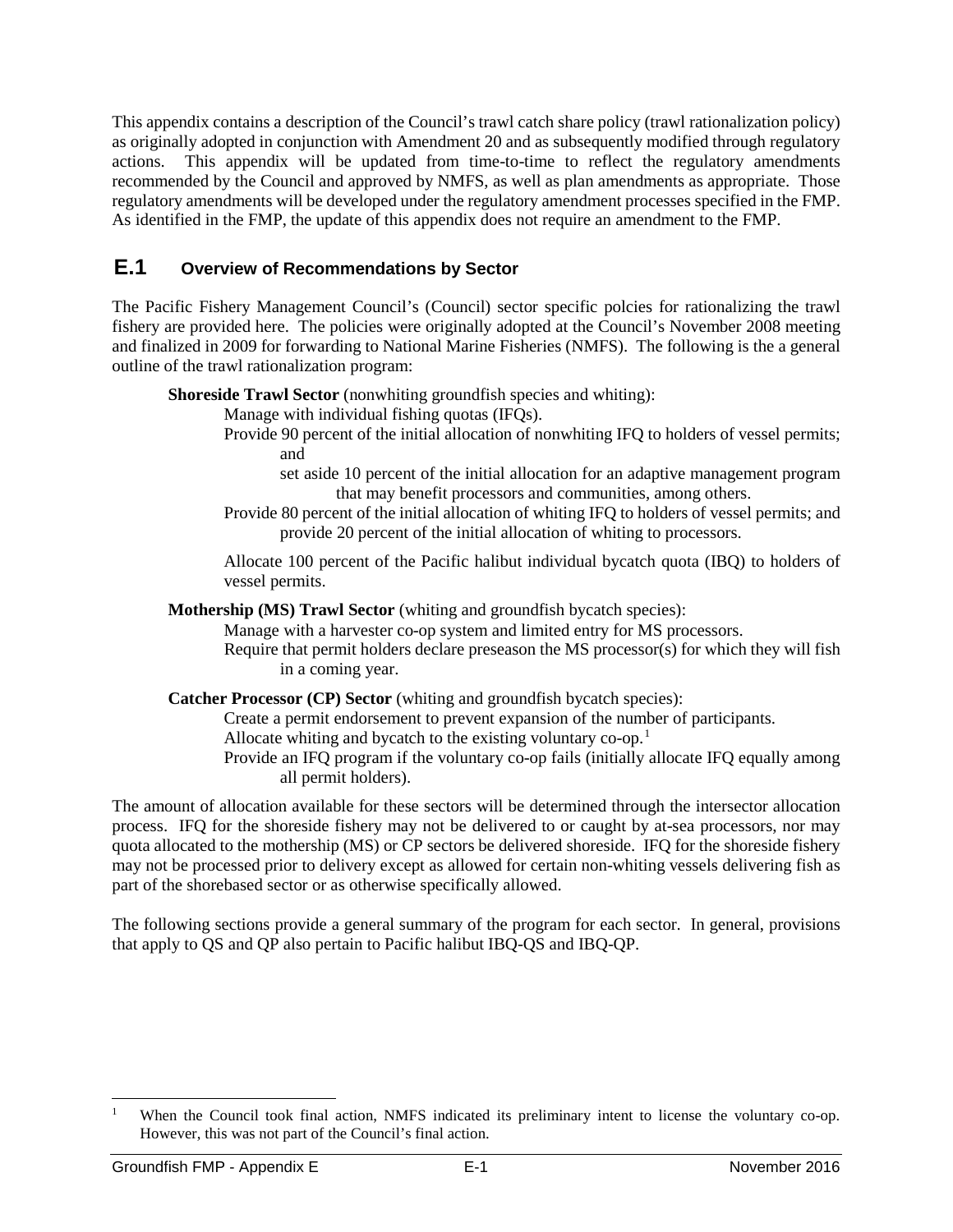#### <span id="page-4-0"></span>**E.2 Shoreside Trawl Sector: IFQ Program (Appendix A of the Environmental Impact Statement [EIS])**

This section details the IFQ program that the Council recommended for the shoreside sector of the groundfish fishery. The first part of the section describes major components of the program. [Table E-1,](#page-7-1) which starts on page [5,](#page-7-1) presents complete details on elements of the recommended IFQ program.

## <span id="page-4-1"></span>*E.2.1 Overview of the IFQ Program Elements*

On initial implementation, the trawl rationalization program left most status quo management tools in place. The main exception was cumulative landing limits for nonwhiting groundfish species covered by the IFQ program. Other regulatory constraints continue to be reduced through trailing actions.

An IFQ grants an entity the privilege to catch a specified portion of the trawl sector's allocation. Within the IFQ program, vessels are allowed to use a variety of directed groundfish commercial gear (including nontrawl gear) to take the shoreside trawl sector allocation, which enables "gear switching." IFQs have been created for most species of groundfish under the Groundfish Fishery Management Plan (FMP) (although some will still be managed collectively at the stock complex level, e.g., remaining minor slope rockfish). Some groundfish species rarely caught by trawl gear and dogfish will be excluded from the IFQ program. To ensure that annual limits for species not covered by IFQ are not exceeded, catch of those species will be monitored and deductions made from ACLs in anticipation of the expected level of shoreside trawl sector catch. For trips targeted on whiting, IFQ will be required for whiting and bycatch species.

Halibut individual bycatch quota (IBQ) will be required to cover the incidental mortality of Pacific halibut in the groundfish trawl shoreside fishery. Under the IBQ provision, retention will not be allowed.

The following sections describe the major provisions of the IFQ program.

#### <span id="page-4-2"></span>E.2.1.1 Initial Allocation

The program initially allocated IFQ as quota share (QS) to fishery participants based mainly on their historic involvement in the fishery. Each year quota pounds (QP) is allocated to holders of QS in proportion to their QS holdings. QS and QP are collectively referred to as IFQ. Following the initial allocation of QS, transfers (described below) allow others to participate in the fishery as quota holders. The initial allocation occurred in two segments.

First, in developing its recommendation, the Council considered the groups that should be included in the initial allocation and the proportional split of the initial allocation among the groups. The Council recommended that harvesters (those holding limited entry permits for trawl vessels) be given an initial allocation of 90 percent of the nonwhiting QS and 80 percent of the whiting QS. Ten percent of the QS for nonwhiting species was made available for an adaptive management program and processors received 20 percent of the whiting QS. All of the halibut IBQ was allocated to harvesters with no set aside for the adaptive management program.

Second, the Council considered specific allocation formulas to determine the amount of QS each eligible entity would receive. These calculations were based primarily on the delivery history associated with a vessel permit or processing company over a set number of years. For the allocation to permits, the QS associated with the history of permits retired in the buyback program was distributed equally among the remaining qualified permits (about 44 percent of the QS was allocated in this fashion). A special calculation was provided for incidentally caught overfished species. For these species, the allocation was based on the QS recipient's need to cover incidental catch under current fishing practices (as measured by bycatch rates,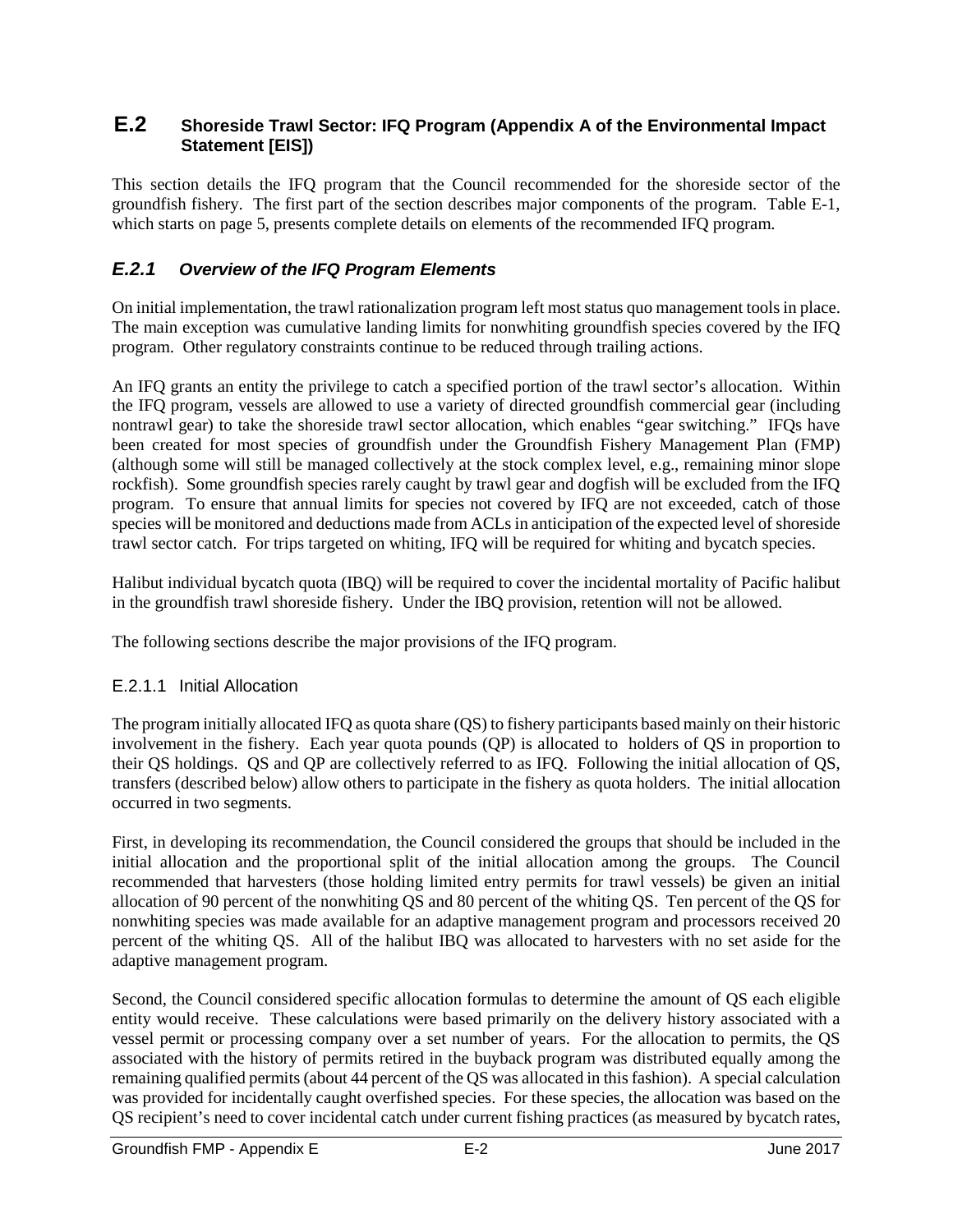individual permit logbooks for recent years, and the amount of target species QS that an entity received). None of the QS for overfished species was allocated equally among harvesters, with the exception of canary rockfish. A similar approach was used for the allocation of halibut IBQ.

## <span id="page-5-0"></span>E.2.1.2 Stock Management Units for IFQs

QS was issued for the species groups and areas for which there were annual catch limits (specified as optimum yields at the time the program was implemented). However, QS was not required for some rarely caught species. Catch of these species is monitored to ensure that it does not exceed any established allocations or annual catch limits. There are provisions that provide for both species group and area subdivision of QS after initial allocation.

#### <span id="page-5-1"></span>E.2.1.3 Annual Issuance, Holding Requirements, and Transfer Rules

In designing the management regime for the IFQ program, the Council balanced the benefits of flexibility and individual accountability with program costs and the constraints of the very low allowable catch levels of overfished species. Prior to the start of each fishing year, NMFS issues QP to entities based on the amount of QS they hold and the shoreside trawl sector allocation. The QP must be transferred to a vessel account in order to be used. When a vessel goes fishing under the IFQ program, all catch must be recorded (including discards), and it must be matched by an equal amount of QP from the vessel's QP account. If there is not enough QP to cover the catch from a trip, there is a 30-day grace period during which adequate QP must be transferred into the vessel's account. A vessel's fishing is limited, and its permit cannot be sold, until the overage is covered. After the 30-day grace period, the vessel is considered in violation of the program, unless the overage is within the amount allowed by the carry-over provision. A carryover provision allows for an overage in one year to be covered by up to 10 percent of the following year's QP; likewise, the provision also allows QP that were not used in one year to be carried over into the following year, up to 10 percent.

Bycatch reduction and greater efficiency are expected to occur in the groundfish fishery under the IFQ program because of the transferability of QS and QP. Through the transfer of QS/QP (bought and sold or leased through private contract), it is anticipated that those best able to avoid catching overfished species and those who are most efficient will increase the amount of QS/QP registered to them. Those who consistently have high bycatch rates or operate less efficiently might choose to sell their QS and leave the fishery. Generally, anyone eligible to own a U.S.-documented fishing vessel may also acquire QS and QP, and the QS and QP may be acquired in very small increments.<sup>[2](#page-5-2)</sup> These provisions allow for new entrants into the fishery; for example, a crewmember could \purchase quota in small increments. They also allow for ownership of QS by entities that do not otherwise participate in the fishery.

While transferability is an important component, some provisions limit transferability in order to protect against unintended consequences. For example, there are accumulation limits on the amount of QS that can be controlled by an entity and vessel limits for the amount of QP registered to a vessel. The intent of these limits is to prevent excessive control of quota by a participant.

An adaptive management program (AMP) allows the Council to use 10 percent of the trawl allocation to provide incentives, support, or other compensation to offset adverse impacts of the program. This program may benefit communities and processors, among others. Details of the AMP will be the subject of a trailing action.To date, these QP have been passed through to QS holders in proportion to their QS holdings.

<span id="page-5-2"></span> <sup>2</sup> To be eligible to own QS, the person need not actually own a U.S. documented fishing vessel.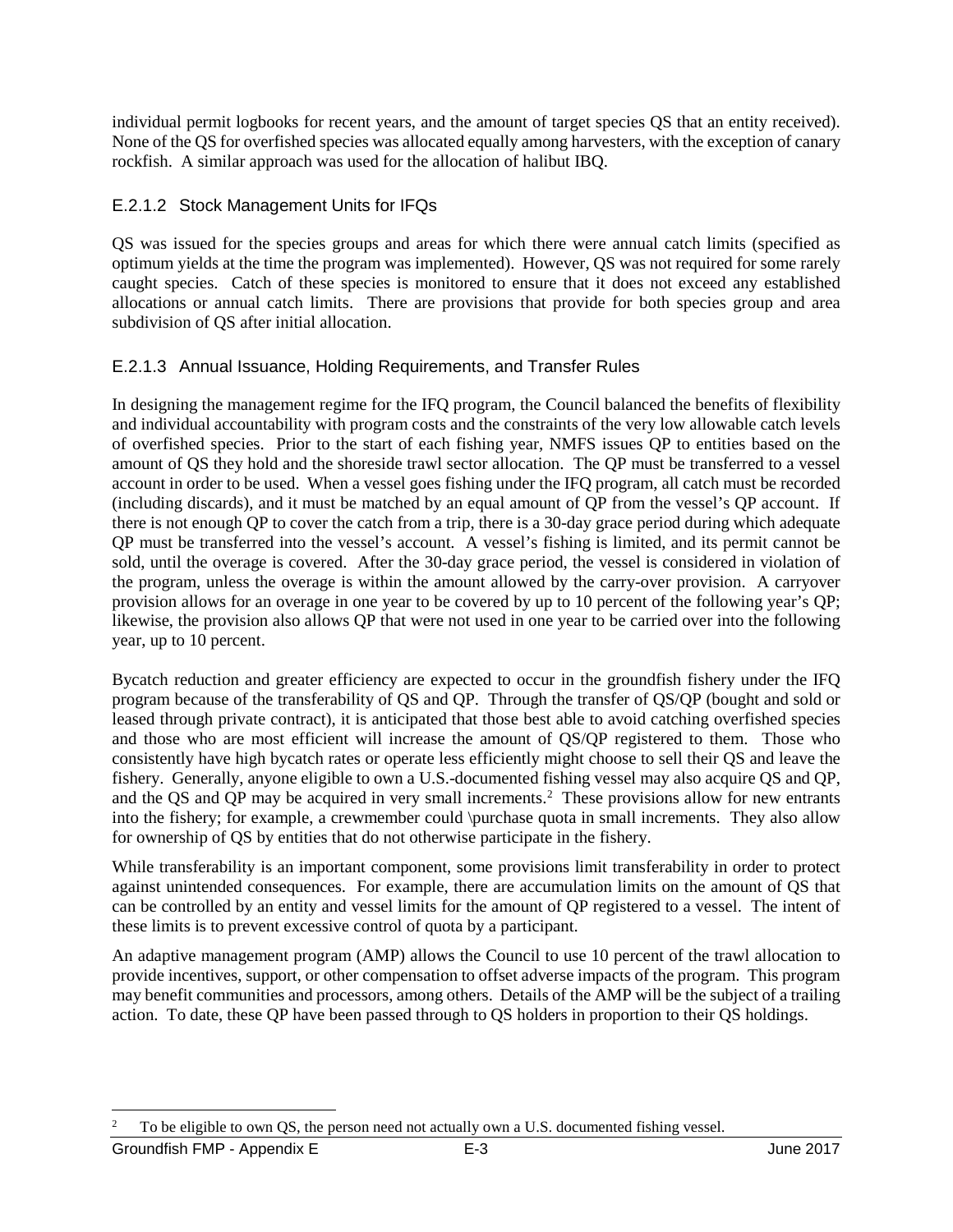#### <span id="page-6-0"></span>E.2.1.4 Tracking and Monitoring

A tracking and monitoring program is necessary to ensure that all catch (including discards) is documented and matched against QP. Initially, at-sea observers were required on all vessels, as well as shoreside monitoring during all off-loading (100 percent coverage). The Council has developed a policy to allow cameras to substitute for observers on certain vessels. Compared to status quo monitoring, the trawl rationalization program requirements are a significant increase in at-sea monitoring for a large portion of the trawl fleet, particularly nonwhiting shoreside vessels. In addition to being necessary to insure the effectiveness of incentives based on individual responsibility, more accurate estimates of total mortality benefit stock conservation goals. Discarding is allowed, though all fish discarded must be covered by QP. There is 100 percent shoreside monitoring. Additionally, a program for the mandatory submission of economic data facilitates monitoring program performance.

#### <span id="page-6-1"></span>E.2.1.5 Costs and Fee Structure

Program benefits were expected to exceed costs and will be evaluated as part of program performance review. One of the major sources of costs is associated with industry payments for observers and catch monitors. To help mitigate against these costs, at the start of the program NMFS provided a cost reimbursements such that participants were initially responsible for only 10 percent of the cost of hiring observers and catch monitors. The industry proportion of the costs of hiring observers and catch monitors increased over time and cost reimbursements ended in 2015. Program cost recovery fees were implemented starting in 2014.

#### <span id="page-6-2"></span>E.2.1.6 Program Monitoring, Review and Future Auction

The Council conducts formal periodic reviews of catch share program performance as required under the Magnuson-Stevens Act. The current policy requires a review five years after implementation and every four years thereafter. The result of these evaluations could include dissolution of the program, revocation of all or part of quota shares, or other fundamental changes to the program. At the time of its first review, the Council will also consider the use of an auction or other non-history-based method when distributing quota share that may become available after the initial allocation.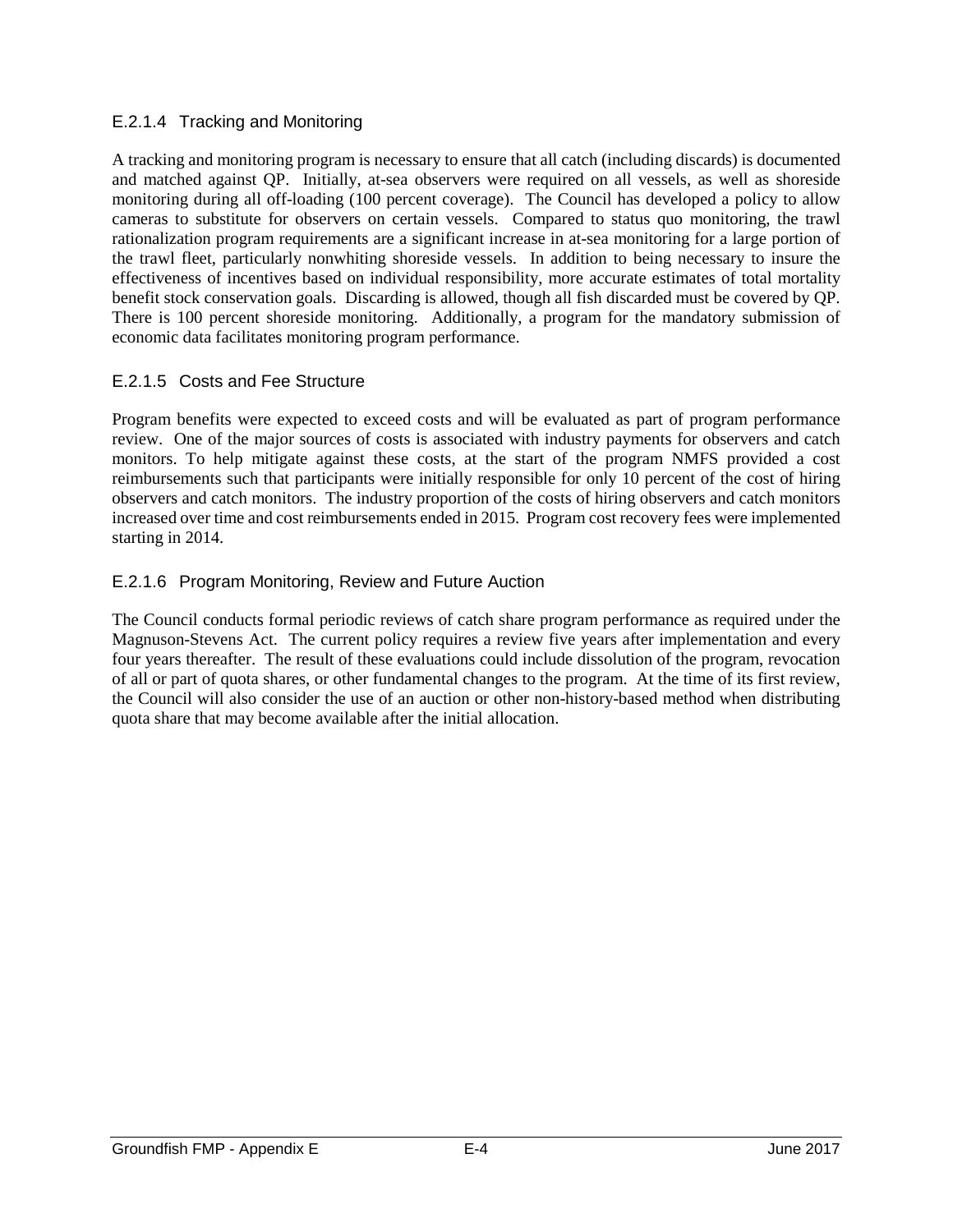# <span id="page-7-0"></span>**E.3 Detailed Specification of IFQ Program Elements and Options**

[Table E-1](#page-7-1) provides a complete description of the IFQ program.

|         | <b>Element</b>                                                           | Sub-element |                                                                                                                                                                                                                                                                                                                                                                                                                                                                                                                                                                                                                                                                                                                                                                                   |
|---------|--------------------------------------------------------------------------|-------------|-----------------------------------------------------------------------------------------------------------------------------------------------------------------------------------------------------------------------------------------------------------------------------------------------------------------------------------------------------------------------------------------------------------------------------------------------------------------------------------------------------------------------------------------------------------------------------------------------------------------------------------------------------------------------------------------------------------------------------------------------------------------------------------|
|         | A. Trawl Sector Management                                               |             |                                                                                                                                                                                                                                                                                                                                                                                                                                                                                                                                                                                                                                                                                                                                                                                   |
| $A-1.1$ | Scope for IFQ<br>Management, Including<br>Gear Switching                 |             | For trips delivered shoreside, QP is required to cover catch of all groundfish<br>(including all discards) by limited entry (LE) trawl vessels with certain gear<br>and species exceptions.                                                                                                                                                                                                                                                                                                                                                                                                                                                                                                                                                                                       |
|         |                                                                          |             | Gear Exception: Vessels with an LE trawl permit using the following<br>gears are not be required to cover their groundfish catch with QP: non-<br>groundfish trawl (pink shrimp, ridgeback prawn, California halibut<br>south of Pt. Arena, and sea cucumbers south of Pt. Arena), <sup>a</sup> gear types<br>defined in the coastal pelagic species FMP, gear types defined in the<br>highly migratory species FMP, salmon troll, crab pot, and LE fixed gear<br>when the vessel also has a LE permit endorsed for fixed-gear (longline<br>or fishpot) AND has declared that it is fishing in the LE fixed-gear<br>fishery. However, open access trip limit regulations for each of these<br>gears apply when a trawl permitted vessel has declared into the related<br>fishery. |
|         |                                                                          |             | Species Exception: The following are exceptions from the QP<br>requirement: longspine thornyheads south of 34°27' N latitude, minor<br>nearshore rockfish (north and south), black rockfish (WOC), California<br>scorpionfish, cabezon, kelp greenling, shortbelly rockfish, and the<br>"Other Fish" category of groundfish.                                                                                                                                                                                                                                                                                                                                                                                                                                                      |
|         |                                                                          |             | This definition of the scope allows an LE trawl vessel to switch between<br>trawl and nontrawl groundfish gears, including fixed-gear, for the purpose<br>of catching their QP ("gear switching"). It also allows a nontrawl vessel to<br>acquire a trawl permit, and thereby use trawl QP to catch the LE trawl<br>allocation using nontrawl gear. <sup>b</sup>                                                                                                                                                                                                                                                                                                                                                                                                                  |
| $A-1.2$ | IFQ Management Units,<br><b>Including Latitudinal</b><br>Area Management |             | QS carries designations for the species/species group, area, and trawl sector<br>to which it applies (see A-1.3 for the list of trawl sectors). The QP has the<br>same species/species group, area, and sector designations as the QS on the<br>basis of which the QP was issued. QP may not be used in a trawl sector<br>other than that for which it was issued, <sup>c</sup> and may not be used in a nontrawl<br>sector (i.e., by vessels without trawl permits). <sup>d</sup> QP may not be used in a<br>catch area or for a species/species group other than that for which it is<br>designated.                                                                                                                                                                            |
|         |                                                                          |             | For those species within the scope of the program, the QS/QP species<br>groupings and area subdivisions are those for which ACLs are specified in<br>the acceptable biological catch (ABC)/ACL table that is generated through<br>the groundfish biennial specifications process and those for which there is<br>an area-specific precautionary harvest policy <sup>e</sup>                                                                                                                                                                                                                                                                                                                                                                                                       |
|         |                                                                          |             | Changing the management units. After initial QS allocation the Council<br>may alter the management units by changing the management areas or<br>changing species groupings. Section A-2.1.6 provides methods for<br>reallocating QS when such changes are made after initial implementation of<br>the program. <sup>f</sup> In this document, all references to species include species<br>and species group, unless otherwise indicated.                                                                                                                                                                                                                                                                                                                                         |

<span id="page-7-1"></span>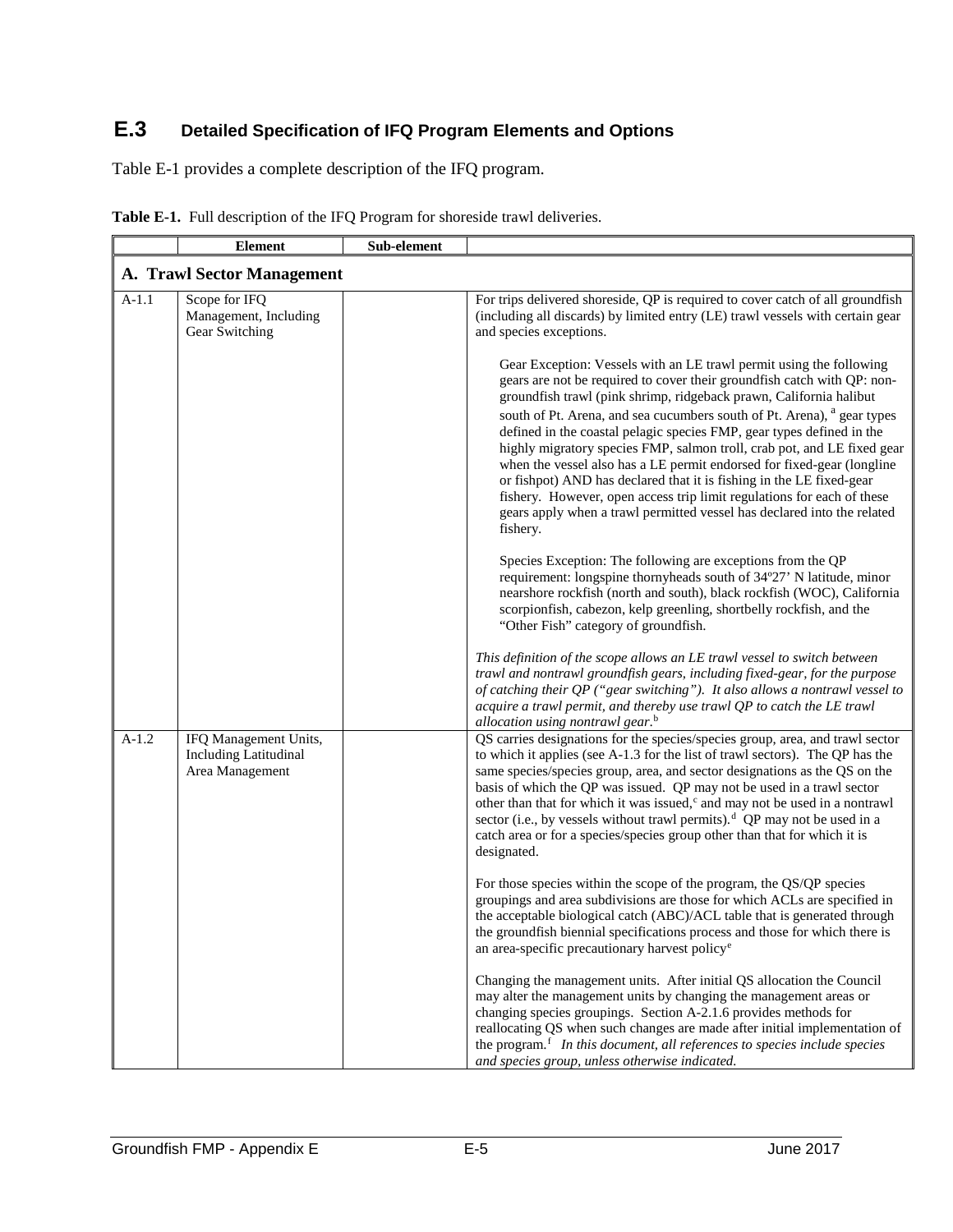|         | <b>Element</b>                                    | Sub-element |                                                                                                                                                                                                                                                                                                                                                                                                                                                                                                                                                                                                                                                                |
|---------|---------------------------------------------------|-------------|----------------------------------------------------------------------------------------------------------------------------------------------------------------------------------------------------------------------------------------------------------------------------------------------------------------------------------------------------------------------------------------------------------------------------------------------------------------------------------------------------------------------------------------------------------------------------------------------------------------------------------------------------------------|
| $A-1.3$ | General Management and<br><b>Trawl Sectors</b>    |             | Unless otherwise specified or modified by later regulatory action, status quo<br>regulations, other than trip limits for species within the scope of the IFQ<br>program, remain in place. If individual vessel overages (catch not covered<br>by QP) make it necessary, area restrictions, season closures, or other<br>measures will be used to prevent the trawl sector (in aggregate or the<br>individual trawl sectors listed here) from going over allocations. The IFQ<br>fishery may also be restricted or closed as a result of overages in other<br>sectors. Non-IFQ groundfish species continue to be managed with trip<br>limits and/or set-asides. |
|         |                                                   |             | There are three trawl sectors: shoreside, MS, and CP. However, as per<br>Section A-1.1, IFQ is required only for the shoreside trawl sector. The MS<br>and CP sectors are managed using co-ops, as specified in the co-op section<br>of this appendix. If the industry organized voluntary co-op program for the<br>CP sector collapses, IFQ will be required for the CP sector, as specified in<br>the co-op program described for that sector.                                                                                                                                                                                                               |
|         |                                                   |             | Vessels fishing under the IFQ program, with trawl or other gear, may not<br>process fish for delivery shoreside except for vessels that legally engaged in<br>the at-sea processing of non-whiting groundfish prior to July 20, 2010.<br>Vessels less than 75 feet which head, gut, tail, and freeze whiting are not<br>considered to be processing.                                                                                                                                                                                                                                                                                                           |
|         |                                                   |             | Allocation among trawl sectors have been determined in FMP Amendment<br>21 except that whiting allocations were established before Amendment 21.<br>Sector allocations not covered in the FMP are addressed in the biannual<br>specifications process.<br>Trawl vessels fishing IFQ with nontrawl gear are required to comply with<br>the RCA lines applicable for that gear. Such RCA restrictions, as<br>necessary, are determined in a separate process.                                                                                                                                                                                                    |
| $A-1.4$ | Management of<br>Nonwhiting Trips                 |             | Nonwhiting trips are those with less than 50 percent whiting. No changes to<br>management measures, other than those identified in Section A-1.3, were<br>identified at the time of initial implementation of this program but such<br>changes have been implemented subsequently.                                                                                                                                                                                                                                                                                                                                                                             |
| $A-1.5$ | Management of Whiting<br><b>Trips<sup>g</sup></b> |             | Whiting seasons were not changed by the IFQ program but were modified<br>by later action. Spring openings have been maintained to control impacts<br>on ESA-listed salmon that might occur earlier in the year. <sup>h</sup> When the<br>primary whiting season is closed for shoreside deliveries, cumulative<br>whiting catch limits will apply and shoreside QP will be required to cover<br>whiting caught incidentally.                                                                                                                                                                                                                                   |
| $A-1.6$ | Groundfish Permit Length<br>Endorsements          |             | Length endorsement restrictions on LE permits endorsed for groundfish gear<br>have been retained; however, the provision that requires that the size<br>endorsements on trawl permits transferred to smaller vessels be reduced to<br>the size of that smaller vessel was eliminated (i.e., length endorsements do<br>not change when a trawl-endorsed permit is transferred to a smaller vessel).                                                                                                                                                                                                                                                             |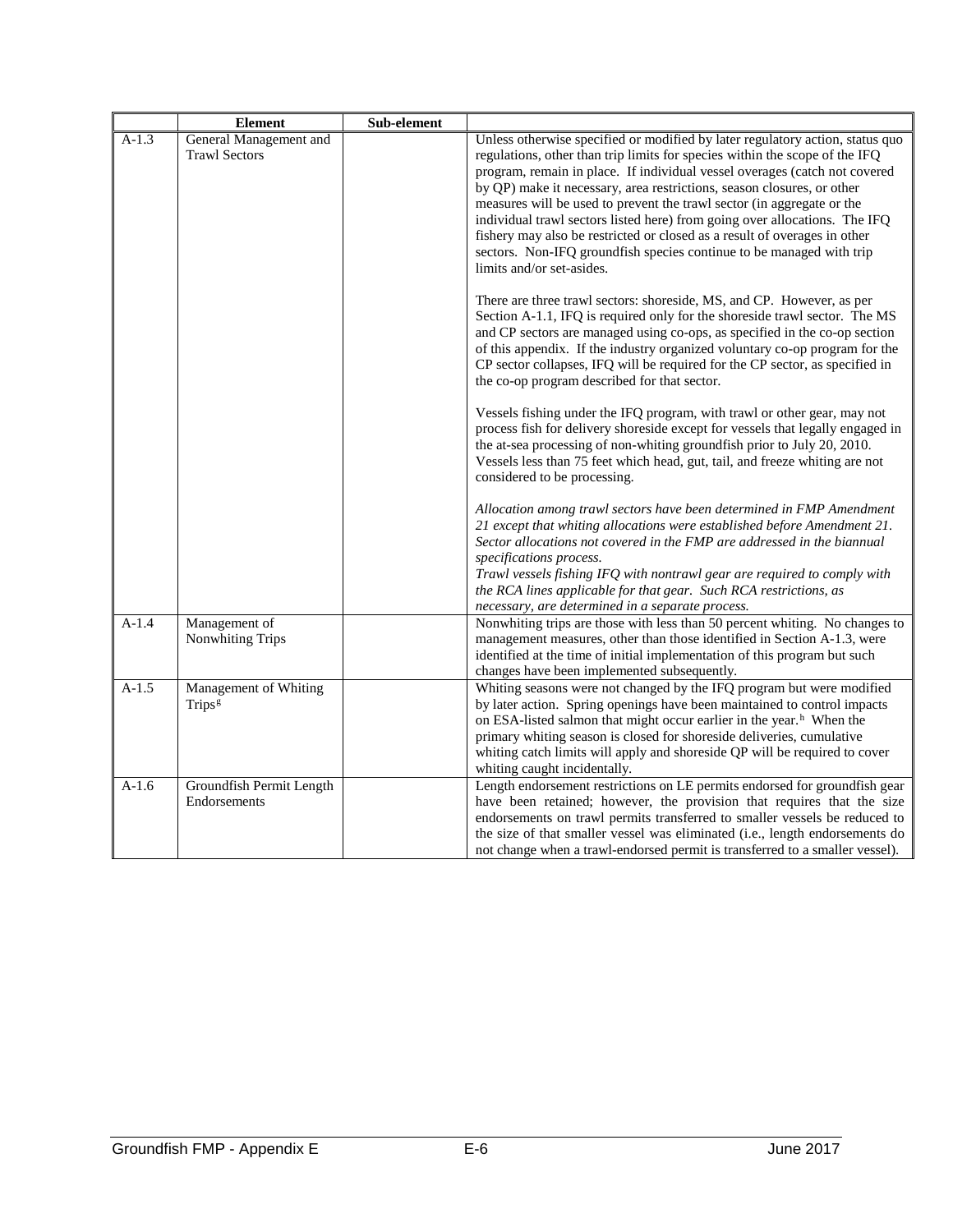|           | <b>Element</b>                             | Sub-element                                                            |                                                                                                                                                                                                                                                                                                                                                                                                                                                                                                                                                                                                                                                                                                                                                                                                                                                                                                                |
|-----------|--------------------------------------------|------------------------------------------------------------------------|----------------------------------------------------------------------------------------------------------------------------------------------------------------------------------------------------------------------------------------------------------------------------------------------------------------------------------------------------------------------------------------------------------------------------------------------------------------------------------------------------------------------------------------------------------------------------------------------------------------------------------------------------------------------------------------------------------------------------------------------------------------------------------------------------------------------------------------------------------------------------------------------------------------|
|           | A-2. IFQ System Details                    |                                                                        |                                                                                                                                                                                                                                                                                                                                                                                                                                                                                                                                                                                                                                                                                                                                                                                                                                                                                                                |
| $A-2.1$   | Initial Allocation and Direct Reallocation |                                                                        |                                                                                                                                                                                                                                                                                                                                                                                                                                                                                                                                                                                                                                                                                                                                                                                                                                                                                                                |
| $A-2.1.1$ | <b>Eligible Groups</b>                     | a Groups and<br>Initial Split of QS                                    | Eligible Groups The initial allocation of QS was only to permit owners<br>and processors, as follows.                                                                                                                                                                                                                                                                                                                                                                                                                                                                                                                                                                                                                                                                                                                                                                                                          |
|           |                                            |                                                                        | Whiting QS: 80 percent to permits, 20 percent to processors and zero<br>percent for adaptive management.<br>Nonwhiting QS: 90 percent to permits, zero percent to processors, and 10<br>percent for adaptive management.<br>After initial allocation, trading changed the distribution of shares among                                                                                                                                                                                                                                                                                                                                                                                                                                                                                                                                                                                                         |
|           |                                            |                                                                        | permit owners and processors. Additionally, entities that are neither permit<br>owners nor processors may acquire QS (see below: "IFQ/Permit Holding<br>Requirements and IFQ Acquisition").                                                                                                                                                                                                                                                                                                                                                                                                                                                                                                                                                                                                                                                                                                                    |
|           |                                            | <b>b</b> Permits                                                       | For initial allocation, landing history was considered to accrue to the permit<br>under which the landing was made. The owner of a groundfish LE permit<br>at the time of initial allocation received the QS issued based on the permit.<br>(Also, see Section A-2.1.4 on permit combinations and other exceptional<br>situations.)                                                                                                                                                                                                                                                                                                                                                                                                                                                                                                                                                                            |
|           |                                            | c Processors and<br>Processing<br>Definition                           | A special definition of "processor" and "processing" was used for initial QS<br>allocation. A main intent of the definition was to specify that only the first<br>processor of the fish be credited for the history of that delivery when the<br>initial allocation formula was applied (see footnote for definition). <sup>i</sup>                                                                                                                                                                                                                                                                                                                                                                                                                                                                                                                                                                            |
|           |                                            | d Attributing and<br>Accruing<br>Processing History                    | For an allocation for shoreside processors (applies only to whiting):<br>history was attributed to the receiver reported on the landing receipt<br>(i.e., the entity responsible for filling out the state fishticket), except it<br>was possible to reassign history to an entity not on the landings receipt,<br>if parties agreed or through an agency appeals process. The intent of<br>this option was to provide an opportunity for catch history to be<br>assigned to the entity that actually processed the fish.<br>For shoreside processors, allocations went to the processing business and<br>successor-in-interest was recognized. NMFS developed criteria for use in<br>determining the successor in interest with respect to the entities listed on the<br>landings receipts or otherwise eligible for an initial QS allocation based on<br>being the first processor of the fish. <sup>j</sup> |
| $A-2.1.2$ | <b>Recent Participation</b>                | a Permits<br>(including CP<br>permits)                                 | Recent participation was not required in order for a permit to qualify for an<br>initial allocation of QS.                                                                                                                                                                                                                                                                                                                                                                                                                                                                                                                                                                                                                                                                                                                                                                                                     |
|           |                                            | b Processors<br>(shoreside)<br>(originally lettered as<br>paragraph c) | Recent participation was required to qualify for an initial allocation of<br>whiting QS:<br>1 mt or more of deliveries from whiting trips in each of any two years<br>from 1998-2004.                                                                                                                                                                                                                                                                                                                                                                                                                                                                                                                                                                                                                                                                                                                          |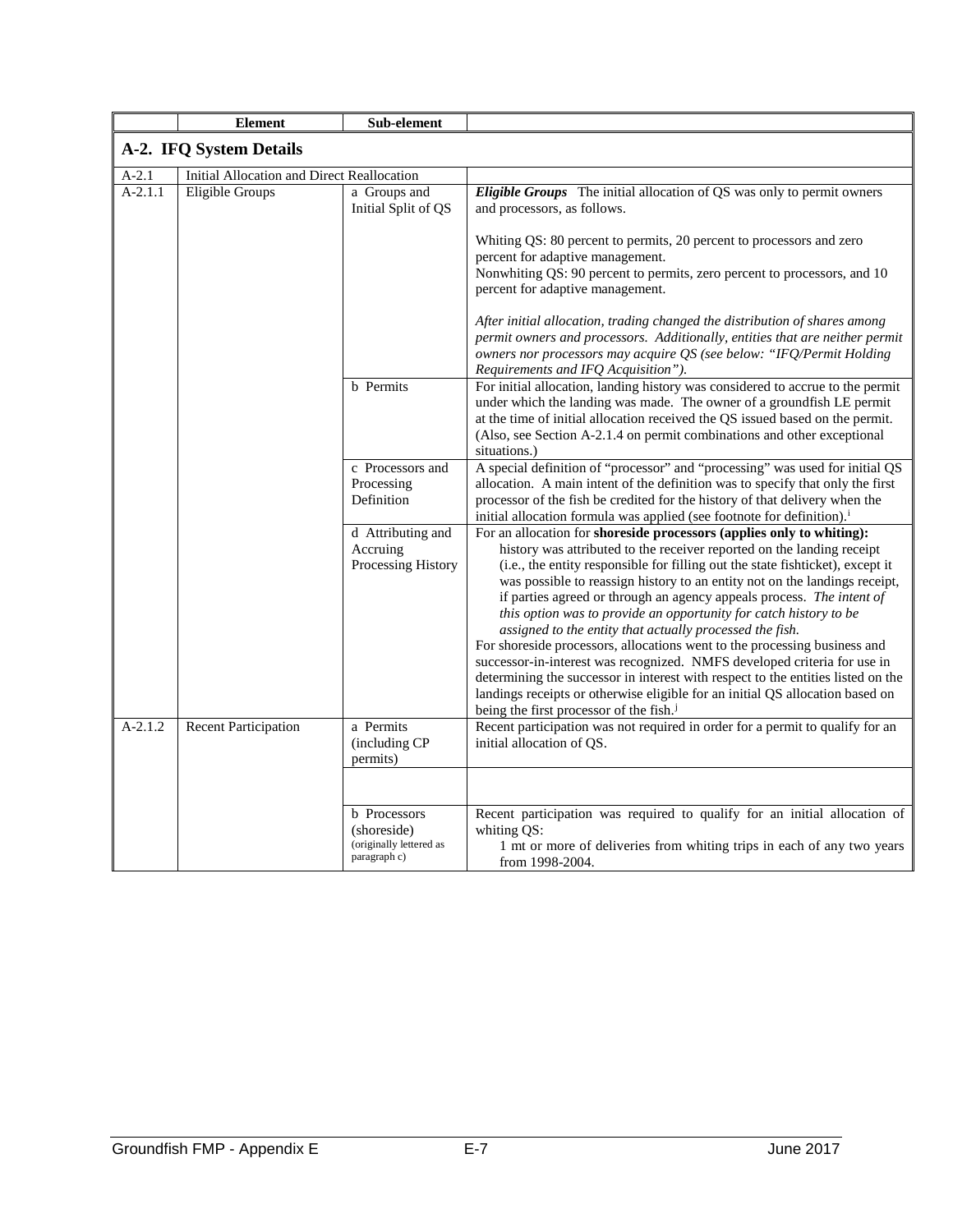|           | <b>Element</b>            | Sub-element    |                                                                                                                                                     |
|-----------|---------------------------|----------------|-----------------------------------------------------------------------------------------------------------------------------------------------------|
| $A-2.1.3$ | <b>Allocation Formula</b> | a Permits with | QS was issued for all fish management units within the scope of the                                                                                 |
|           |                           | catcher vessel | program (see Section A-1.2) based on equal division and permit history, as                                                                          |
|           |                           | history        | $follows:$ <sup>k</sup>                                                                                                                             |
|           |                           |                | Equal Division: There was an equal division of the buy-back permits' pool                                                                           |
|           |                           |                | of QS among all qualifying permits (except the incidentally caught                                                                                  |
|           |                           |                | overfished species other than canary). Qualifying permits included all<br>catcher vessel permits, including those that had been used only in the MS |
|           |                           |                | sector. (The QS pool associated with the buyback permits was the buyback                                                                            |
|           |                           |                | permit history as a percent of the total fleet history for the allocation period.                                                                   |
|           |                           |                | The calculation was based on total absolute pounds with no other                                                                                    |
|           |                           |                | adjustments and no dropped years.)                                                                                                                  |
|           |                           |                | Permit History: The remaining QS (the QS left after setting aside amounts                                                                           |
|           |                           |                | for equal allocation) was allocated based on each permit's history (see                                                                             |
|           |                           |                | following formulas).                                                                                                                                |
|           |                           |                | For the portion of the allocation based on each permit's history.<br>For nonwhiting trips, permit history used for QS allocation was<br>calculated: |
|           |                           |                | For nonoverfished species: using an allocation period of 1994-                                                                                      |
|           |                           |                | 2003. Within that period use relative history and drop the<br>three worst years. <sup>1</sup>                                                       |
|           |                           |                | For overfished species taken incidentally: <sup>m</sup> using target species                                                                        |
|           |                           |                | QS as a proxy based on the following approach: Apply fleet                                                                                          |
|           |                           |                | average bycatch rates to each permit's depth and latitude                                                                                           |
|           |                           |                | distributions and target species QS allocations. Fleet average                                                                                      |
|           |                           |                | bycatch rates for latitudinal areas <sup>n</sup> divided shoreward and<br>seaward of the RCA will be developed from West Coast                      |
|           |                           |                | Observer Program data for 2003-06. For the purposes of the                                                                                          |
|           |                           |                | allocation, a permit's QS for each target species was                                                                                               |
|           |                           |                | distributed shoreward and seaward of the RCA and                                                                                                    |
|           |                           |                | latitudinally based on the permit's logbook information for<br>2003-06. If a permit did not have any logbooks for 2003-06,                          |
|           |                           |                | fleetwide averages were used. <sup>o</sup>                                                                                                          |
|           |                           |                | For whiting trips, permit history used for QS allocation was calculated<br>as follows:                                                              |
|           |                           |                | For whiting, use an allocation period of 1994-2003. Within that                                                                                     |
|           |                           |                | period, use relative history and drop the two worst years. P                                                                                        |
|           |                           |                | For bycatch species (if IFQ is used for bycatch species):<br>use the whiting history as a proxy (i.e., allocation were pro                          |
|           |                           |                | rata based on the whiting allocation).                                                                                                              |
|           |                           |                | Area Assignments: Landings history was assigned to catch areas based on                                                                             |
|           |                           |                | port of landing. <sup>q</sup>                                                                                                                       |
|           |                           |                | Relative history (percent). For each sector, the permit history for each                                                                            |
|           |                           |                | year was measured as a percent of the sector's total for the year.                                                                                  |
|           |                           |                | Initial allocations were constrained by accumulation limits for permits<br>that were acquired after the November 8, 2008 control date. See          |
|           |                           |                | Section A-2.2.3.e for a discussion of the limits and divestiture                                                                                    |
|           |                           |                | requirements.                                                                                                                                       |
|           |                           |                | <b>Reallocation:</b> Reallocate widow rockfish using the same approach that                                                                         |
|           |                           |                | applies for nonoverfished species except use 1994-2002 as the                                                                                       |
|           |                           |                | allocation period for non-whiting trips and allocate 9.016 percent for                                                                              |
|           |                           |                | the history of whiting trips and 51.382 percent for the history of<br>nonwhiting trips (the remainder is equally allocated among all                |
|           |                           |                | permits). $r$                                                                                                                                       |
|           |                           |                |                                                                                                                                                     |
|           |                           |                |                                                                                                                                                     |
|           |                           |                |                                                                                                                                                     |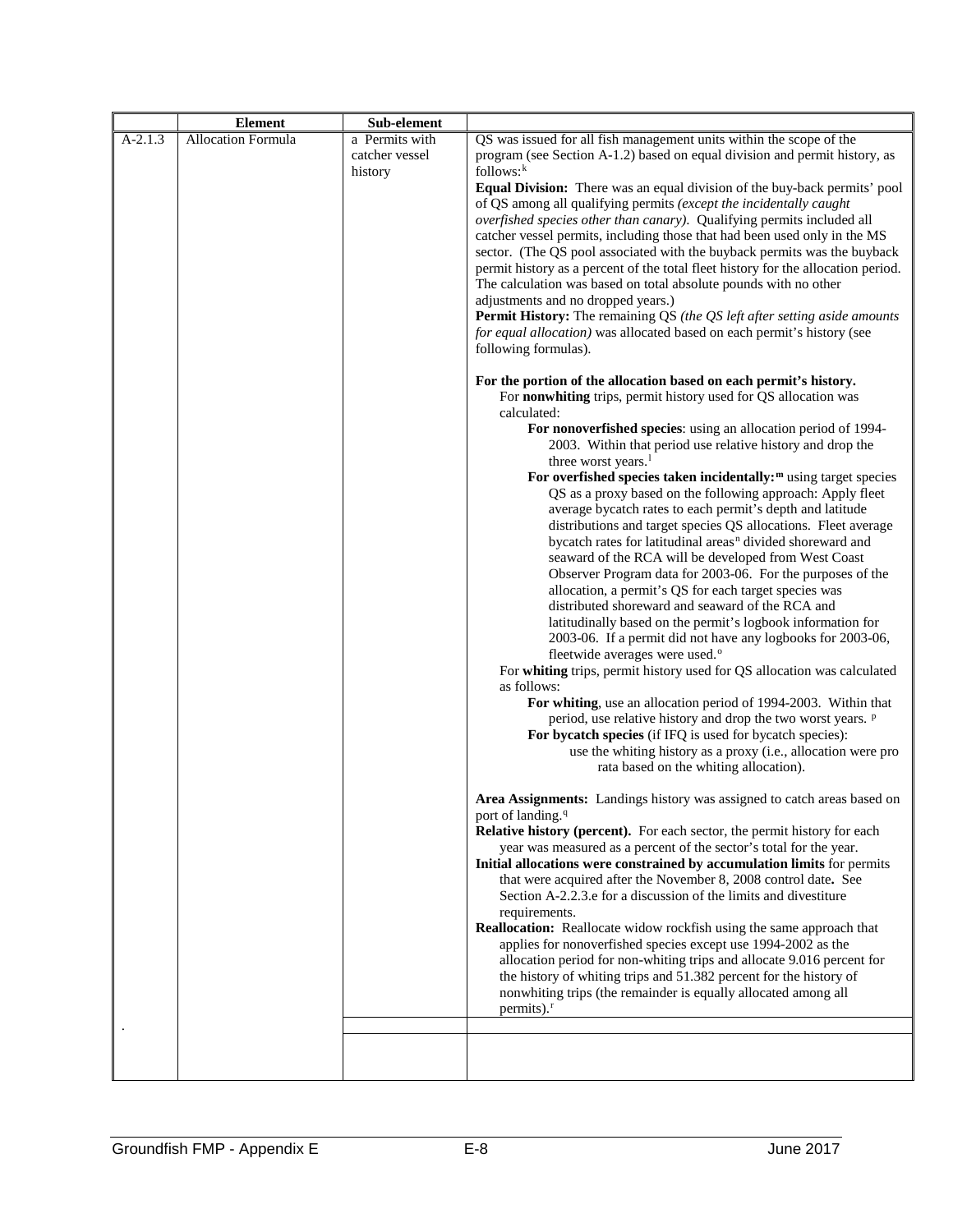|           | <b>Element</b>                                                                 | Sub-element                                                                   |                                                                                                                                                                                                                                                                                                                                                                                                                                                                                                                                                                                                                                                                                                                                                                                                                                                                                                                                                                                                    |
|-----------|--------------------------------------------------------------------------------|-------------------------------------------------------------------------------|----------------------------------------------------------------------------------------------------------------------------------------------------------------------------------------------------------------------------------------------------------------------------------------------------------------------------------------------------------------------------------------------------------------------------------------------------------------------------------------------------------------------------------------------------------------------------------------------------------------------------------------------------------------------------------------------------------------------------------------------------------------------------------------------------------------------------------------------------------------------------------------------------------------------------------------------------------------------------------------------------|
| $A-2.1.4$ | History for Combined                                                           | <b>b</b> Processors<br>(shoreside)<br>(originally lettered as<br>paragraph d) | For whiting:<br>Allocate whiting QS based on the entity's history for the allocation<br>period of 1998 <sup>s</sup> -2004 (drop two worst years) and use relative history.<br>Initial allocations were not be constrained by accumulation limits,<br>except when the overage was caused by the acquisition of a<br>permit after November 8, 2008. See Section A-2.2.3.e for a<br>discussion of the limits and divestiture requirements.<br>Permit history for combined permits included the history for all the permits                                                                                                                                                                                                                                                                                                                                                                                                                                                                            |
|           | Permits and Other<br><b>Exceptional Situations</b>                             |                                                                               | that had been combined. For history occurring when two or more trawl<br>permits were stacked, the history was split evenly between the stacked<br>permits. History for illegal landings did not count toward an allocation of<br>QS. Landings made under nonwhiting Experimental Fishing Permits<br>(EFPs) that were in excess of the cumulative limits in place for the nonEFP<br>fishery did not count toward an allocation of QS. Compensation fish did<br>not count toward an allocation of QS.                                                                                                                                                                                                                                                                                                                                                                                                                                                                                                |
| $A-2.1.5$ | <b>Initial Issuance Appeals</b>                                                |                                                                               | There was no Council appeals process on the initial issuance of IFQ.<br>NMFS developed a process for appeals that was approved by the Council<br>through the regulatory deeming process. Any revisions to an entity's<br>fishtickets had to be approved by the state in order to be accepted. The<br>Council recommended that any proposed revisions to fishtickets undergo<br>review by state enforcement personnel prior to finalization of the revisions.                                                                                                                                                                                                                                                                                                                                                                                                                                                                                                                                       |
| $A-2.1.6$ | Direct Reallocation and<br><b>Future Allocations After</b><br>Initial Issuance |                                                                               | Reallocation With Change in Overfished Status: When an overfished<br>species is rebuilt or a species becomes overfished there may be a<br>change in the QS allocation within a sector (allocation between sectors<br>is addressed in the intersector allocation process). When a stock<br>becomes rebuilt, the reallocation will be to facilitate the re-<br>establishment of historic target fishing opportunities. That change may<br>be based on a person's holding of QS for target species associated with<br>the rebuilt species or other approaches deemed appropriate by the<br>Council. Now that QS trading has commenced, reallocation to re-<br>establish targeting opportunities for currently overfished species for<br>historic participants may be problematic. When a stock becomes<br>overfished, QS may be reallocated to maintain target fisheries to the<br>degree possible.                                                                                                   |
|           |                                                                                |                                                                               | Reallocation With Changes in Area Management (Changes in<br>management lines are expected to be rare; however, when they occur the<br>following provides for the reallocation of QS in a manner that will give<br>individual QS holders with the same amounts of total QP before and after<br>the line changes.)<br>Area Subdivision: If at any time after the initial allocation an IFQ<br>management unit is geographically subdivided, those holding QS for<br>the unit being subdivided will receive an amount of QS for each newly<br>created area that is equivalent to the amount they held for the area<br>before it was subdivided.<br>Area Recombination: When two areas are combined, the QS held by<br>individuals in each area will be adjusted proportionally such that (1) the<br>total QS for the area sums to 100 percent, and (2) a person holding QS in<br>the newly created area will receive the same amount of total QP as they<br>would if the areas had not been combined. |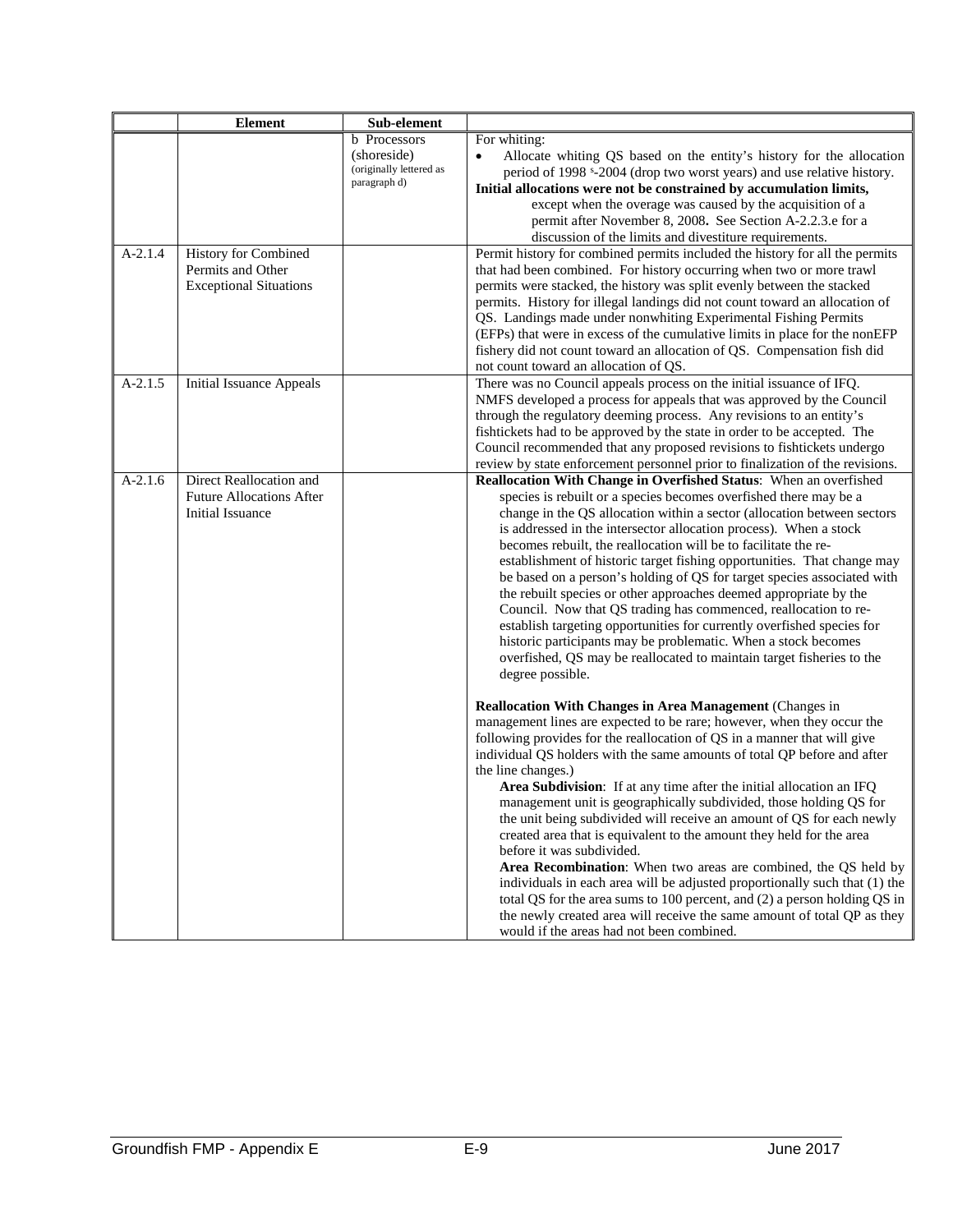|           | <b>Element</b>                                                                | Sub-element |                                                                                                                                                                                                                                                                                                                                                                                                                                                                                                                                                                                                                                                                                                                                                                                                                                                                                                                                                                                                                                                                                                                                                                                                                                                                                                                                                                                                                                                                                |
|-----------|-------------------------------------------------------------------------------|-------------|--------------------------------------------------------------------------------------------------------------------------------------------------------------------------------------------------------------------------------------------------------------------------------------------------------------------------------------------------------------------------------------------------------------------------------------------------------------------------------------------------------------------------------------------------------------------------------------------------------------------------------------------------------------------------------------------------------------------------------------------------------------------------------------------------------------------------------------------------------------------------------------------------------------------------------------------------------------------------------------------------------------------------------------------------------------------------------------------------------------------------------------------------------------------------------------------------------------------------------------------------------------------------------------------------------------------------------------------------------------------------------------------------------------------------------------------------------------------------------|
| $A-2.1.6$ | Continued                                                                     |             | Area Line Movement: When a management boundary line is moved,<br>the QS held by individuals in each area will be adjusted proportionally<br>such that they each maintain their same share of the trawl allocation on<br>a coastwide basis (a fishing area may expand or decrease, but the<br>individual's QP for both areas combined wouldn't change because of<br>the change in areas). In order to achieve this end, the holders of QS in<br>the area being reduced will receive QS for the area being expanded,<br>such that the total QP they would be issued will not be reduced as a<br>result of the area reduction. <sup>t</sup> Those holding QS in the area being<br>expanded will have their QS reduced such that the total QP they receive<br>in the year of the line movement will not increase as a result of the<br>expansion (nor will it be reduced).                                                                                                                                                                                                                                                                                                                                                                                                                                                                                                                                                                                                         |
|           |                                                                               |             | Reallocation With Subdivision of a Species Group: If at any time after<br>the initial allocation an IFQ management unit for a species group is<br>subdivided, those holding QS for the unit being subdivided will receive<br>an amount of QS for each newly created IFQ management units that is<br>equivalent to the amount they held for the species group before it was<br>subdivided. For example, if a person holds one percent of a species<br>group before the subdivision, that person will hold one percent of the<br>QS for each of the groups resulting from the subdivision.                                                                                                                                                                                                                                                                                                                                                                                                                                                                                                                                                                                                                                                                                                                                                                                                                                                                                       |
|           |                                                                               |             | Future Allocation of Groundfish Outside the Scope of the IFQ Program:<br>For the "Other Fish," category of groundfish, if at some time in the future<br>the Council adds it to the IFQ system, the initial allocation would be<br>determined using the same history criteria as was used for other IFQ<br>species (i.e., 1994-2003 history), unless otherwise specified by a future<br>Council action.                                                                                                                                                                                                                                                                                                                                                                                                                                                                                                                                                                                                                                                                                                                                                                                                                                                                                                                                                                                                                                                                         |
| $A-2.2$   | Permit/IFQ Holding Requirements and<br>Acquisition (after initial allocation) |             |                                                                                                                                                                                                                                                                                                                                                                                                                                                                                                                                                                                                                                                                                                                                                                                                                                                                                                                                                                                                                                                                                                                                                                                                                                                                                                                                                                                                                                                                                |
| $A-2.2.1$ | Permit/IFQ Holding<br>Requirement                                             |             | Only vessels with LE trawl permits are allowed to fish in the trawl IFQ<br>1.<br>fishery.<br>2.<br>For a vessel to use QP, the QP must be in the vessel's QP account.<br>All catch a vessel takes on a trip must be covered with QP within 30<br>3.<br>days of the time that data or documentation from the trip shows there is<br>an overage unless the overage is within the limits of the carryover<br>provision (Section A-2.2.2.b), in which case the vessel has 30 days<br>after the QP for the following year are issued. <sup>u</sup> When a vessel has an<br>overage, the carryover amount will be calculated based on the amount<br>of QP in the vessel's account at the end of the 30-day period. <sup>v</sup><br>For any vessel with an overage (catch not covered by QP), fishing that<br>4.<br>is within the scope of the IFQ program (Section A-1.1) is prohibited<br>until the overage is covered, regardless of the amount of the overage.<br>Vessels which have not adequately covered their overage within the<br>time limits specified in paragraph 3, must still cover the overage before<br>resuming fishing, using QP from the following year(s), if necessary. If<br>a vessel covers its overage, but coverage occurs outside the specified<br>time limit (paragraph 3), the vessel may still be cited for a program<br>violation.<br>5.<br>For vessels with an overage, the LE permit may not be sold or<br>transferred until the deficit is cleared. |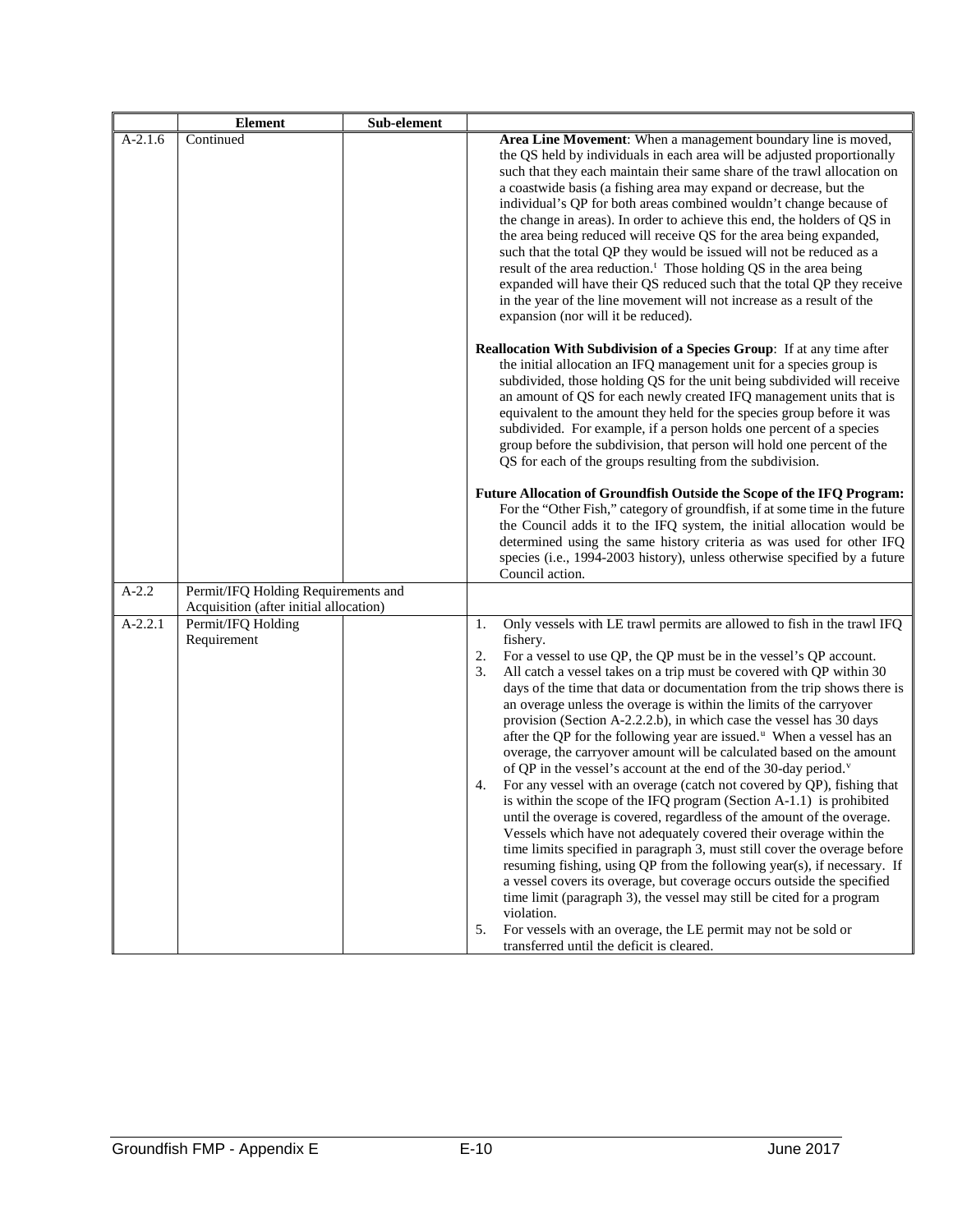|           | <b>Element</b>             | Sub-element             |                                                                                                                                                       |
|-----------|----------------------------|-------------------------|-------------------------------------------------------------------------------------------------------------------------------------------------------|
| $A-2.2.2$ | <b>IFQ Annual Issuance</b> | a Annual Quota          | QP is issued annually to QS holders based on the amount of QS held. <sup>w</sup>                                                                      |
|           |                            | Pound Issuance          | However, if the regulations specifying the trawl allocations are not in place                                                                         |
|           |                            |                         | by January 1, there will be only a partial issuance of quota pounds on                                                                                |
|           |                            |                         | January 1 with complete issuance occurring after the trawl allocations are in                                                                         |
|           |                            |                         | regulation.                                                                                                                                           |
|           |                            |                         | As specified above, QS holders must transfer their QP to a vessel account in                                                                          |
|           |                            |                         | order for those QP to be used.                                                                                                                        |
|           |                            | b Carryover             | To the extent allowed by the conservation requirements of the Magnuson-                                                                               |
|           |                            | (Surplus or             | Stevens Fishery Conservation and Management Act (MSA), a carryover                                                                                    |
|           |                            | Deficit)                | allowance allows surplus QP in a vessel's QP account to be carried over<br>from one year to the next or allows a deficit in a vessel's QP account for |
|           |                            |                         | one year to be carried over and covered with QP from a subsequent year.                                                                               |
|           |                            |                         | Surplus QP may not be carried over for more than one year.                                                                                            |
|           |                            |                         | Subject to what is permissible under the conservation requirements of the                                                                             |
|           |                            |                         | MSA, a vessel with a QP surplus at the end of the current year may use that                                                                           |
|           |                            |                         | QP in the immediately following year, up to the limit of the carryover                                                                                |
|           |                            |                         | allowance (see below). However, if there is a decline in the the applicable                                                                           |
|           |                            |                         | ACL/HG/ACT, the amount of QP carried over as a surplus will be reduced                                                                                |
|           |                            |                         | in proportion to the reduction in the the applicable ACL/HG/ACT.                                                                                      |
|           |                            |                         | A vessel with a QP deficit in the current year may cover that deficit with                                                                            |
|           |                            |                         | QP from the following year without incurring a violation if                                                                                           |
|           |                            |                         | (1) the amount of QP it needs from the following year is within the                                                                                   |
|           |                            |                         | carryover allowance (see below), and                                                                                                                  |
|           |                            |                         | (2) the QP are acquired within the time limits specified in $A-2.2.1$ .                                                                               |
|           |                            |                         | Consideration of whiting surplus carryover has been suspended pending an                                                                              |
|           |                            |                         | assessment as part of the five-year review.                                                                                                           |
|           |                            |                         | <b>Carryover Allowance:</b> Limit of up to 10 percent carryover for each                                                                              |
|           |                            |                         | species. This applies to both nonoverfished species and overfished species.                                                                           |
|           |                            |                         | The percentage is calculated based on the total pounds (used and unused) in                                                                           |
|           |                            |                         | a vessel's QP account for the current year. The percentage used for the                                                                               |
|           |                            |                         | carryover provision may be changed during the biennial specifications                                                                                 |
|           |                            |                         | process.                                                                                                                                              |
|           |                            | c Entry Level           | Under the MSA, the Council is required to consider entry level fishermen,                                                                             |
|           |                            | Opportunities           | small vessel owners, and crew members, and in particular the possible                                                                                 |
|           |                            | (originally lettered as | allocation of a portion of the annual harvest to individuals falling in those                                                                         |
|           |                            | paragraph c)            | categories. No special provisions were included as part of the program.                                                                               |
|           |                            |                         | New entry is addressed indirectly by allowing crew, captains and others to                                                                            |
|           |                            |                         | acquire QS in small increments.                                                                                                                       |
| $A-2.2.3$ | <b>IFQ Transfer Rules</b>  | a Eligible to Own       | No person can acquire QS or QP other than 1) a United States citizen, 2) a                                                                            |
|           |                            | or Hold                 | permanent resident alien, or 3) a corporation, partnership, or other entity                                                                           |
|           |                            |                         | established under the laws of the United States or any State, that is eligible                                                                        |
|           |                            |                         | to own and control a U.S. fishing vessel with a fishery endorsement<br>pursuant to 46 USC 12113 (general fishery endorsement requirements and         |
|           |                            |                         | 75 percent citizenship requirement for entities). However, there is an                                                                                |
|           |                            |                         | exception for any entity that owns a MS that participated in the west coast                                                                           |
|           |                            |                         | groundfish fishery during the allocation period and is eligible to own or                                                                             |
|           |                            |                         | control that U.S. fishing vessel with a fishery endorsement pursuant to                                                                               |
|           |                            |                         | sections $203(g)$ and $213(g)$ of the AFA.                                                                                                            |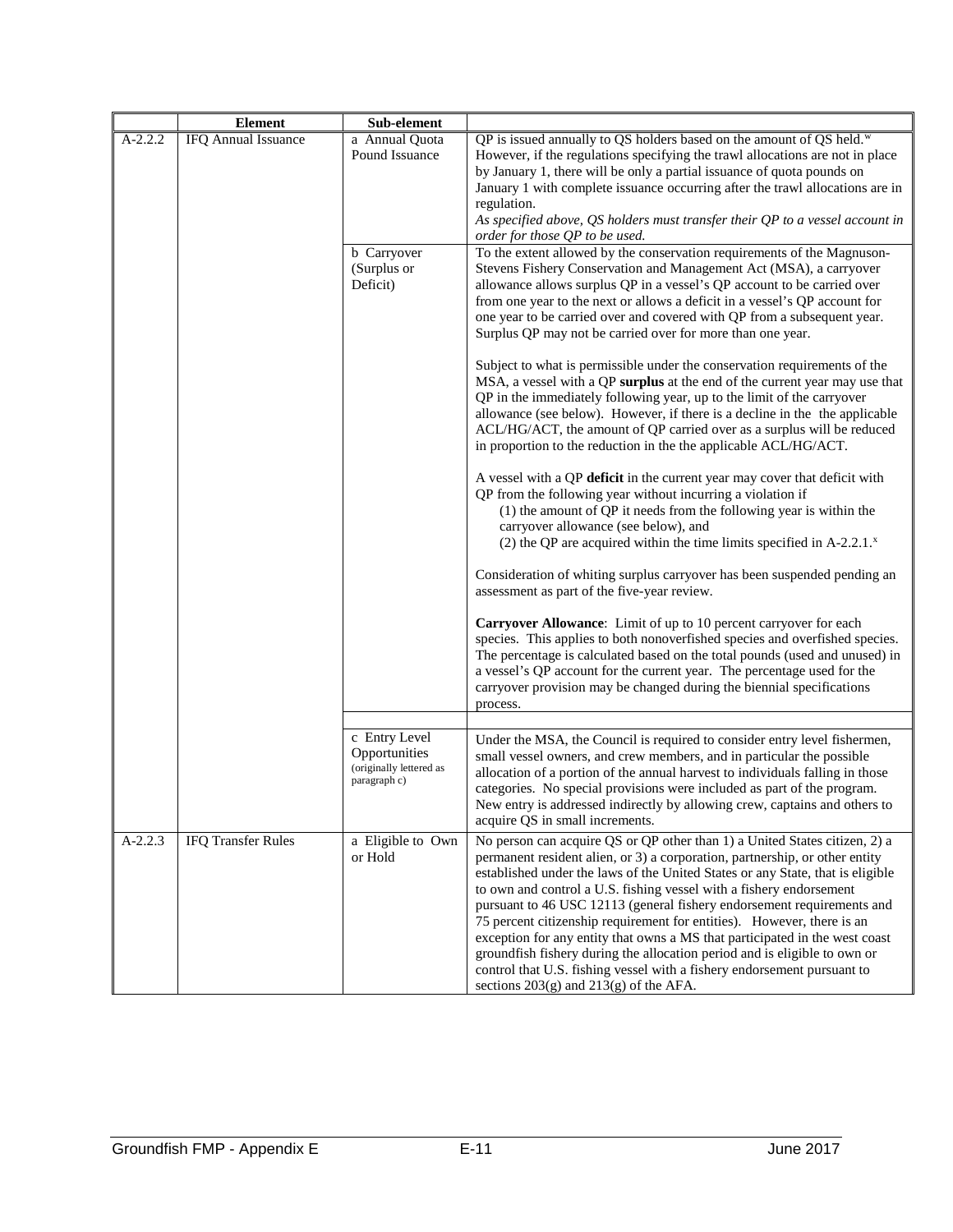|           | <b>Element</b> | Sub-element                            |                                                                                                                                                                                                                                                                                                                                                                                                                                                                                                                                                                                                                                                                                                                                                                                                                                                                                                                                                                                                                                                                                                                                                                                                                                                                                                                                                                                                                                                                                   |
|-----------|----------------|----------------------------------------|-----------------------------------------------------------------------------------------------------------------------------------------------------------------------------------------------------------------------------------------------------------------------------------------------------------------------------------------------------------------------------------------------------------------------------------------------------------------------------------------------------------------------------------------------------------------------------------------------------------------------------------------------------------------------------------------------------------------------------------------------------------------------------------------------------------------------------------------------------------------------------------------------------------------------------------------------------------------------------------------------------------------------------------------------------------------------------------------------------------------------------------------------------------------------------------------------------------------------------------------------------------------------------------------------------------------------------------------------------------------------------------------------------------------------------------------------------------------------------------|
| $A-2.2.3$ | continued      | <b>b</b> Transfers and<br>Leasing      | QS/QP are transferable and transfers must be registered with NMFS.<br>NMFS does not differentiate between a transfer for a lease and a permanent<br>transfer. <sup>y</sup>                                                                                                                                                                                                                                                                                                                                                                                                                                                                                                                                                                                                                                                                                                                                                                                                                                                                                                                                                                                                                                                                                                                                                                                                                                                                                                        |
|           |                |                                        | Each year, all QP must be transferred to a vessel account. A penalty for not<br>meeting this transfer requirement was not recommended; however, this<br>requirement is intended to encourage QP availability for use by the fleet.                                                                                                                                                                                                                                                                                                                                                                                                                                                                                                                                                                                                                                                                                                                                                                                                                                                                                                                                                                                                                                                                                                                                                                                                                                                |
|           |                |                                        | QP can only be transferred into vessel accounts. Once in a vessel account<br>QP can be transferred from one vessel account to another.                                                                                                                                                                                                                                                                                                                                                                                                                                                                                                                                                                                                                                                                                                                                                                                                                                                                                                                                                                                                                                                                                                                                                                                                                                                                                                                                            |
|           |                | c Temporary<br>Transfer<br>Prohibition | NMFS may establish temporary prohibitions on the transfer of QS, as<br>necessary to facilitate program administration. <sup>2</sup>                                                                                                                                                                                                                                                                                                                                                                                                                                                                                                                                                                                                                                                                                                                                                                                                                                                                                                                                                                                                                                                                                                                                                                                                                                                                                                                                               |
|           |                | d Divisibility                         | QS is highly divisible and the QP is transferrable in whole pound units (i.e.,<br>fractions of a pound may not be transferred).                                                                                                                                                                                                                                                                                                                                                                                                                                                                                                                                                                                                                                                                                                                                                                                                                                                                                                                                                                                                                                                                                                                                                                                                                                                                                                                                                   |
|           |                | e Accumulation<br>Limits (Vessel and   | Limits <sup>aa</sup> vary by species/species group, areas, and sector. The values for the<br>shoreside sector limits are provided in Table E-2.                                                                                                                                                                                                                                                                                                                                                                                                                                                                                                                                                                                                                                                                                                                                                                                                                                                                                                                                                                                                                                                                                                                                                                                                                                                                                                                                   |
|           |                | Control)                               | Vessel Use Limit (Vessel Limit): A limit on the total QP that may be<br>registered for a single vessel during the year. This means that a vessel could<br>not have more used and unused quota pounds registered for the vessel than<br>a predetermined percentage of the QP pool. In any given year, the QP<br>equivalent of the vessel use limit percentage may change inseason if there is<br>a rulemaking that changes the shorebased trawl allocation.<br>Vessel Unused QP Limit: A limit on the amount of unused QP that may<br>be registered to the vessel at any time. This limit applies only for<br>overfished species and Pacific halibut.<br>QS Control Limit: A person, individually or collectively, may not control<br>QS in excess of the specified limit (except during the divestiture period).<br>QS controlled by a person shall include those registered to that person, plus<br>those controlled by other entities in which the person has a direct or indirect<br>ownership interest, as well as shares that the person controls through other<br>means. <sup>bb</sup> However, certain exceptions have been made for entities whose<br>primary business is lending. The calculation of QS controlled by a person<br>follows the "individual and collective" rule.<br>Individual and Collective Rule: The QS that counts toward a<br>person's accumulation limit will include 1) the QS owned by<br>them, and 2) a portion of the QS owned by any entity in |
|           |                |                                        | which that person has an interest. The person's share of<br>interest in that entity will determine the portion of that entity's<br>QS that counts toward the person's limit. <sup>cc</sup>                                                                                                                                                                                                                                                                                                                                                                                                                                                                                                                                                                                                                                                                                                                                                                                                                                                                                                                                                                                                                                                                                                                                                                                                                                                                                        |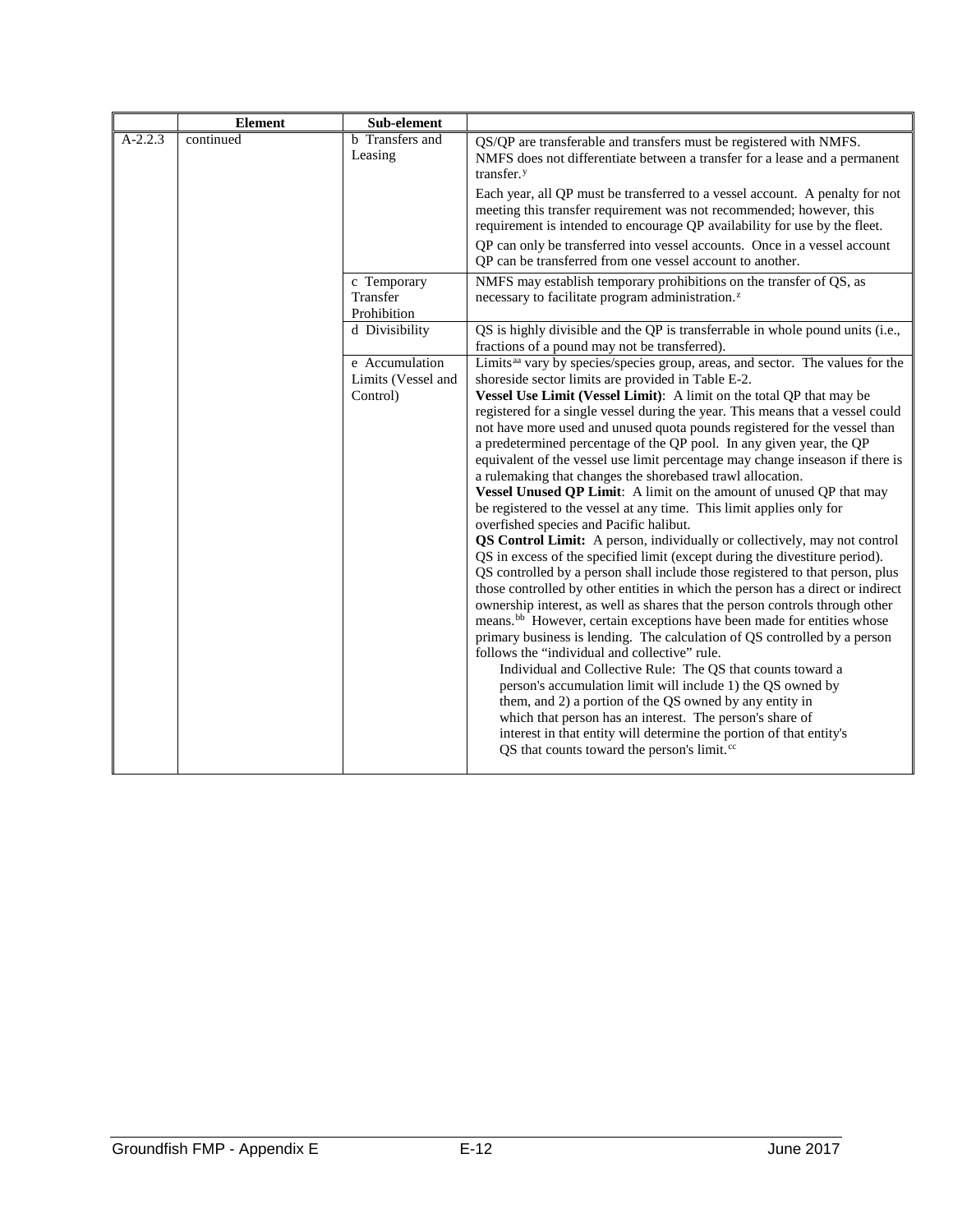|         | <b>Element</b>         | Sub-element        |                                                                                                                                                        |
|---------|------------------------|--------------------|--------------------------------------------------------------------------------------------------------------------------------------------------------|
|         |                        | e Accumulation     | Grandfather Clause and Divestiture: There is not a grandfather clause                                                                                  |
|         |                        | Limits (Vessel and | for the QS control limits, however, an adjustment period (divestiture period)                                                                          |
|         |                        | Control)           | has been provided through the following divestiture rules. QS was issued                                                                               |
|         |                        | (continued)        | for amounts in excess of aggregate and species control limits only for                                                                                 |
|         |                        |                    | holders of permits transferred by November 8, 2008, when such transfers                                                                                |
|         |                        |                    | had been registered with NMFS by November 30, 2008. The holder of any                                                                                  |
|         |                        |                    | permit transferred after that time was eligible to receive an initial allocation                                                                       |
|         |                        |                    | for that permit of only those QS that were within the aggregate and                                                                                    |
|         |                        |                    | individual species control limits. Anyone who qualifies for an initial<br>allocation of QS in excess of the control limits was allowed to receive that |
|         |                        |                    | allocation but required to divest themselves of that excess QS after QS                                                                                |
|         |                        |                    | trading commenced (January 1, 2014) and prior to November 30, 2015, with                                                                               |
|         |                        |                    | the exception of widow QS, for which divestiture down to the widow                                                                                     |
|         |                        |                    | rockfish QS control limit will be required by 12 calendar months after the                                                                             |
|         |                        |                    | commencement of widow QS trading (the actual time allowed may will be                                                                                  |
|         |                        |                    | only 11 months since there is no QS trading in December). <sup>dd</sup> Additionally,                                                                  |
|         |                        |                    | anyone pushed over the aggregate non-whiting limit by the widow QS                                                                                     |
|         |                        |                    | reallocation will have the same period of time to divest themselves back                                                                               |
|         |                        |                    | down to that limit.                                                                                                                                    |
|         |                        |                    |                                                                                                                                                        |
|         |                        |                    | Holders of QS in excess of the limits may receive and use the QP<br>associated with that excess, up to the time their divestiture is completed or      |
|         |                        |                    | the divestiture deadline. After the applicable deadline, any QS still held in                                                                          |
|         |                        |                    | excess of the species or aggregate limits in place at the time of the initial                                                                          |
|         |                        |                    | QS allocation will be revoked and redistributed to the remainder of the QS                                                                             |
|         |                        |                    | holders in proportion to their QS holdings. In addition to transferring, QS                                                                            |
|         |                        |                    | owners had the option of abandoning QS to NMFS prior to November 15,                                                                                   |
|         |                        |                    | 2015 in order to meet control limits. If NMFS must impose compliance                                                                                   |
|         |                        |                    | with the control limits the aggregate non-whiting limits will be applied first                                                                         |
|         |                        |                    | and then the individual species limits. No compensation will be due for any                                                                            |
|         |                        |                    | revoked shares. Divestiture transfers are allowed in accordance with the                                                                               |
|         |                        |                    | provisions established here and the transfer rules and processes                                                                                       |
|         |                        |                    | implemented by NMFS. Vessel LE permit transfers are not limited or                                                                                     |
|         |                        |                    | required by the divestiture provision.                                                                                                                 |
|         |                        |                    | Calculation of Aggregate Nonwhiting QS Holdings: To determining                                                                                        |
|         |                        |                    | how much aggregate nonwhiting QS an entity holds, an entity's QS for each                                                                              |
|         |                        |                    | species is first converted to pounds. This conversion is always conducted                                                                              |
|         |                        |                    | using the trawl allocations applied to the 2010 OYs, until such time as the                                                                            |
|         |                        |                    | Council recommends otherwise. Specifically, each entity's QS for each                                                                                  |
|         |                        |                    | species is multiplied by the shoreside trawl allocation for that species. The                                                                          |
|         |                        |                    | entity's pounds for all nonwhiting species is then summed and divided by                                                                               |
|         |                        |                    | the 2010 shoreside trawl allocation of all nonwhiting species to get the                                                                               |
|         |                        |                    | entity's share of the aggregate nonwhiting trawl quota.                                                                                                |
|         |                        |                    | Note: QS that was not allocated because of the accumulation limits was                                                                                 |
|         |                        |                    | distributed to other eligible recipients in a manner that maintained the                                                                               |
|         |                        |                    | distribution among groups specified in A-2.1.1 and based on the allocation                                                                             |
|         |                        |                    | formulas specified in A-2.1.3.ee                                                                                                                       |
| $A-2.3$ | Program Administration |                    |                                                                                                                                                        |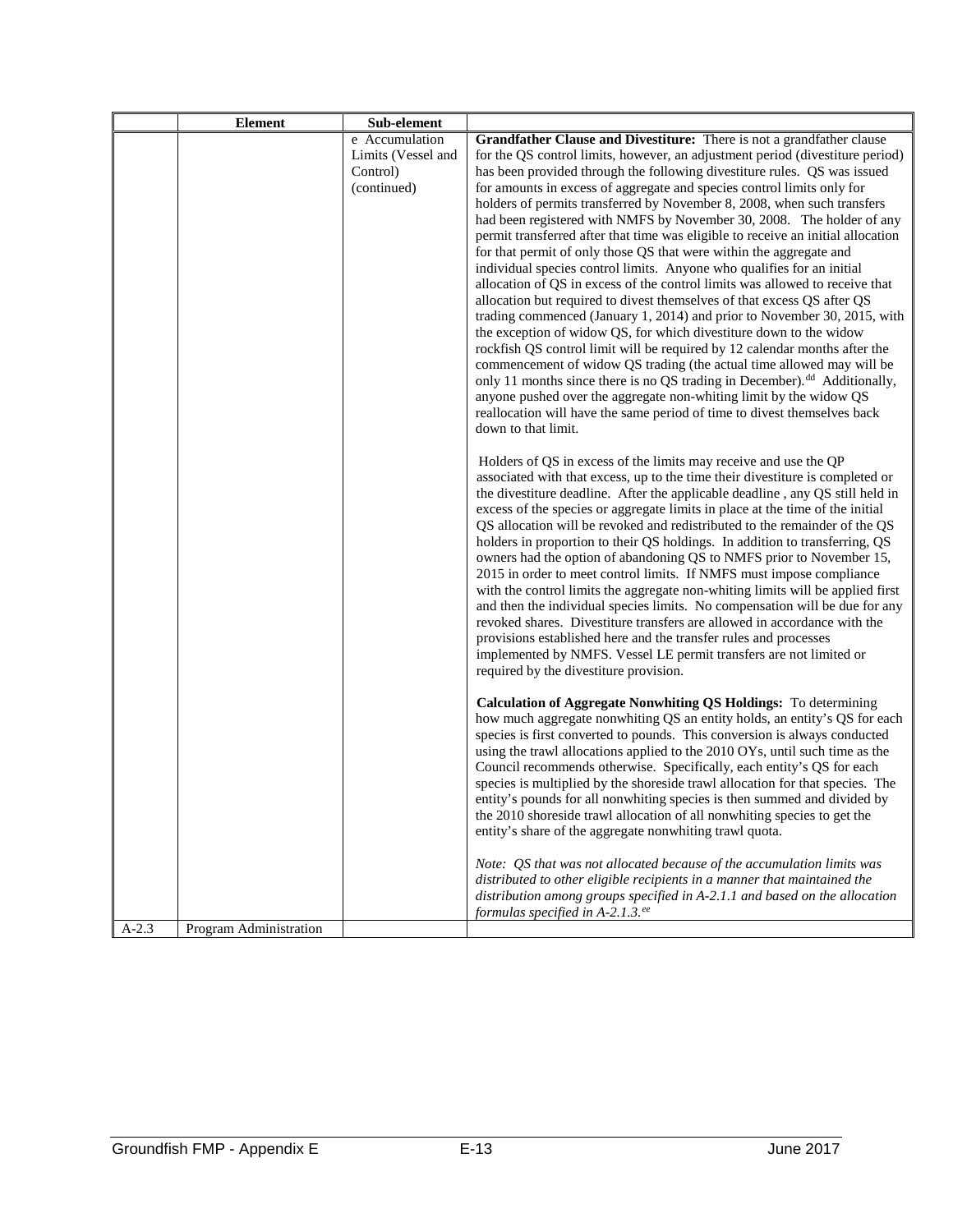|           | <b>Element</b>                          | Sub-element |                                                                                                                                                                                                                                                                                                                                                                                                                                                                                                                                                                                                                                                                                                                                                                                                                                                                                                                                                                                                                                                                                                                                                                                                                                                                                                                                                                                                                                                                                                                                                                                                                                                                                                                                                                    |
|-----------|-----------------------------------------|-------------|--------------------------------------------------------------------------------------------------------------------------------------------------------------------------------------------------------------------------------------------------------------------------------------------------------------------------------------------------------------------------------------------------------------------------------------------------------------------------------------------------------------------------------------------------------------------------------------------------------------------------------------------------------------------------------------------------------------------------------------------------------------------------------------------------------------------------------------------------------------------------------------------------------------------------------------------------------------------------------------------------------------------------------------------------------------------------------------------------------------------------------------------------------------------------------------------------------------------------------------------------------------------------------------------------------------------------------------------------------------------------------------------------------------------------------------------------------------------------------------------------------------------------------------------------------------------------------------------------------------------------------------------------------------------------------------------------------------------------------------------------------------------|
| $A-2.3.1$ | Tracking, Monitoring and<br>Enforcement |             | It is the Council intent to provide NMFS flexibility sufficient to design and<br>implement a tracking and monitoring program that achieves the goals and<br>objectives of the trawl rationalization program.                                                                                                                                                                                                                                                                                                                                                                                                                                                                                                                                                                                                                                                                                                                                                                                                                                                                                                                                                                                                                                                                                                                                                                                                                                                                                                                                                                                                                                                                                                                                                       |
|           |                                         |             | <b>Discarding by Shoreside Sector</b><br>Nonwhiting Trips – Discarding of IFQ species allowed after an observer has<br>documented them, discarding of IBQ species required after an observer<br>has documented them, discarding of nongroundfish species allowed.<br><b>Whiting Trips</b><br>Maximized retention vessels:<br>Discarding of fish covered by IFQ or IBQ, and nongroundfish<br>species prohibited except for minor operational discards. This<br>allows for retention of salmon and other prohibited and protected<br>species.<br>Vessels sorting at-sea:<br>Same as for nonwhiting.<br>Discarding rules may be adjusted as needed where cameras are substituted<br>for monitoring by at-sea observers.<br>At-Sea Catch Monitoring for Shoreside Sector<br>Nonwhiting Trips - The sorting of catch, the weighing and discarding of<br>any IBQ and IFQ species, and the retention of IFQ species must be<br>monitored by the observer or other at-sea monitoring technologies<br>deemed appropriate for the task by the Council and NMFS. Observer<br>coverage is not required when testing gear.<br>When an observer provides at-sea monitoring, observer coverage must<br>be maintained until the final offload site is reached and either the<br>shoreside catch monitor is present or records have been creating<br>documenting the amount of certain overfished species on board.<br>Vessels may split loads between initial offload sites and the final<br>offload site so long as observer coverage is maintained.<br>When a camera is used for at-sea monitoring camera coverage must be<br>maintained on a continuous basis as deemed adequate by the Council<br>and NMFS for ensuring the integrity of the trawl rationalization<br>program. |
|           |                                         |             | <b>Whiting Trips</b><br>For maximized retention vessels at-sea monitoring of harvest<br>operations by observers or video monitoring deemed<br>adequate by the Council and NMFS is required.<br>For vessels that sort at-sea: The sorting, weighing and discarding<br>of any IFQ or IBQ species must be monitored by an observer<br>or camera system deemed adequate by the Council and<br>NMFS.<br><b>Shoreside Landings Monitoring</b><br>The sorting, weighing and reporting of any IFQ or IBQ species<br>must be monitored by a shoreside landings monitor.                                                                                                                                                                                                                                                                                                                                                                                                                                                                                                                                                                                                                                                                                                                                                                                                                                                                                                                                                                                                                                                                                                                                                                                                     |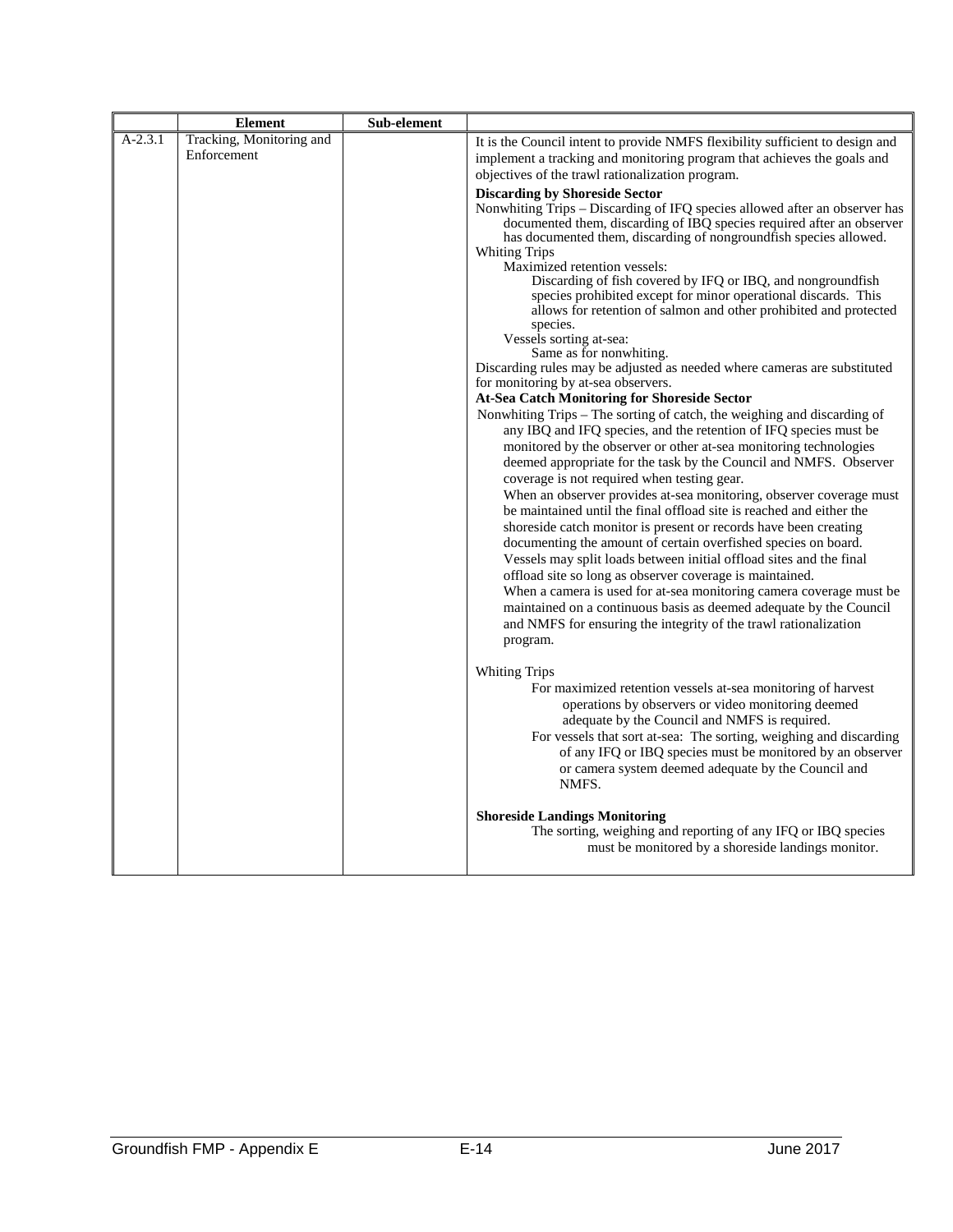|           | <b>Element</b>      | Sub-element     |                                                                                                                                             |
|-----------|---------------------|-----------------|---------------------------------------------------------------------------------------------------------------------------------------------|
| $A-2.3.1$ | continued           |                 | <b>Catch Tracking Mechanisms for Shoreside Sector</b>                                                                                       |
|           |                     |                 | Electronic vessel logbook report                                                                                                            |
|           |                     |                 | VMS-based electronic logbooks may be required to be transmitted                                                                             |
|           |                     |                 | from the vessel. Such a logbooks system might include at-sea                                                                                |
|           |                     |                 | entry by vessel personnel, including catch weight by species                                                                                |
|           |                     |                 | and if retained or discarded.                                                                                                               |
|           |                     |                 | <b>Electronic ITQ landing report</b>                                                                                                        |
|           |                     |                 | Mandatory reports completed by processors and similar to<br>electronic fishticket report.                                                   |
|           |                     |                 | Processor production report                                                                                                                 |
|           |                     |                 | Mandatory reports (possible inclusion of proprietary data included                                                                          |
|           |                     |                 | to be recommended as option is fleshed out).                                                                                                |
|           |                     |                 | <b>Cost Control Mechanisms for Shoreside Sector</b><br><b>Shoreside landing hour restrictions</b>                                           |
|           |                     |                 | Landing hours may be restricted but no such restriction was deemed                                                                          |
|           |                     |                 | necessary at the time of initial implementation of the program.                                                                             |
|           |                     |                 | <b>First Recieiver Site Licenses</b>                                                                                                        |
|           |                     |                 | Mandatory license for shoreside delivery sites. License are issued to                                                                       |
|           |                     |                 | any site that meets the monitoring requirements (i.e. this is not a limited                                                                 |
|           |                     |                 | entry license).                                                                                                                             |
|           |                     |                 | <b>Vessel Certification</b>                                                                                                                 |
|           |                     |                 | Mandatory certification. Certificate can be issued to any vessel that                                                                       |
|           |                     |                 | meets the monitoring requirements (e.g. requirements for carrying an                                                                        |
|           |                     |                 | observer or using an electronic monitoring system).                                                                                         |
|           |                     |                 | <b>Program Performance Measures for Shoreside Sector</b>                                                                                    |
|           |                     |                 | The tracking and monitoring program includes the collection of data on                                                                      |
|           |                     |                 | cost, earnings and profitability; economic efficiency and stability; capacity                                                               |
|           |                     |                 | measures; net benefits to society; distribution of net benefits; product                                                                    |
|           |                     |                 | quality; functioning of quota market; incentives to reduce bycatch; market                                                                  |
|           |                     |                 | power; spillover effects into other fisheries; contribution to regional                                                                     |
|           |                     |                 | economies (income and employment); distributional effects/community                                                                         |
|           |                     |                 | impacts; employment in seafood catching and processing; safety; bycatch                                                                     |
|           |                     |                 | and discards; administrative, enforcement, and management costs. (See A-                                                                    |
| $A-2.3.2$ | Socio-Economic Data |                 | 2.3.2)                                                                                                                                      |
|           | Collection          |                 | Submission of economic data by harvesters and processors is mandatory.<br>Random and targeted audits may be used to validate mandatory data |
|           |                     |                 | submissions. See footnote for a full description <sup>ff</sup> Information on QS                                                            |
|           |                     |                 | transaction prices, will be included in a central QS ownership registry.                                                                    |
|           |                     |                 | NOTE: The initial data collection included 2009 and 2010, in order to have                                                                  |
|           |                     |                 | a baseline for comparison.                                                                                                                  |
| $A-2.3.3$ | Program Costs       | a Cost Recovery | Fees up to three percent of exvessel value, consistent with 303A(e) of the                                                                  |
|           |                     |                 | MSA may be assessed. Cost recovery shall be for costs of management,                                                                        |
|           |                     |                 | data collection, analysis, and enforcement activities. Separate cost                                                                        |
|           |                     |                 | recovery assessments should be made for each trawl sector. Incremental                                                                      |
|           |                     |                 | costs should be recovered, defined as the net costs that would not have been                                                                |
|           |                     |                 | incurred but for the implementation of the Individual Fishing Quota                                                                         |
|           |                     |                 | program. Net incremental costs should include an assessment of not only                                                                     |
|           |                     |                 | additional costs but cost savings. <sup>gg</sup>                                                                                            |
|           |                     | b Fee Structure | The cost recovery fee structure is based on each vessel's exvessel revenue.                                                                 |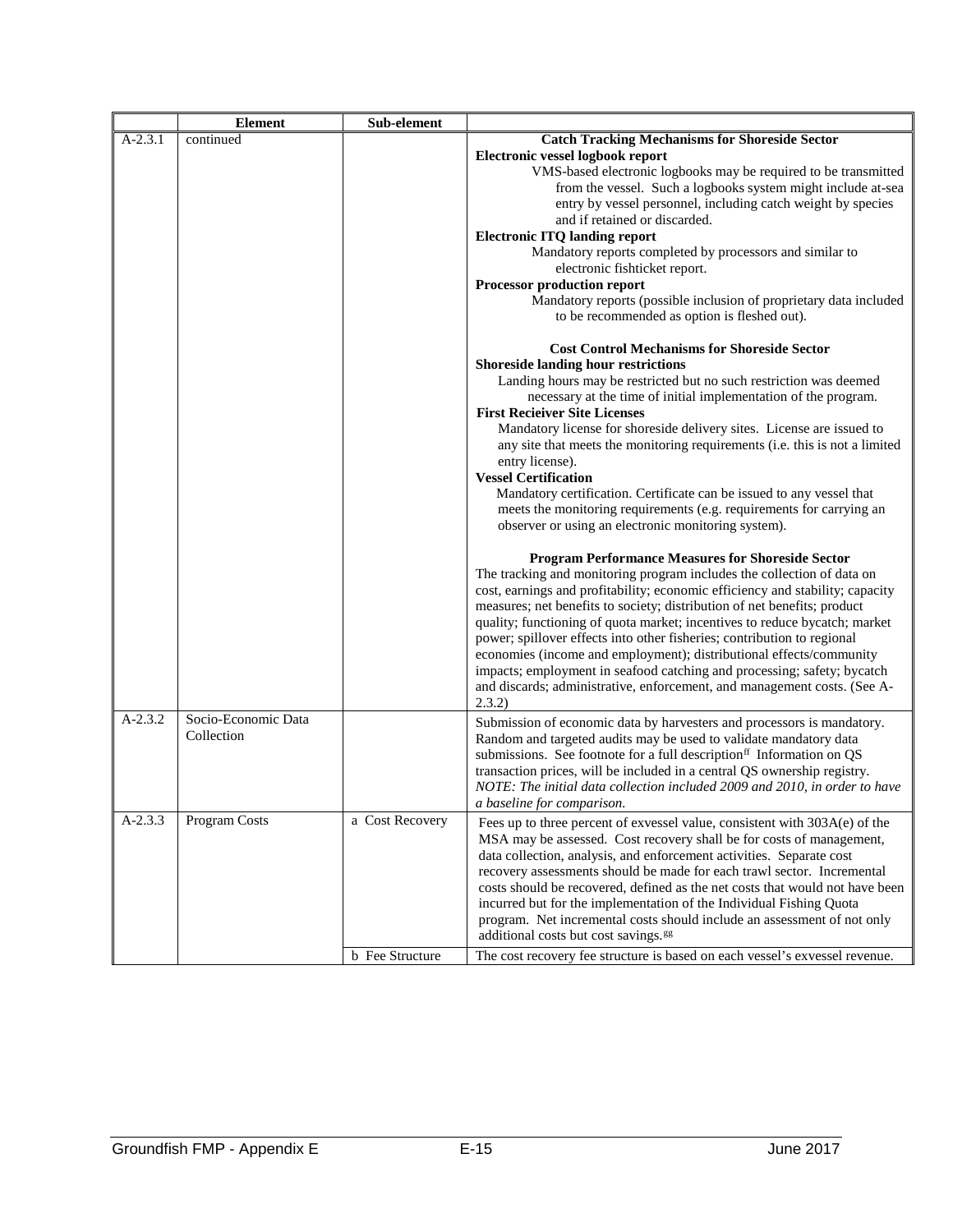|           | <b>Element</b>                       | Sub-element |                                                                                                                                                                                                                                                                                                                                                                                                                                                                                                                                                                                                                                                                                                                                                                                                                                                                                                                                                                                                                                                                                                                                                                                                                                                                                                                                                                                                                                                                                                                                                              |
|-----------|--------------------------------------|-------------|--------------------------------------------------------------------------------------------------------------------------------------------------------------------------------------------------------------------------------------------------------------------------------------------------------------------------------------------------------------------------------------------------------------------------------------------------------------------------------------------------------------------------------------------------------------------------------------------------------------------------------------------------------------------------------------------------------------------------------------------------------------------------------------------------------------------------------------------------------------------------------------------------------------------------------------------------------------------------------------------------------------------------------------------------------------------------------------------------------------------------------------------------------------------------------------------------------------------------------------------------------------------------------------------------------------------------------------------------------------------------------------------------------------------------------------------------------------------------------------------------------------------------------------------------------------|
| $A-2.3.4$ | Program Duration and<br>Modification |             | The Council began its first IFQ program review 5 years after<br>implementation of the program. After the initial review, there will be a<br>review process every four years.<br>A community advisory committee will take part in the review of IFQ<br>program performance.<br>Reviews will evaluate the progress the IFQ program has made in achieving<br>the goal and objectives of Amendment 20.<br>The result of the reviews could include dissolution of the program,<br>revocation of all or part of quota shares, or other fundamental changes to the<br>program. Holders of quota shares should remain cognizant of this fact<br>when making decisions regarding their quota shares, including buying<br>selling, and leasing of these shares.<br>During the first program review, the Council shall consider the use of an<br>auction or other nonhistory based methods when distributing quota share<br>that may become available after initial allocation. This may include quota<br>created when a stock transitions from overfished to nonoverfished status,<br>quota not used by the adaptive management program, quota forfeited to<br>"use it or lose it" provisions, and any quota that becomes available as a<br>result of the initial or subsequent reviews of the program.<br>The specific form of the auction or other method of distribution shall be<br>designed to achieve the goals of Amendment 20, specifically including<br>minimizing the adverse effects from an IFQ program on fishing<br>communities to the extent practical. |
|           |                                      |             |                                                                                                                                                                                                                                                                                                                                                                                                                                                                                                                                                                                                                                                                                                                                                                                                                                                                                                                                                                                                                                                                                                                                                                                                                                                                                                                                                                                                                                                                                                                                                              |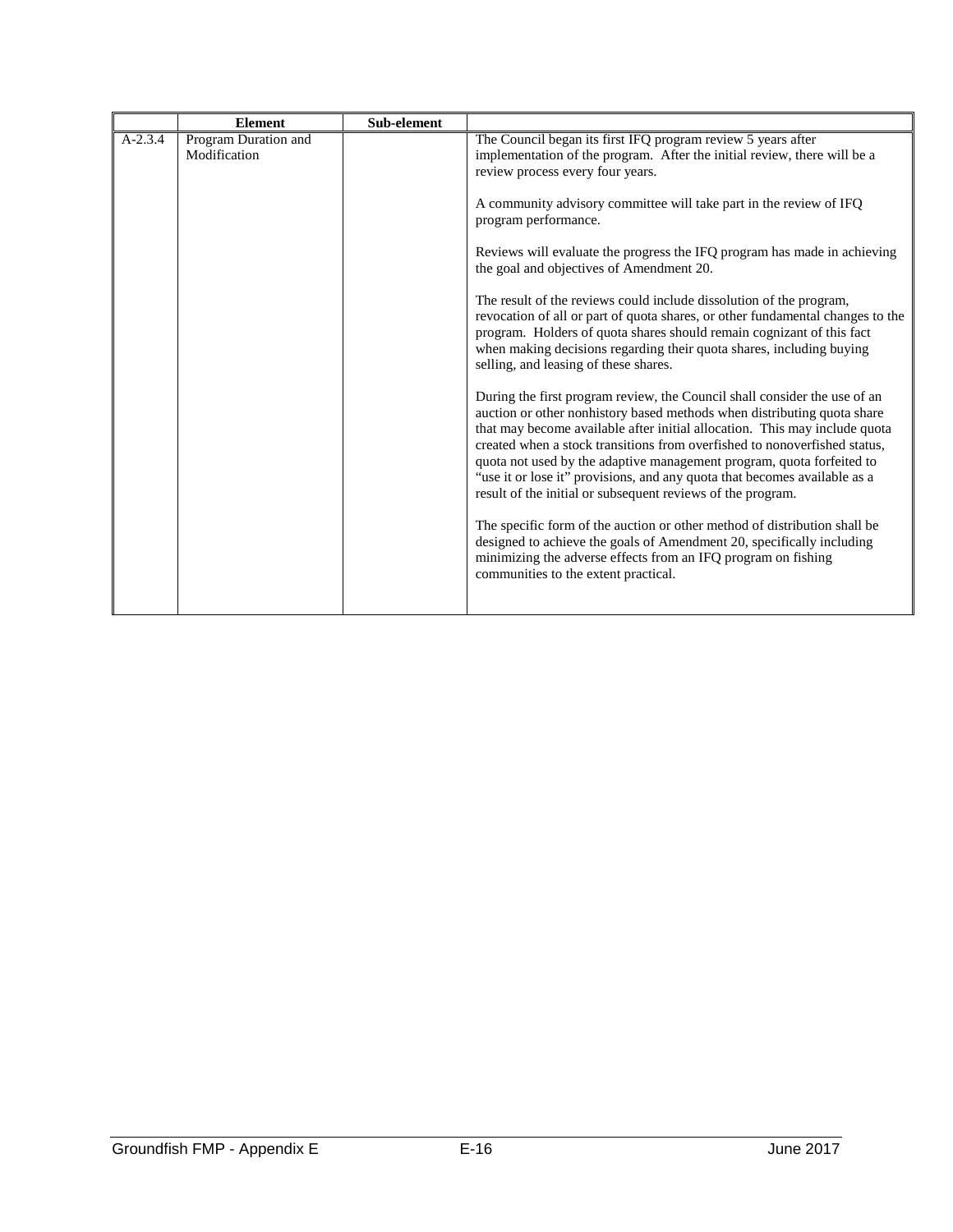|       | <b>Element</b>                          | Sub-element |                                                                                                                                                                                                                                                                                                                                                                                                                                                                                                                                                                                                                                                                                                                                                                                                                                                                        |
|-------|-----------------------------------------|-------------|------------------------------------------------------------------------------------------------------------------------------------------------------------------------------------------------------------------------------------------------------------------------------------------------------------------------------------------------------------------------------------------------------------------------------------------------------------------------------------------------------------------------------------------------------------------------------------------------------------------------------------------------------------------------------------------------------------------------------------------------------------------------------------------------------------------------------------------------------------------------|
| $A-3$ | <b>Adaptive Management</b>              |             | Ten percent of the nonwhiting QS has been reserved to facilitate adaptive                                                                                                                                                                                                                                                                                                                                                                                                                                                                                                                                                                                                                                                                                                                                                                                              |
|       |                                         |             | management in the shoreside nonwhiting sector. Therefore, each year 10<br>percent of the shoreside trawl sector nonwhiting QP is potentially<br>available for use in adaptive management (adaptive management QP).<br>The set aside is to be used to address the following objectives.<br>Community stability<br>$\circ$<br>Processor stability<br>$\circ$<br>Conservation<br>$\circ$<br>Unintended/Unforeseen consequences of IFQ management.<br>$\circ$<br>Facilitating new entrants.<br>$\circ$<br>During the first years of the IFQ program, AMP QP has been passed thru<br>to QS owners in proportion to their QS holdings. This pass-thru will<br>continue until the first regulatory actions are implemented pursuant to the<br>5 year review. When an alternative method for distributing QP is                                                                |
|       |                                         |             | developed, considerations will include.<br>The decision making and organization structure to be used in<br>$\circ$<br>distributing the QP set aside <sup>hh</sup><br>The formula for determining community and processor<br>$\circ$<br>eligibility, as well as methods for allocation, consistent with<br>additional goals.<br>The division of QP among the states.<br>$\circ$<br>Whether to allow the multi-year commitment of QP to a<br>$\circ$<br>particular project.<br>AMP QP will be distributed through the organizational structure, decision<br>process, formulas and criteria developed and implemented through<br>subsequent Council recommendation and NMFS rule making processes.<br>Consideration will be given to the multiyear commitment of QP to<br>particular projects (three year commitments). There is no AMP set-aside<br>for IBQ.             |
|       |                                         |             | Review and Duration. The set aside of QP for the identified objectives<br>will be reviewed as part of the year five comprehensive review and a<br>range of sunset dates will be considered, including 10, 15, 20 year and no<br>sunset date options.                                                                                                                                                                                                                                                                                                                                                                                                                                                                                                                                                                                                                   |
| $A-4$ | <b>Pacific Halibut IBQ—nonretention</b> |             | IBQ-QS and IBQ-QP for Pacific halibut bycatch mortality in the trawl<br>fishery have been established. Rules governing IBQ-QS and IBQ-QP are<br>the same as for those for QS and QP, unless specified otherwise. Each year,<br>holders of IBQ-QS will be allocated IBQ-QP. Vessels are required to cover<br>with IBQ-QP the round weight equivalent of their legal and sublegal sized<br>Pacific halibut bycatch mortality in the area north of 40°10 N latitude.<br>Halibut mortality is estimated on an individual vessel basis. IBQ-QS was<br>issued on the basis of a bycatch rate applied to the target species QS and<br>entity received in a manner similar to that described in Section A-2.1.3.a for<br>overfished species caught incidentally. Area-specific bycatch rates were<br>used for allocation but halibut IBQ-QS was not geographically subdivided. |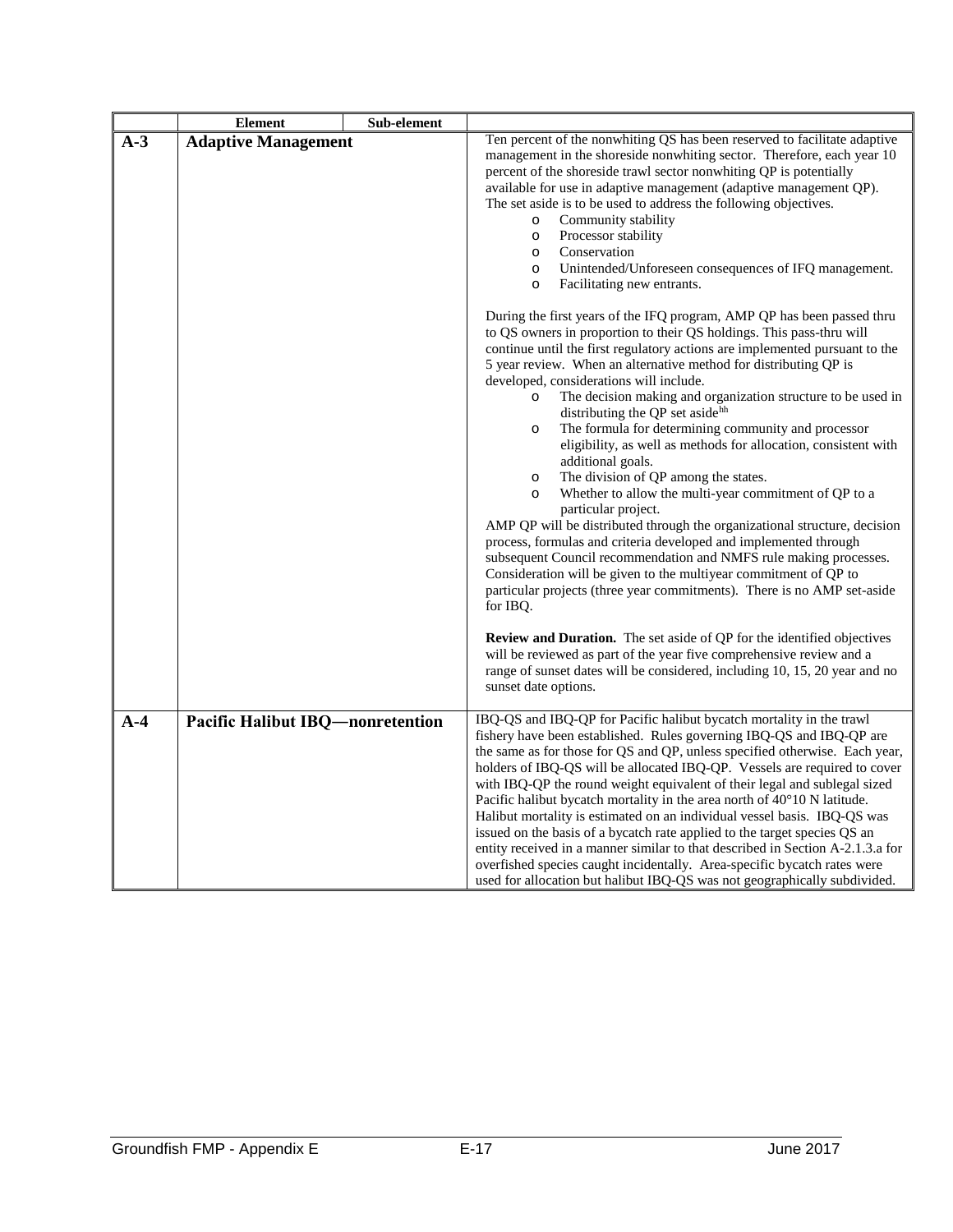- <span id="page-20-0"></span><sup>a</sup> California halibut gear covered as non-groundfish trawl is of a minimum mesh size of 7.5" and used in state waters.
- <span id="page-20-1"></span><sup>b</sup> Mandatory gear conversion (the permanent switching from trawl to some other gear) was considered but not included as a provision of this program.
- <span id="page-20-2"></span><sup>c</sup> Since the shoreside trawl sector covers all shoreside deliveries, this implies that IFQ issued for the shoreside trawl sector may not be used for at-sea deliveries (i.e., may not be used to cover deliveries made to motherships or catch by catcher-processors).
- <span id="page-20-3"></span> $d$  Not withstanding this provision, a vessel with a LE trawl permit may catch the trawl QP with a nontrawl gear, as per Section A-1.1.
- <span id="page-20-4"></span>e At present there are no groundfish species for which the there are area specific limits for the trawl fishery that are not reflected in the ABC/ACL table. An example of an area specific precautionary policy from outside trawl fishery management was the geographic differential recommended by the Scientific and Statistical Committee for lingcod, prior to the north/south division of the lingcod management unit. Before this geographic division was created lingcod was monitored and managed differently in different geographic areas though there is a single coastwide ABC for lingcod.
- <span id="page-20-5"></span><sup>f</sup> Such changes in latitudinal area management may occur as a result of changes in the management areas for species/species complexes in the ABC/ACL table or as a result of separate Council action to change the trawl QS by area. In either case, specific Council action will be required to change the management areas and such action will be accompanied by appropriate supporting analysis and public comment opportunity.
- <sup>g</sup> A whiting QP rollover provision was considered but rejected from further analysis. This provision would have allowed unused QP to be reclassified so that they could be used in any whiting sector.
- h The process for changing the whiting fishery opening dates involves a regulatory amendment developed under the FMP through a framework process. Implementation of the IFQ program did not change this process.
- <sup>i</sup> For purposes of initial allocation "**Processors"** were defined as follows:
	- **An at-sea processor** is a vessel that operates as a mothership in the at-sea whiting fishery or a permitted vessel operating as a catcher-processor in the at-sea whiting fishery.
	- **A shoreside processor** is an operation, working on US soil, that takes delivery of trawl-caught groundfish that has not been "processed at-sea" and that has not been "processed shoreside"; and that thereafter engages that particular fish in "shoreside processing." Entities that received fish that have not undergone "at-sea processing" or "shoreside processing" (as defined in this paragraph) and sell that fish directly to consumers shall not be considered a "processor" for purposes of QS allocations.

For purposes of initial allocation **"Shoreside Processing"** was defined as either of the following:

1. Any activity that takes place shoreside; and that involves: cutting groundfish into smaller portions; OR freezing, cooking, smoking, drying groundfish; OR packaging that groundfish for resale into 100 pound units or smaller for sale or distribution into a wholesale or retail market.

OR

- 2. The purchase and redistribution into a wholesale or retail market of live groundfish from a harvesting vessel.
- $j$  It was the Council intent that transfer of physical assets alone not be considered a basis for successor in interest. Business relationships such as transfer of the company name and customer base might be reasonable evidence of successor in interest.

k

<sup>l</sup> State landings receipts (fishtickets) were used to assess landings history for shoreside deliveries. In some cases, fishticket records did not identify species to the same level of detail used for the IFQ management units (e.g., reports "unspecified rockfish"). Under such circumstances standard species composition routines usually used at the port level were applied to vessel level data to estimate the species composition of such landings. In some instances, even after applying species composition information there were some fishticket records with a species groundfish categorization that did not match with one of the IFQ management units. Under such circumstances, when the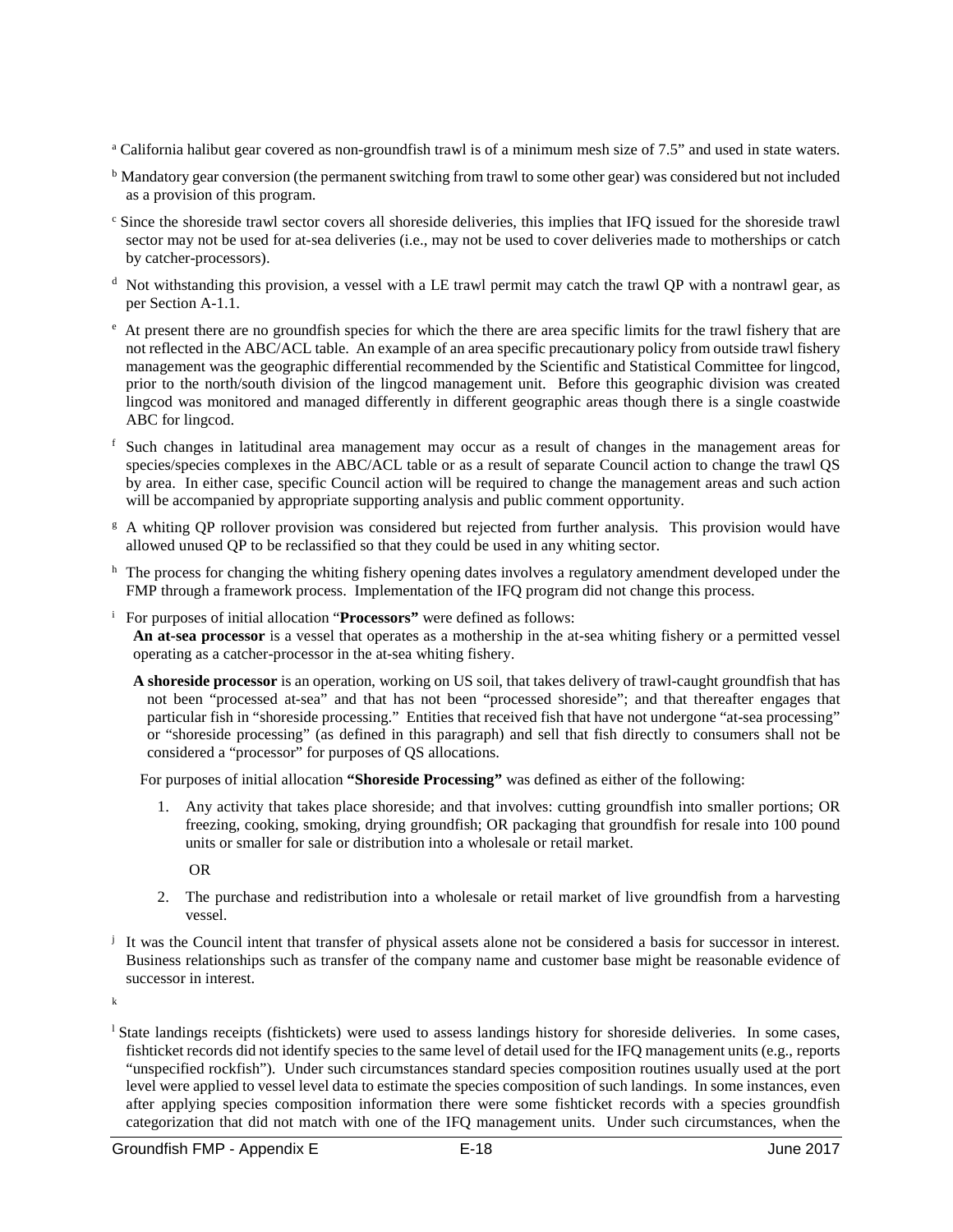initial allocations were made, it was permissible to use other information on the landings records and in logbooks to assign the landing to its most probable species category.

m The intent was to provide an allocation method for QS for overfished species which addressed the vessel's need to have the QS to cover incidental catch in fisheries that target healthy stocks. The method attempted to allocate the species to those who received QS for related target species. By allocating overfished species QS to those most in need of it, such an allocation was expected to reduce transition costs. At the time of initial allocation the following overfished species fell into this category: canary rockfish, darkblotched rockfish, Pacific Ocean perch, widow rockfish, and yelloweye rockfish. If a major target species had become overfished, it was intended that such a species would not be allocated via an alternative method (for example species such as Dover sole, sablefish, or Pacific whiting).

<sup>n</sup> The four areas were as follows: (1) north of 47°40 N latitude; (2) between 47°40 N latitude and 43°55 N latitude; (3) between 43°55 N latitude and 40°10 N latitude; and (4) south of 40°10 N latitude.

- <sup>o</sup> In order to determine an amount of aggregate target species to which bycatch rates were applied, each vessel's QS was multiplied by the trawl allocation at the time of implementation.
- <sup>p</sup> State landings receipts (fishtickets) were used to assess landings history for shoreside deliveries.
- <sup>q</sup> Catch area data on fishtickets was not considered appropriate for this purpose. The catch area field is often filled out by fish receivers that do not know the area in which the vessel fished. Additionally catch area is often left unspecified. Therefore, it was assumed that all catch comes from ocean areas near the port of landing.
- <span id="page-21-0"></span><sup>r</sup> See the Council's April 2015 action for additional detail on this allocation formula.
- <sup>s</sup> March 2010. Changed from 1994-2004 to 1998-2003 to reflect Council action of November 2008.
- <span id="page-21-1"></span> $<sup>t</sup>$  Unless there is a change in the total applicable ACL/HG/ACT or other factors affecting trawl allocation for the areas</sup> involved, in which case their change in QP would be proportional to the change in the trawl allocation.
- <sup>u</sup> QP from a subsequent year may not be accessed until such QP have been issued by NMFS.
- <sup>v</sup> In the case of a deficit, all QP in the vessel account would be used QP, with respect to the deficit species.
- <sup>w</sup> Including QS that an entity received in excess of accumulation limits in place at the time of initial allocation (see Section A-2.2.3.e).
- <sup>x</sup> Carryover of deficits provides some flexibility to use pounds from a year to cover a deficit from a previous year. Without a carryover provision, a vessel would still need to use pounds in a subsequent year to cover an overage but would incur a violation.
- <sup>y</sup> QS may be transferred on a temporary basis through private contract (leased) but NMFS will not track lease transfers differently than any other transfer.
- <sup>z</sup> Initially there was a prohibition on the transfer of QS for the first two years of the program. For all species except widow rockfish, this prohibition was continued through December 31, 2013 due to allow time for the resolution of law suits. For widow rockfish, the prohibition was continued through the completion of a reallocation undertaken in consideration of the stock having been rebuilt (as per Section A-2.1.6).
- aa The "vessel" accumulation limit was originally termed a "permit" limit. The term "permit" was changed to "vessel" to be consistent with Section A-2.1.3, which indicates that QP go into vessel accounts, not permit accounts. The term "own or control" was shortened to "control" for simplicity. "Control" is inclusive of "ownership."
- <sup>bb</sup> It is the Council intent that control limits should not constrain the formation of risk pools to help the fishermen deal with overfished species constraints, so long as the pools do not undermine the effectiveness of the accumulation limits. A risk pool is formed when two or more people enter into an agreement whereby if one person does not have the QP the others would agree to provide the QP, if they have them. Whether these kinds of agreements are informal or formal, as other considerations and conditions are added to the agreements they may begin to constitute control. It is the Council intent to allow for these pooling agreements, so long as they do not become control.
- <sup>cc</sup> For example, if a person has a 50 percent ownership interest in that entity, then 50 percent of the QS owned by that entity will count against the individual's accumulation limit unless it is otherwise determined to have effective control of a greater or lesser amount.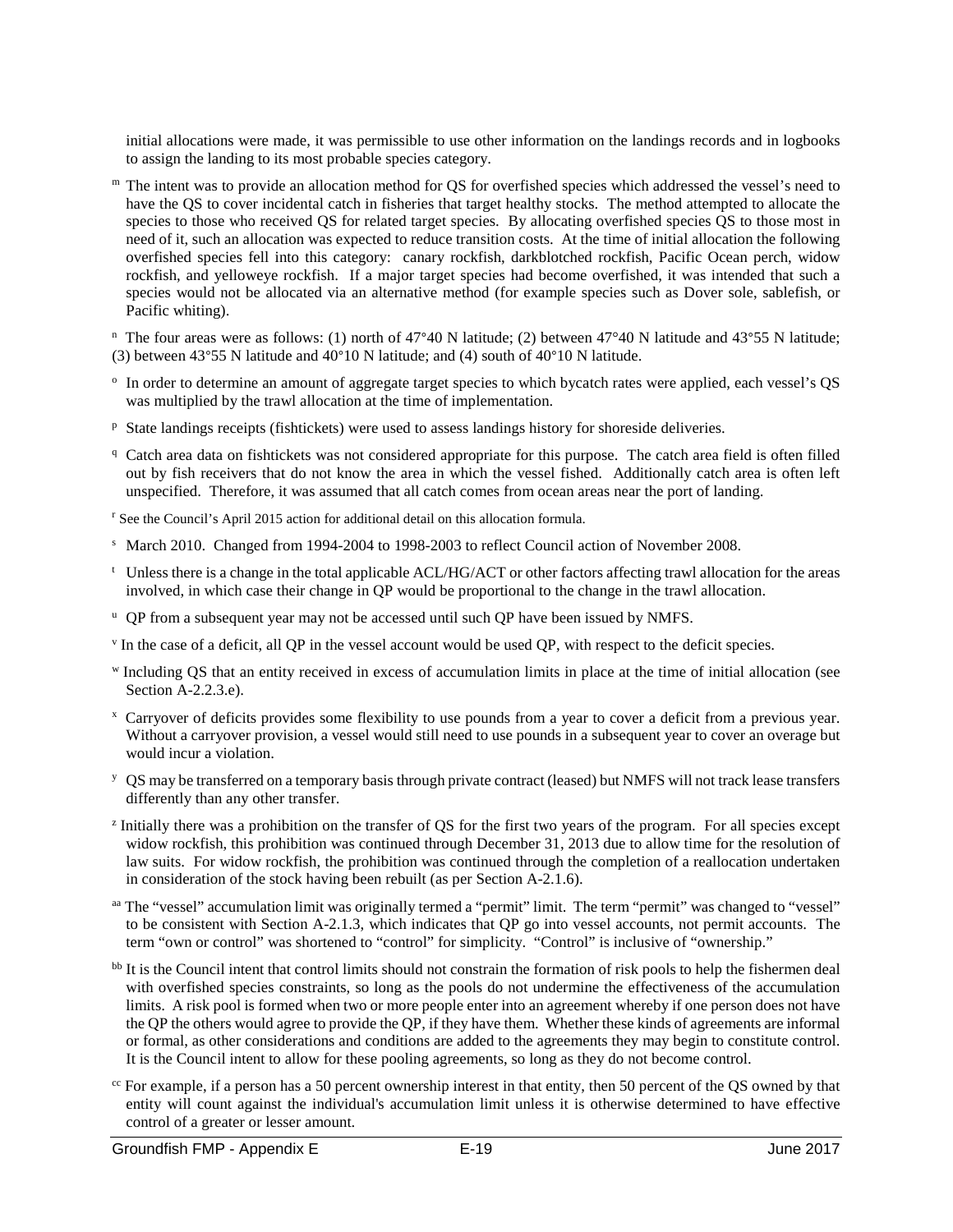- <sup>dd</sup> Originally, there was to be a trading moratorium for the first two years of the program and then those controlling QS were to be given two years to divest. Due to law suits related to the initial allocation, the trading moratorium was extended, as well as the period for divestiture.
- ee The original Council policy specified that QS that was not allocated because of the accumulation limits would be distributed to other eligible recipients in a manner that maintained the distribution among groups specified in A-2.1.1 and based on the allocation formulas specified in A-2.1.3. This situation would only have arisen with respect to individuals that would have otherwise received excess shares through the acquisition of permits after November 8, 2008.

#### ff**Expanded data collection** includes:

mandatory submission of economic data for LE trawl industry (harvesters and processors),

voluntary submission of economic data for other sectors of the fishing industry,

transaction value information in a centralized registry of ownership, and

formal monitoring of government costs.

**Mandatory Provisions:** The Pacific Fishery Management Council and NMFS have the authority to implement a data collection program for cost, revenue, ownership, and employment data, compliance with which is mandatory for members of the west coast groundfish industry harvesting or processing fish under the Council's authority. Data collected under this authority is treated as confidential in accordance with Section 402 of the MSA.

<span id="page-22-0"></span>A mandatory data collection program was developed and implemented as part of the groundfish trawl rationalization program and will be continued through the life of the program. Cost, revenue, ownership, employment and other information will be collected on a periodic basis (based on scientific requirements) to provide the information necessary to study the impacts of the program, including achievement of goals and objectives associated with the rationalization program. These data may also be used to analyze the economic and social impacts of future FMP amendments on industry, regions, and localities. The program may include targeted and random audits as necessary to verify and validate data submissions. Additional funding (as compared to status quo) is required to support the collection of these data. The data collected includes data needed to meet MSA requirements (including antirust).

The program includes comprehensive consideration of the enforcement of such a program, including discussion of the type of enforcement actions that will be taken if inaccuracies are found in mandatory data submissions. The intent of this action is to ensure that accurate data are collected without being overly burdensome on industry in the event of unintended errors.

- **Voluntary Provisions:** A voluntary data collection program will be used to collect information needed to assess spillover impacts on nontrawl fisheries.
- **Central Registry:** Information on transaction prices is included in the IFQ data system. Such information will also be included for LE permit owners/lessees.

**Government Costs:** Data is collected and maintained on the monitoring, administration, and enforcement costs related to governance of the trawl rationalization program.

- <span id="page-22-1"></span><sup>gg</sup> For further details on the Council's cost recovery policy see Council recommendations from the September 2011 Council meeting.
- hh The following are three options for the sequences of agency involvement in the application of the criteria developed for the distribution of adaptive management QP.
	- 1. NMFS
	- 2. State  $\rightarrow$  Council  $\rightarrow$ NMFS
	- 3. Council →NMFS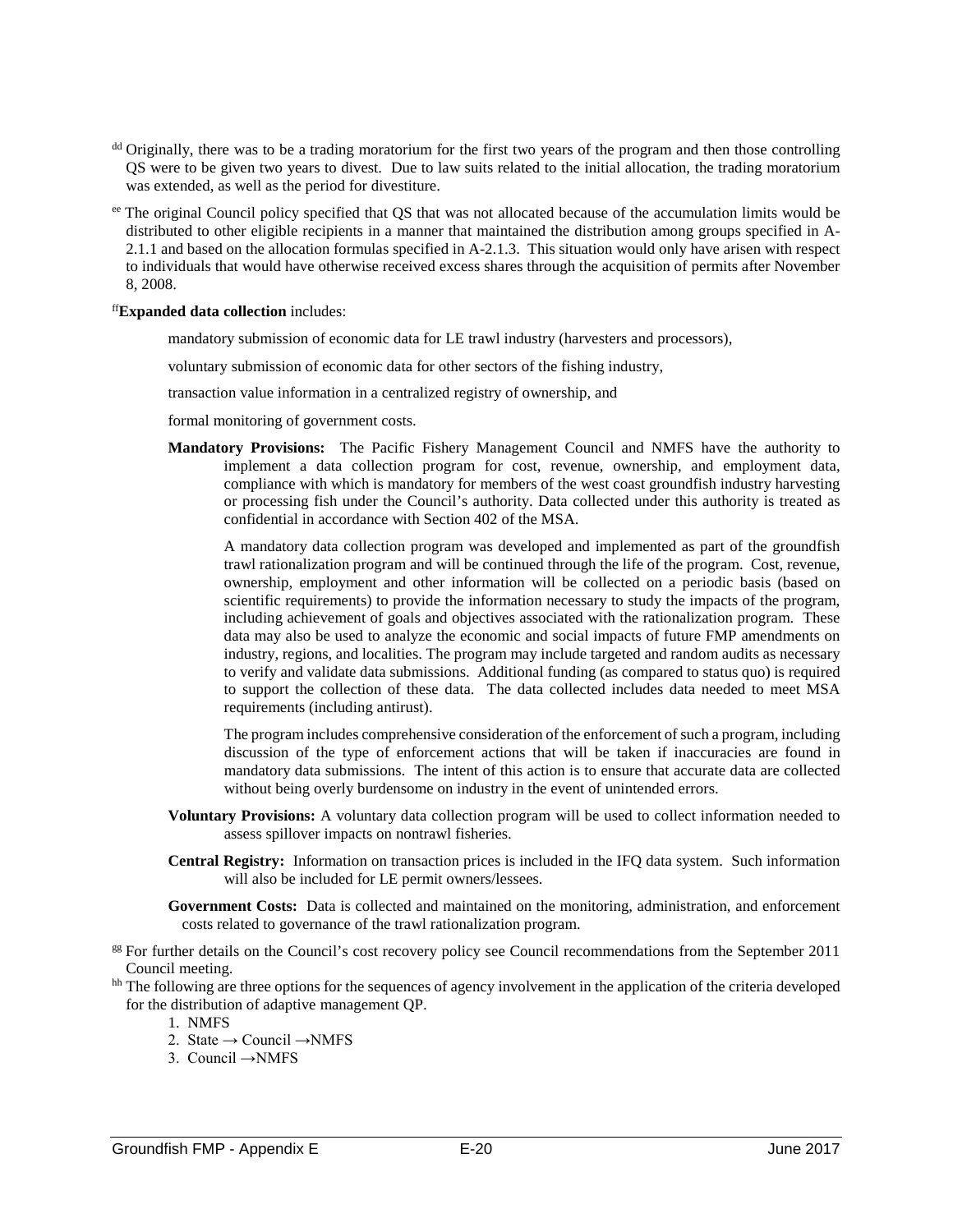<span id="page-23-8"></span>

|  |  |  | Table E-2. Control and vessel limit options. |  |
|--|--|--|----------------------------------------------|--|
|--|--|--|----------------------------------------------|--|

<span id="page-23-7"></span><span id="page-23-6"></span><span id="page-23-5"></span><span id="page-23-4"></span><span id="page-23-3"></span><span id="page-23-2"></span><span id="page-23-1"></span><span id="page-23-0"></span>

| <b>Species Category</b>                 | <b>Vessel Limit</b><br>(Applies to all QP in a Vessel<br><b>Account, Used and Unused)</b> | <b>Vessel Unused</b><br><b>QP</b> Limit | <b>QS</b> Control Lim |
|-----------------------------------------|-------------------------------------------------------------------------------------------|-----------------------------------------|-----------------------|
| Nonwhiting Groundfish Species           | 3.2%                                                                                      |                                         | 2.7%                  |
| Lingcod – N. of $40^{\circ}10$ N. lat   | 5.3%                                                                                      |                                         | 2.5%                  |
| Lingcod - S. of $40^{\circ}10$ N. lat   | 13.3%                                                                                     |                                         | 2.5%                  |
| Pacific Cod                             | 20.0%                                                                                     |                                         | 12.0%                 |
| Pacific whiting (shoreside)             | 15.0%                                                                                     |                                         | 10.0%                 |
|                                         |                                                                                           |                                         |                       |
| Sablefish                               |                                                                                           |                                         |                       |
| N. of 36° (Monterey north)              | 4.5%                                                                                      |                                         | 3.0%                  |
| S. of 36° (Conception area)             | 15.0%                                                                                     |                                         | 10.0%                 |
| PACIFIC OCEAN PERCH                     | 6.0%                                                                                      | 4.0%                                    | 4.0%                  |
| Widow Rockfish *                        | 8.5%                                                                                      | 5.1%                                    | 5.1%                  |
| Canary Rockfish                         | 10.0%                                                                                     | 4.4%                                    | 4.4%                  |
| Blackgill Rockfish N. of 40°10'N. Lat   | 9.0%                                                                                      |                                         | 6.0%                  |
| Chilipepper Rockfish S. of 40°10 N. lat | 15.0%                                                                                     |                                         | 10.0%                 |
| BOCACCIO S. of 40°10 N. lat             | 15.4%                                                                                     | 13.2%                                   | 13.2%                 |
| Splitnose Rockfish                      | 15.0%                                                                                     |                                         | 10.0%                 |
| Yellowtail Rockfish                     | 7.5%                                                                                      |                                         | 5.0%                  |
| Shortspine Thornyhead                   |                                                                                           |                                         |                       |
| N. of 34°27'                            | 9.0%                                                                                      |                                         | 6.0%                  |
| S. of 34°27'                            | 9.0%                                                                                      |                                         | 6.0%                  |
| Longspine Thornyhead                    |                                                                                           |                                         |                       |
| N. of 34°27'                            | 9.0%                                                                                      |                                         | 6.0%                  |
| COWCOD S. of 40°10 N. lat               | 17.7%                                                                                     | 17.7%                                   | 17.7%                 |
| DARKBLOTCHED                            | 6.8%                                                                                      | 4.5%                                    | 4.5%                  |
| YELLOWEYE                               | 11.4%                                                                                     | 5.7%                                    | 5.7%                  |
| Minor Rockfish North                    |                                                                                           |                                         |                       |
| <b>Shelf Species</b>                    | 7.5%                                                                                      |                                         | 5.0%                  |
| Slope Species                           | 7.5%                                                                                      |                                         | 5.0%                  |
| Minor Rockfish South                    |                                                                                           |                                         |                       |
| <b>Shelf Species</b>                    | 13.5%                                                                                     |                                         | 9.0%                  |
| Slope Species*                          | 9.0%                                                                                      |                                         | 6.0%                  |
| Dover sole                              | 3.9%                                                                                      |                                         | 2.6%                  |
| English Sole                            | 7.5%                                                                                      |                                         | 5.0%                  |
| Petrale Sole                            | 4.5%                                                                                      |                                         | 3.0%                  |
| Arrowtooth Flounder                     | 20.0%                                                                                     |                                         | 10.0%                 |
| <b>Starry Flounder</b>                  | 20.0%                                                                                     |                                         | 10.0%                 |
| Other Flatfish                          | 15.0%                                                                                     |                                         | 10.0%                 |
|                                         |                                                                                           |                                         |                       |
| Pacific Halibut                         | 14.4%                                                                                     | 5.4%                                    | 5.4%                  |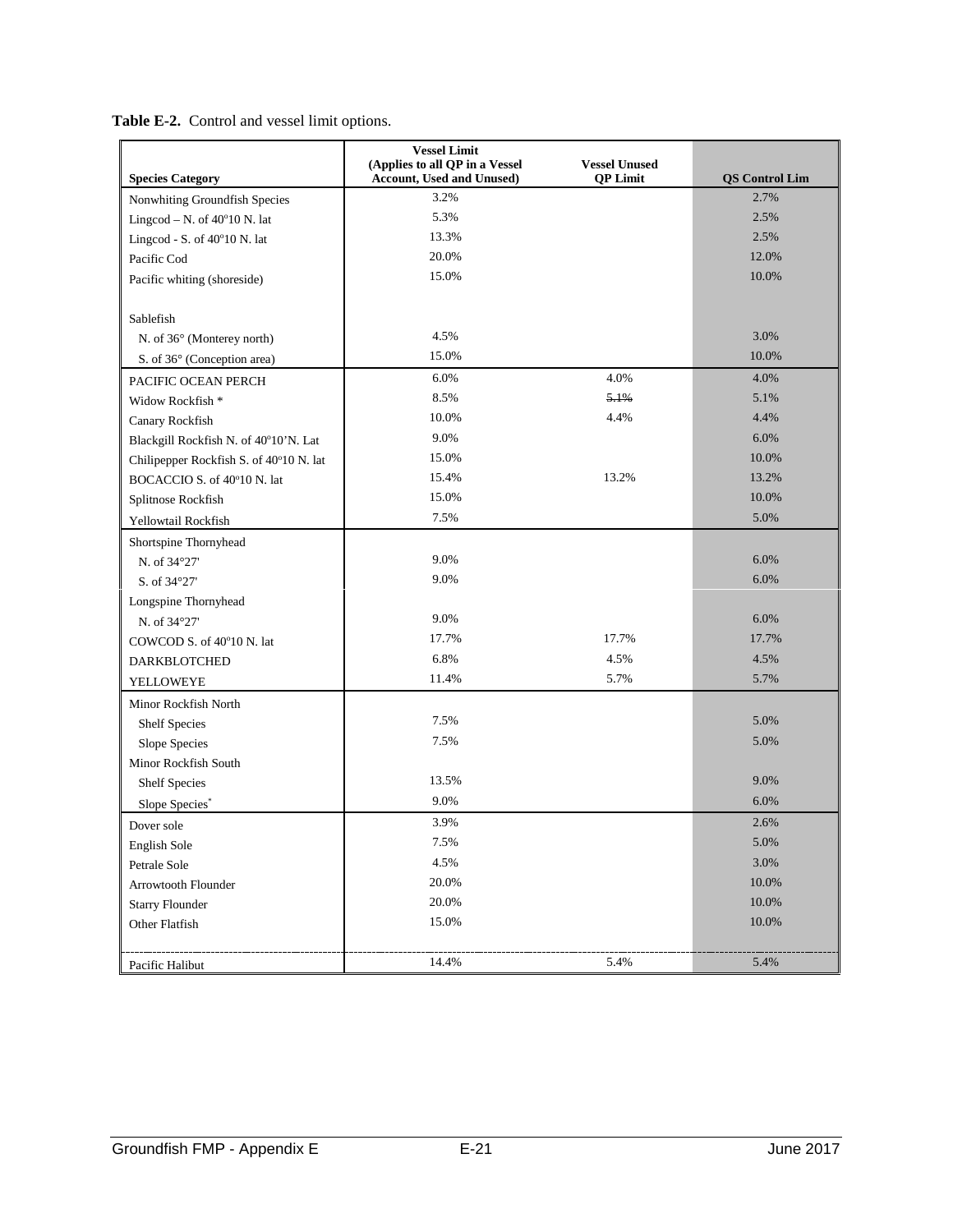## <span id="page-24-0"></span>**E.4 Whiting At-sea Trawl Sector: Cooperative Program (Appendix B of the EIS)**

The at-sea whiting sector co-op program is described generally below. [Table E-3](#page-26-6) provides an outline of the sections of the program. A full description of the co-op programs follows [Table E-3,](#page-26-6) beginning with a section on management of the whiting fishery and followed by sections on the MS and CP sectors of the whiting fishery (the "at-sea" sectors).

The Council considered but did not adopt a co-op program for the shoreside whiting fishery. Instead, the shoreside whiting sector was merged with the nonwhiting sector, both to be managed with IFQs. However, section placeholders for the shoreside whiting co-op program are maintained in this document so that the numbering system will correspond to the numbering of the alternatives and sections of the analysis as they are laid out in the EIS and other historic documents.

## <span id="page-24-1"></span>**E.5 Overview of Co-op Program Elements**

#### <span id="page-24-2"></span>*E.5.1 At-sea Whiting Sector Management under Co-ops*

While co-ops are used to control the harvest within the at-sea whiting sectors, a number of management measures are still be required to control competition between the whiting sectors. This section covers those measures along with other measures that apply to all sectors managed under co-ops, such as at-sea monitoring requirements and mandatory submission of economic data. The description of the co-op management program for each at-sea whiting sector starts in Section [E.5.2.](#page-25-0)

<span id="page-24-5"></span><span id="page-24-4"></span><span id="page-24-3"></span>The existing allocation of whiting between the shoreside, MS, and CP sectors is not changed by the rationalization program (42, 24, and 34 percent, respectively).

<span id="page-24-6"></span>Provisions also address bycatch in the at-sea whiting fishery (particularly that of certain overfished species). The Council recommended incidental groundfish species caps for each of the whiting sectors, for the co-op and non-co-op fisheries within the MS sector, and for the co-ops within the MS sector. Within sectors, bycatch allocations are pro rata, based on the amount of whiting allocated to that sector, co-op or non-coop fishery, and individual co-ops.

Area closures may be used to control the pace of the fishery. For the MS sector, the fishery is divided into a co-op fishery and a non-co-op fishery (for those who do not desire to take part in a co-op). Participants in the non-co-op fishery do not have a claim to a particular amount of the fish allocated to that fishery; therefore the vessels participating in the non-co-op fishery might race to harvest the available allocation.

NMFS will close the whiting fishery, a particular sector, or the co-op or non-co-op fishery within a sector (not including individual co-ops), as appropriate, when it is projected that a whiting catch or bycatch limit will be reached. With respect to co-ops, inseason monitoring and closure is needed only at the highest level of aggregation of the co-ops. For example, if individual co-ops join together to form an inter-co-op that covers the entirety of one of the whiting sectors, then NMFS does not need to anticipate quota attainment and close at the sector level for species managed by that co-op, since this is a co-op responsibility. Nevertheless, vessel level monitoring is still be required to ensure that catch is accurately recorded.

Given the high level of monitoring already in place in the whiting fishery, only moderate changes in monitoring were needed to implement this program for the at-sea whiting fishery. For the at-sea segment of the fishery, 100 percent coverage aboard MS processors and CPs has been continued. A program for the mandatory submission of economic data is also included to facilitate monitoring program performance.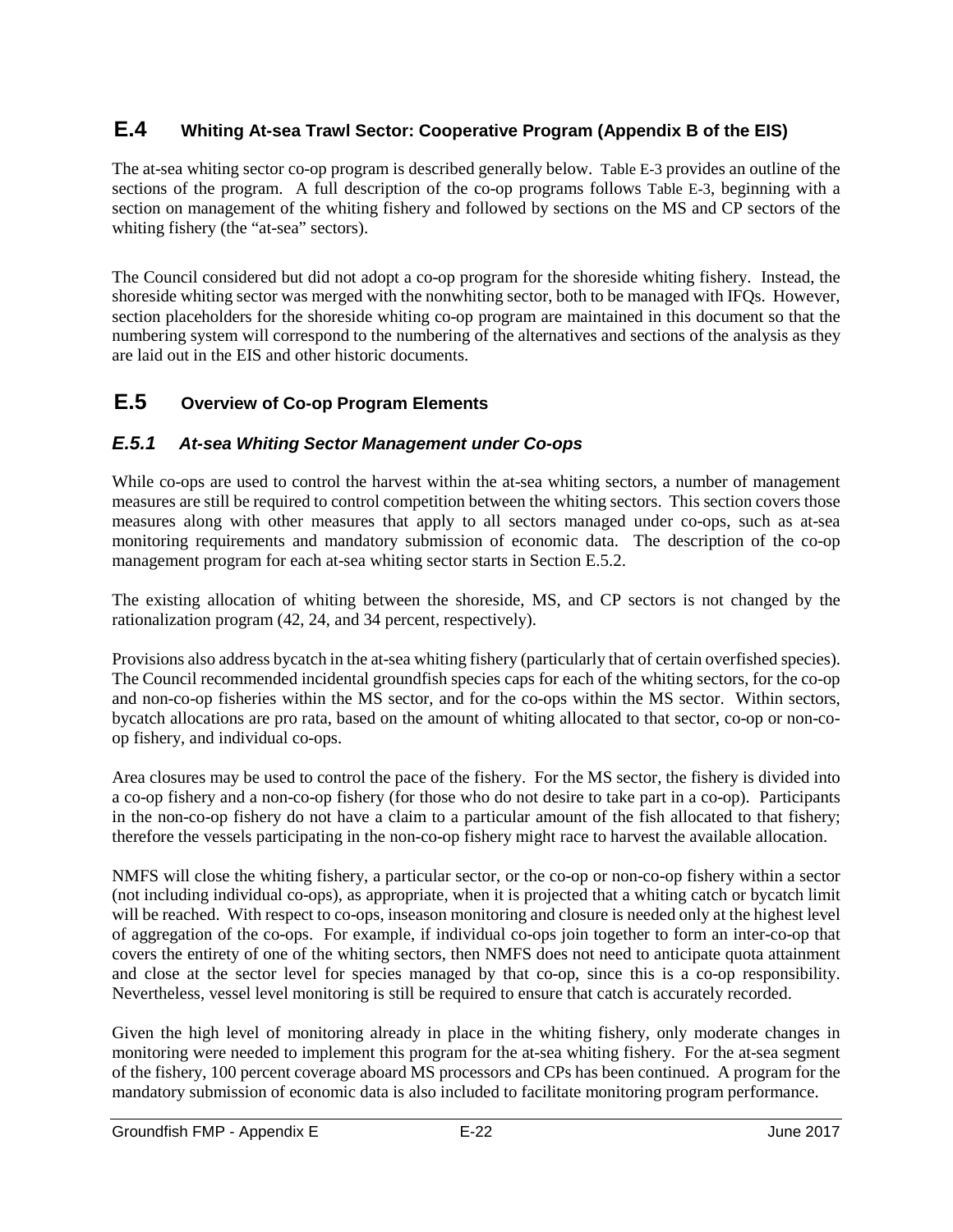## <span id="page-25-0"></span>*E.5.2 Co-ops for Catcher Vessels Delivering to Motherships*

Under this program, those who hold whiting-endorsed permits for catcher vessels in the MS sector choose each year whether to be part of a co-op or to register to fish in the non-co-op portion of the fishery. The holders of catcher vessel permits with mothership whiting endorsements form the co-ops. Based on its catch history, each permit that qualifies for a mothership whiting endorsement is capped at a portion of the history (endorsement share or catch history assignment, CHA) of the MS sector allocation of whiting and bycatch species. The CHA for each permit is permanently linked to the whiting endorsement for the permit and the whiting endorsement together with the associated CHA may be transferred to other LE trawl permits. Multiple endorsements may be accumulated on a single LE trawl permit, subject to accumulation limits. Each year, NMFS distributes a catch allocation to each catcher vessel co-op based on the sum of the CHAs for the permits registered to that co-op. NMFS also distributes a catch allocation each year to the non-co-op portion of the fishery, based on the collective CHAs of the permits opting to participate in the non-co-op fishery (if any).

The co-op organization coordinates harvest by its members. Although co-op agreements include a mandatory clause that the catch allocation made to a member must equal the amount that the member brings into the co-op, co-op members may transfer catch allocations among themselves. Similarly, if multiple coops join to form an inter-co-op, one co-op may transfer catch allocation to another co-op within that interco-op. NMFS does not necessarily have to track transfers among co-op members or within an inter-co-op.

The maximum number mothership processor participants has been limited by creating a LE permit for mothership vessels. There are restrictions limiting a vessel's ability to both catch and operate as a mothership in the whiting fishery in the same year. This limits the ability of processing vessels to move between the CP and MS sectors.

<span id="page-25-3"></span><span id="page-25-2"></span>Prior to the start of each season, each catcher vessel permit desiring to participate in the co-op fishery obligates its CHAs to a particular MS or MSs (a single CHAs may not be split between motherships). The obligation to a particular co-op or MS does not carry over from one year to the next; it may be changed at the catcher vessel permit owner's discretion based on its preseason declaration. While catch may be transferred among participants in a co-op or inter-co-op, such transfers do not change the MS to which the catch is obligated, unless a mutual agreement is reached.

Similar to the IFQ program, accumulation limits prevent excessive concentration of CHAs. The accumulation limits cap the proportion of whiting that an individual or entity can process, the proportion of whiting an individual or entity can accumulate via ownership of whiting endorsements and the linked CHAs, and the amount that can be landed by any catcher vessel.

## <span id="page-25-1"></span>*E.5.3 Co-op for Catcher-Processors*

Under the CP co-op program, as was the case prior to the trawl rationalization program, a voluntary CP coop may continue to be formed by CP permit holders. This system will continue as long the existing co-op system continues to operate successfully, or until the FMP is otherwise amended. If the voluntary co-op system fails, it will be replaced with an IFQ system. The CP co-op operates under a private contract that includes division of the harvest among participants according to an agreed schedule. If the co-op system fails, IFQ will be allocated equally to each CP permit (equally divided among all CP endorsed permits).

Under the CP co-op program, the main Council recommendation was the creation of a CP endorsement to close the CP fishery to new entrants and the assignment of an allocation to the voluntary CP co-op. The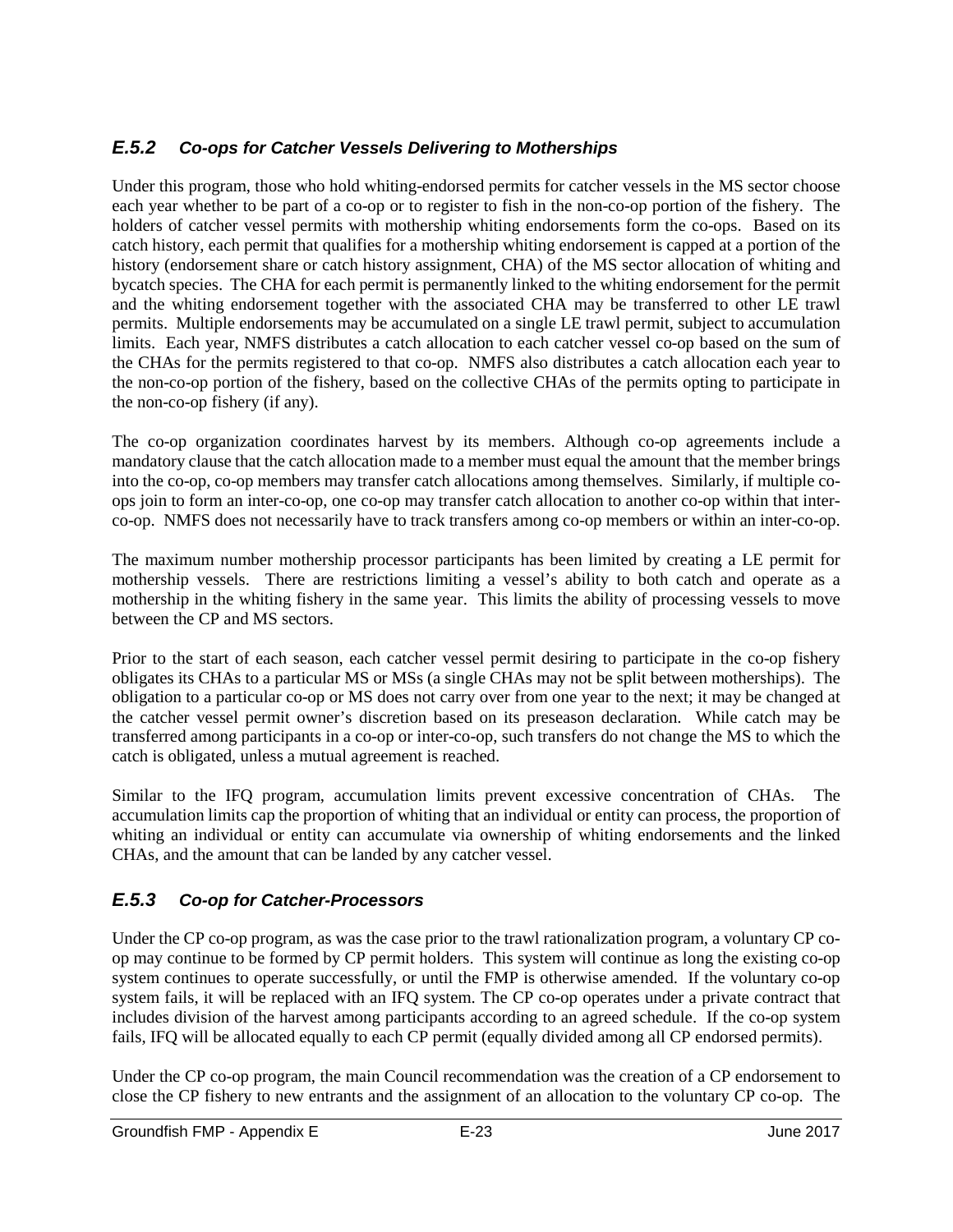endorsement was granted to LE permits registered to CP vessels that met specified qualification criteria. Only vessels with a CP LE permit are allowed to harvest fish from the CP sector's allocation. LE permits with CP endorsements continue to be transferable. NMFS will not establish an allocation of catch or catch history among CP permits unless the co-op fails. NMFS specifies the assignment of the CP sector allocation to the CP sector co-op in regulation. Individual co-ops are responsible for staying within their own allocations. If necessary, a closure can be used to keep the entire trawl fishery from exceeding its allocation of whiting and bycatch species or the entire groundfish fishery from exceeding the applicable ACL/HG/ACT.

## <span id="page-26-0"></span>**E.6 Detailed Specification of Co-op Program Elements**

<span id="page-26-6"></span>

<span id="page-26-5"></span><span id="page-26-4"></span><span id="page-26-3"></span><span id="page-26-2"></span><span id="page-26-1"></span>

| B.1     | <b>Whiting Sector Management Under Co-ops</b>                                                                                                                                                                |
|---------|--------------------------------------------------------------------------------------------------------------------------------------------------------------------------------------------------------------|
| $B-1.1$ | <b>Whiting Management</b>                                                                                                                                                                                    |
| $B-1.2$ | <b>Annual Whiting Rollovers</b>                                                                                                                                                                              |
| $B-1.3$ | <b>Bycatch Species Management</b>                                                                                                                                                                            |
| $B-1.4$ | At-sea Observers/Monitoring                                                                                                                                                                                  |
| $B-1.5$ | <b>Mandatory Data Collection</b>                                                                                                                                                                             |
| $B-1.6$ | Adaptive Management—Not included in recommendation. (This section header is being<br>maintained as a place holder so that numbering will correspond to that of the alternatives and analysis<br>in the EIS). |
| $B-1.7$ | Length Endorsement                                                                                                                                                                                           |
| $B-2$   | <b>Whiting Mothership Sector Co-op Program</b>                                                                                                                                                               |
| $B-2.1$ | Participation in the MS Sector                                                                                                                                                                               |
| $B-2.2$ | Permits/Endorsement Qualification and Characteristics                                                                                                                                                        |
| $B-2.3$ | Co-op Formation and Operation Rules                                                                                                                                                                          |
| $B-2.4$ | <b>Obligations to Processors</b>                                                                                                                                                                             |
| $B-2.5$ | <b>NMFS Role</b>                                                                                                                                                                                             |
| $B-3$   | <b>Whiting Shoreside Sector Co-op Program</b>                                                                                                                                                                |
|         | Not included in recommendation. (This section header is kept to maintain numbering consistent<br>with historic documents).                                                                                   |
| $B-4$   | <b>Catcher-Processors Co-op Program</b>                                                                                                                                                                      |
| $B-4.1$ | Participation in the Catcher-Processor Sector and Endorsement Qualification                                                                                                                                  |
| $B-4.2$ | Co-op Formation and Operation Rules                                                                                                                                                                          |
| $B-4.3$ | <b>NMFS Role</b>                                                                                                                                                                                             |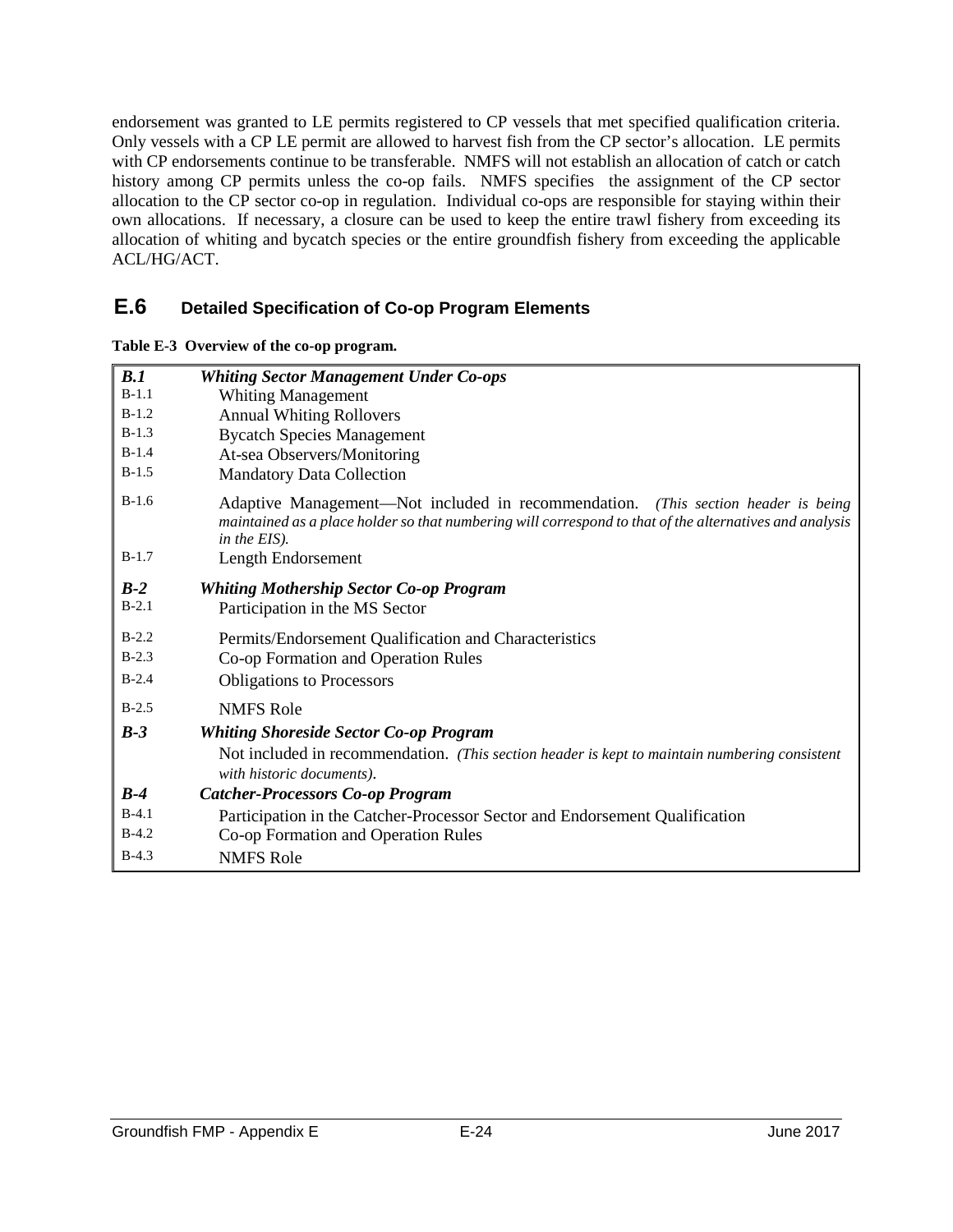# <span id="page-27-1"></span><span id="page-27-0"></span>**B-1 Whiting Sector Management Under Co-ops**

#### **B-1.1 Whiting Management**

<span id="page-27-2"></span>Under the co-op program, catcher vessel permits for the MS sector are endorsed for deliveries to motherships. At the start of the program amounts of catch history were assigned to each catcher vessel permit based on past mothership sector whiting harvest of that permit. The allocations provided for each permit (catch history assignments or CHAs) are permanently linked to the whiting endorsement for each permit. Catcher-processor permits are endorsed for participation in the CP sector.

Each CHA [CV(MS)] is assigned to the pool for the CV(MS) co-op to which the permit with the CHA has committed the CHA, or to a pool for the mothership non-co-op fishery. NMFS makes an allocation assignment to the CP sector co-op based on the allocation to the CP sector. Co-ops are responsible for monitoring and enforcing the catch limits of co-op members.

NMFS monitors the catch in the mothership non-co-op fishery, the mothership co-op fishery, the CP fishery, and the overall whiting catch of all at-sea sectors. NMFS will close each segment of the fishery (not including individual co-ops) based on projected attainment of whiting catch. Additionally, all at-sea sectors are subject to closure based on attainment of the overall trawl whiting allocation.

## **B-1.2 Annual Whiting Rollovers**

Unused whiting may not be rolled over from one sector to another.

#### **B-1.3 Bycatch Species Management**

For the near future, the whiting fishery will be managed under bycatch limits (hard caps) for widow, canary, darkblotched rockfish, and Pacific ocean perch. The catch of all groundfish will be accounted for and tracked against the applicable ACL/HG/ACT.

ESA-listed salmon bycatch management measures —11,000 Chinook threshold, 0.05 rate threshold, and triggered 100 fathom closure as of the original implementation of catch share program—continue to be in place but may be revised under future biological opinions.

The goal of bycatch management is to control the rate and amounts of rockfish and salmon bycatch to ensure that each sector is provided an opportunity to harvest its whiting allocation.

There is a set aside of Pacific halibut for the at-sea whiting fishery, as specified in the intersector allocation process (Amendment 21).

#### *B-1.3.1 Bycatch Allocation Subdivision*

Subdivide bycatch species managed with hard caps (initially, widow, canary, darkblotched rockfish, and Pacific Ocean perch) among each of the whiting sectors; within the mothership sector subdivide between the co-op fishery and non-co-op fishery; and subdivide among co-ops.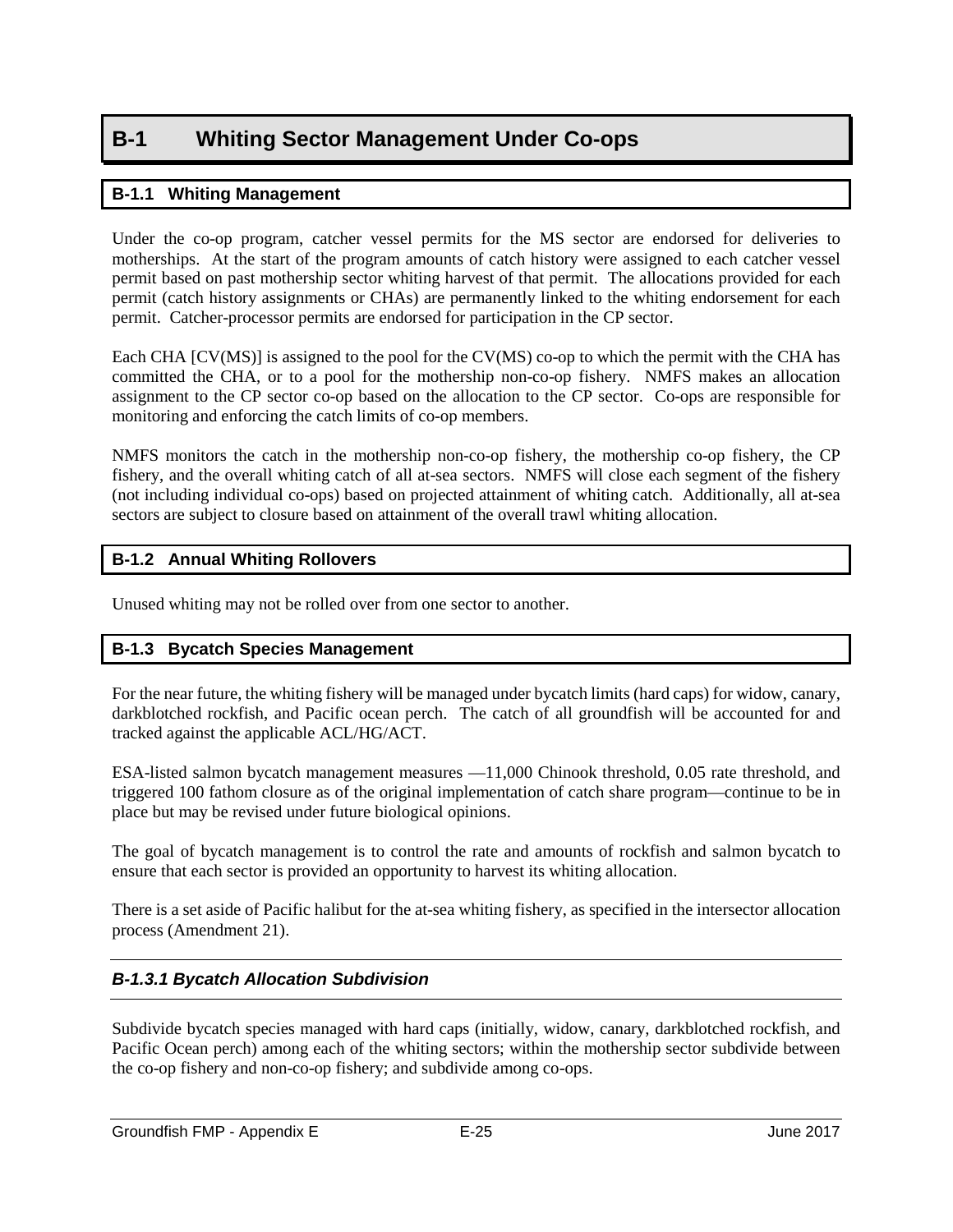Only those species with hard caps are subdivided for bycatch management, and bycatch is allocated to the each co-op pro rata in proportion to the CHA assigned to the co-op. As needed, the MS sector's bycatch allocation is divided between its co-op and non-co-op fishery, based on the allocations made to the permits participating in each portion of the fishery.

## *B-1.3.2 Bycatch Management*

<span id="page-28-0"></span>All at-sea sectors close based on projected attainment of the at-sea whiting fishery bycatch cap for any one species. The mothership co-op fishery, non-co-op fishery, and CP fishery will each be closed based on projected attainment of their individual allocation (not including individual co-ops) . Each co-op will cease fishing when its bycatch allocation is reached.

The Council may also use area closures (seasonal or year-round) to manage overfished stocks in the co-op and non-co-op fisheries. The area closures may be the same or different for different species. Area closures may be year-round, seasonal, or triggered automatically by the attainment of certain levels of catch.

Unused bycatch may be rolled over from one sector to another if the sector's full allocation of whiting has been harvested or participants in the sector do not intend to harvest the remaining sector allocation.

Unused bycatch may be rolled over from an MS co-op to other MS co-ops if the MS co-op's full allocation of whiting has been harvested or participants in the co-op do not intend to harvest the remaining co-op allocation. (Additionally, bycatch may be voluntarily moved between mothership co-ops through an approved inter-co-op agreement, as specified in Section B-2.2.3-b).

#### **B-1.4 At-sea Observers/ Monitoring**

**At-sea Whiting Fishery:** 100 percent observer coverage aboard MS processors and CPs will continue. 100 percent at-sea monitoring is required on catcher vessels. Cameras may be used in place of observers through monitoring provisions recommended by the Council and implemented by NMFS. It is the Council's intent to provide NMFS flexibility sufficient to design and implement a tracking and monitoring program that will achieve the goals and objectives of the trawl rationalization program.

## **B-1.5 Mandatory Data Collection**

The following are the central elements of the data collection program implemented as part of the co-op program.

- Mandatory submission of economic data for LE trawl industry (harvesters and processors).
- Voluntary submission of economic data for other sectors of the fishing industry.
- Include transaction value information in a centralized registry of ownership.
- Formal monitoring of government costs.

<span id="page-28-1"></span>**Mandatory Provisions.** The Council and NMFS have the authority to implement a data collection program for cost, revenue, ownership, and employment data, compliance with which is mandatory for members of the west coast groundfish industry harvesting or processing fish under the Council's authority. Data collected under this authority is treated as confidential in accordance with Section 402 of the MSA.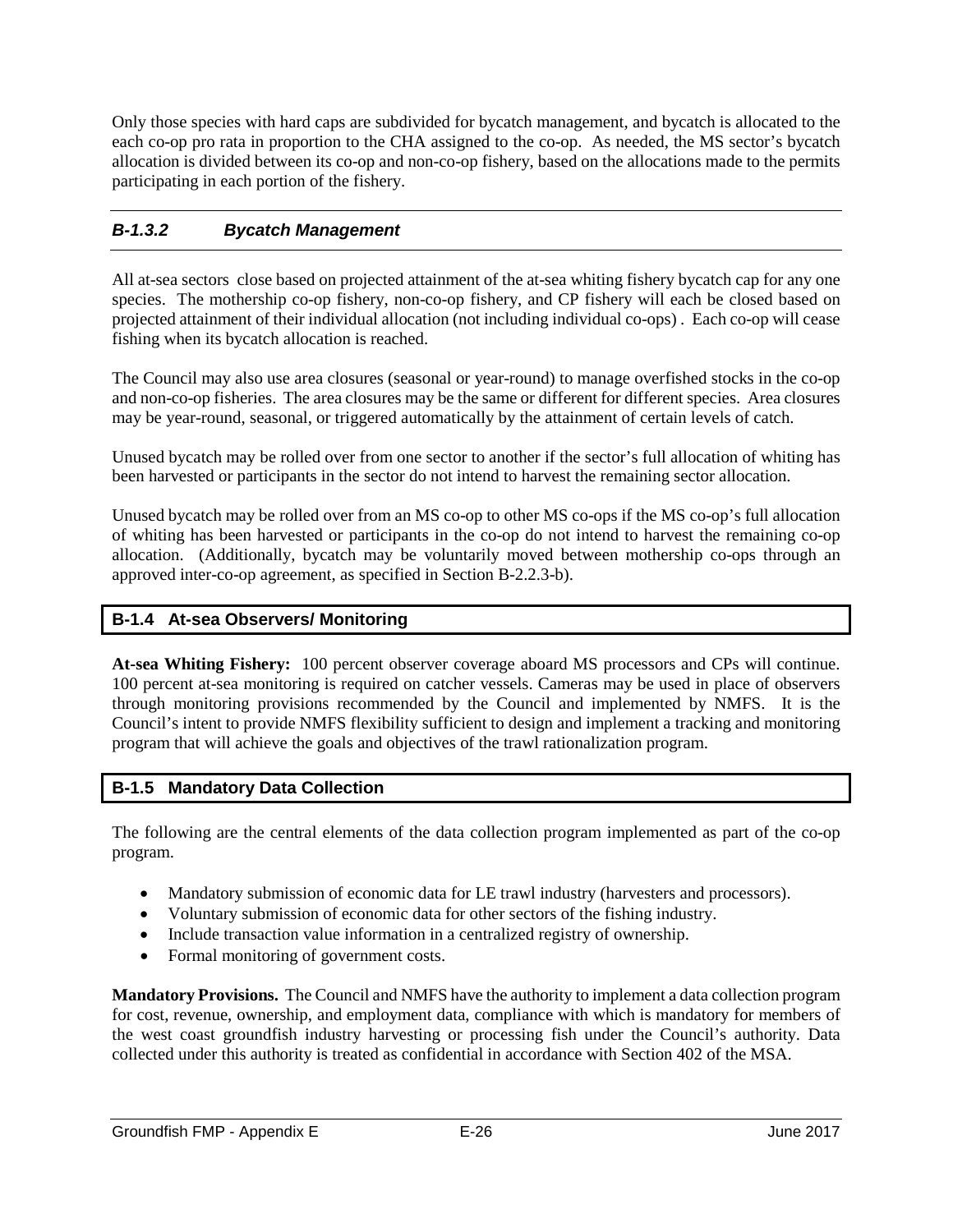A mandatory data collection program was developed and implemented as part of the groundfish trawl rationalization program and will be continued through the life of the program. Cost, revenue, ownership, employment and other information is collected on a periodic basis (based on scientific requirements) to provide the information necessary to study the impacts of the program, including achievement of goals and objectives associated with the rationalization program. These data may also be used to analyze the economic and social impacts of future FMP amendments on industry, regions, and localities. The program may include targeted and random audits as necessary to verify and validate data submissions. Additional funding (as compared to status quo) is required to support the collection of these data. The data collected includes data needed to meet MSA requirements (including antirust).

The program includes comprehensive consideration of the enforcement of such a program, including discussion of the type of enforcement actions that will be taken if inaccuracies are found in mandatory data submissions. The intent of this action is to ensure that accurate data are collected without being overly burdensome to industry in the event of unintended errors. Annual reports will be provided to the Council.

**Voluntary Provisions**: A voluntary data collection program is used to collect information needed to assess spillover impacts on nontrawl fisheries.

**Central Registry**: Information on transaction prices is included in a central data system of whiting endorsed permit and MS permit owner information. Such information should also be included for sales and lessees.

**Government Costs**: Data is collected and maintained on the monitoring, administration, and enforcement costs related to governance of the rationalization program.

#### **B-1.6 Adaptive Management**

There is not an adaptive management set aside for the at-sea whiting fisheries. *(This section is being maintained as a placeholder so that numbering will correspond to that used in the alternatives and analysis of the EIS and historic documents.)*

#### **B-1.7 Length Endorsement**

Length endorsement restrictions on LE permits endorsed for groundfish gear have been retained; however, the provision that requires that the size endorsements on trawl permits transferred to smaller vessels be reduced to the size of that smaller vessel has been eliminated (i.e., length endorsements do not change when a trawl endorsed permit is transferred to a smaller vessel).

## <span id="page-29-1"></span><span id="page-29-0"></span>**B-2 Whiting Mothership Sector Co-Op Program**

**Overview**. Qualified permits were endorsed for MS co-op participation. The endorsements and the CHA linked to them are transferable between LE trawl permits. Each year the holders of endorsed permits will choose whether their vessels will fish in the co-op fishery, in which individual co-ops direct harvest, or fish in a non-co-op fishery that is managed by NMFS as an Olympic style fishery. The co-op is obligated to deliver its fish to specific MS processors based on the obligations of each permit in the co-op determined, based on preseason declarations for each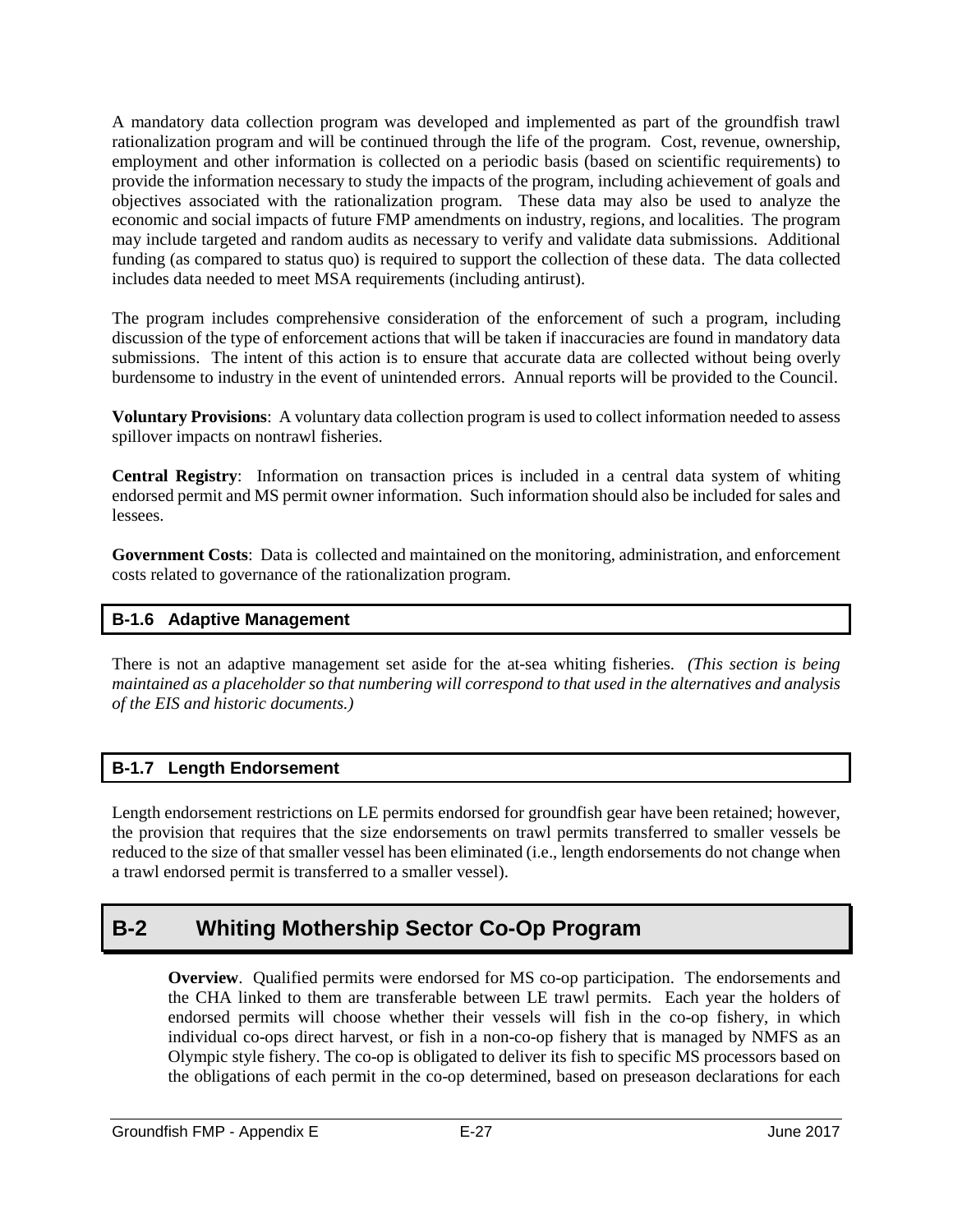CHA. Mothership LE permits were issued for motherships and required for a mothership to receive whiting from catcher vessels.

#### **B-2.1 Participation in the Mothership Sector**

#### **a. Catcher Vessels**

Vessels with trawl LE permits that have catcher vessel (mothership) (CV[MS]) endorsements may participate in either the co-op or non-co-op portion of the mothership fishery. They choose annually which fishery they will participate in for the coming year. Additionally, any groundfish LE trawl permitted vessel (including vessels without CV[MS] whiting endorsements) may participate in the co-op portion of the fishery if they join a co-op (as described in Section B-2.[3](#page-30-0).3).<sup>3</sup> No other catcher vessels may participate in the mothership fishery. Catcher vessels that participate in the MS fishery (either with or without CV(MS) whiting endorsed permits) can also use shorebased QP to participate in the shorebased IFQ fishery.

A vessel may not engage in the processing of whiting during any year in which a CV(MS) endorsed permit is registered for use with the vessel.

#### **b. Processors**

Only motherships with a mothership LE permit (MS Permit) may receive deliveries from catcher vessels participating in the co-op or non-co-op portions of the MS sector whiting fishery. [Note: motherships may acquire such permits by transfer; see Section B-2.2.2.]

#### **c. Vessels Excluded**[4](#page-30-1)

A vessel with an MS permit can also be registered to a CP permit at the same time but cannot operate as a mothership during the same year it participates in the CP fishery

#### **B-2.2 Permits/Endorsement Qualification and Characteristics**

## *B-2.2.1 Catcher Vessel Mothership (CV[MS] Whiting Endorsement)*

#### **a. Endorsement Qualification and History Assignment**

Permits that had a qualifying history were designated as CV(MS) permits through the addition of a CV(MS) whiting endorsement to their LE groundfish permit. At the time of endorsement qualification, each permit was also allocated a catch history assignment (CHA) that determines the share of the mothership whiting allocation associated with the whiting endorsement for that permit. The CV(MS) whiting endorsement and the CHA are permanently linked.

<span id="page-30-0"></span><sup>&</sup>lt;sup>3</sup> When such permits participate in a co-op, the co-op will not be allocated any additional fish based on participation by such a vessel.

<span id="page-30-1"></span><sup>&</sup>lt;sup>4</sup> A vessel that has been under foreign registry after the date of the AFA and that has participated in fisheries in the territorial waters or exclusive economic zones of other countries is not eligible to participate as a mothership in the mothership sector of the Pacific whiting fishery, as per the AFA's modification of Section  $12102(c)(6)$  of the USC. Section 12102(c)(6) of the USC has since been renumbered.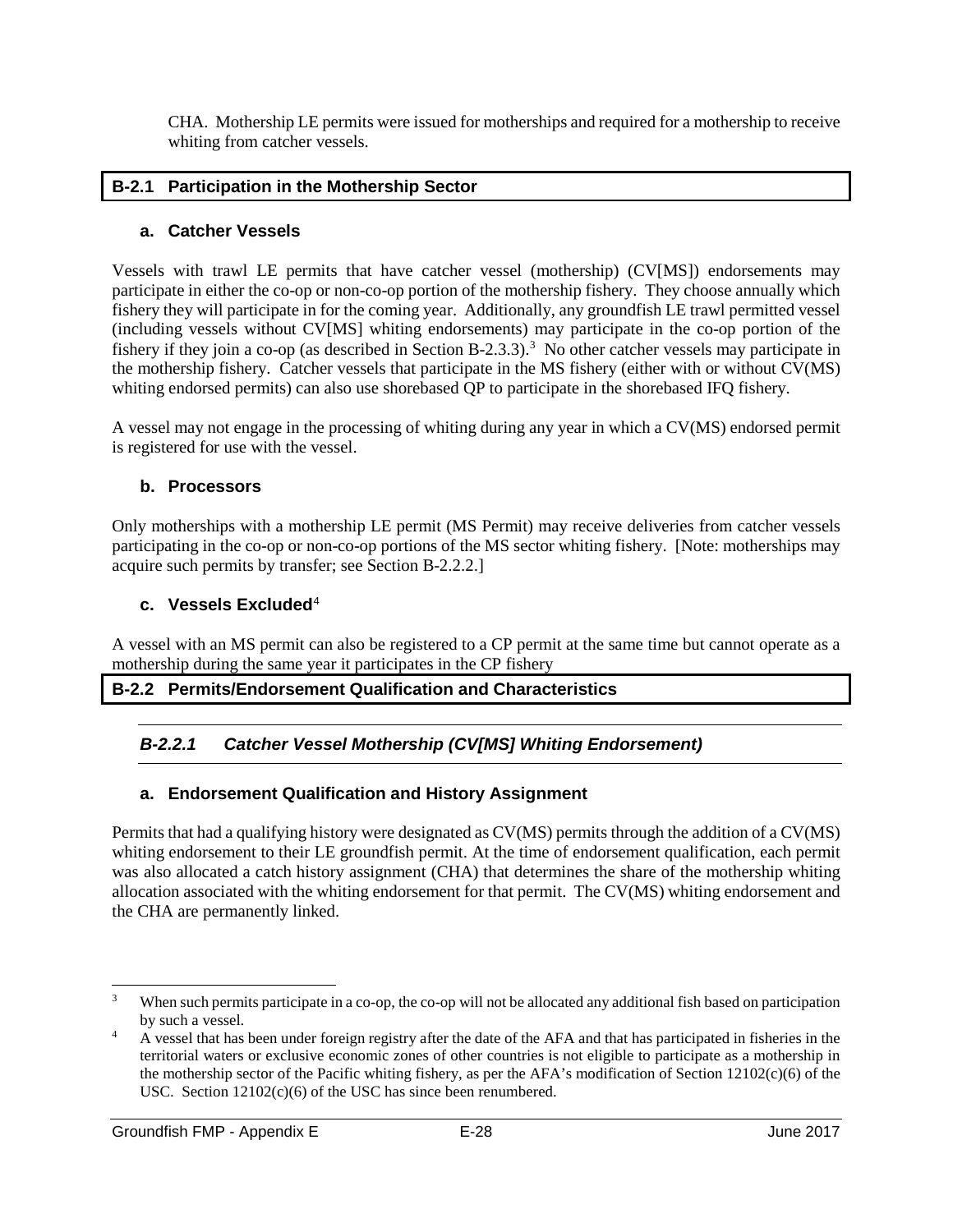**Qualifying for a CV(MS) Whiting Endorsement.** A LE permit qualified for a CV(MS) whiting endorsement if it had a total of more than 500 mt of whiting deliveries to motherships from 1994 through 2003.

**Catch History Assignment (Identification of Endorsement Related Catch History)**. The initial catch history calculation for the CHAs linked to CV(MS) whiting endorsements was based on whiting history of the permit for 1994 through 2003, dropping two years. A permit's history for each year was measured as a share of the fleet history for that year (i.e., "relative pounds" were used). The CHAs are used by NMFS to assign both whiting and bycatch species allocations to the co-ops and non-co-op fishery pools, as per section B.1.3.2.

For the purpose of the endorsement and initial calculation, catch history associated with the permit included that of permits that were combined to generate the permit receiving the CHA.

## **b. Whiting Permit and Endorsement Transferability and Endorsement Severability**

Staring September 1, 2014, the CV(MS) whiting endorsement (together with the CHA) *may be* severed from the groundfish LE trawl permit. Catch history associated with the CV(MS) whiting endorsement may not be subdivided or separated from the CV(MS) whiting endorsement (i.e. both must be transferred together). More than one CV(MS) whiting endorsement and its associated CHA may be associated with a single permits. A CV(MS) permit is a limited entry trawl permit to which a CV(MS) whiting endorsement has been registered. CV(MS) permits may be transferred two times during the fishing year, provided that the second transfer is back to the original catcher vessel (i.e., only one transfer per year to a different catcher vessel). Additionally, if there is a second transfer the vessel to which the permit is transferred may not participate in a groundfish limited entry fishery other than the mothership whiting fishery through the end of the year.

#### **c. Accumulation Limit**

**CV(MS) Permit Ownership:** No individual or entity may own CV(MS) permits for which the CHAs represent more than 20 percent of the sector allocation. The same individual and collective rule used for evaluating control of QS is used to evaluate ownership of allocation associated with CV(MS) permits. Any individual receiving an initial allocation greater than the accumulation limit was required to divest themselves of that allocation by August 31, 2016.

**Catcher Vessel Usage Limit:** No vessel may catch more than 30 percent of the MS sector's whiting allocation.

## **d. Combination**

**CV(MS) Permit Combination to Achieve a Larger Size Endorsement.** When a CV(MS) permit is combined with another permit (including unendorsed permits), the resulting permit will be reissued with all the CV(MS) whiting endorsements on the combined permits, unless one of the permits is a CP permit, in which case the CV(MS) whiting endorsements will not be reissued to that permit. [5](#page-31-0)

<span id="page-31-0"></span><sup>&</sup>lt;sup>5</sup> Specifically, if a CV(MS)-endorsed permit is combined with a LE trawl permit for a catcher vessel the resulting permit will be reissued with all of the CV(MS) endorsements associated with the original CV(MS) endorsed permits (endorsements will not be combined). If a CV(MS) permit is combined with a CP permit, the CV(MS) endorsement and history will not be reissued on the combined permit (which will have a CP endorsement) but may be transferred to a non-CP trawl permit. The size endorsement resulting from permit combinations will be determined based on the existing permit combination formula.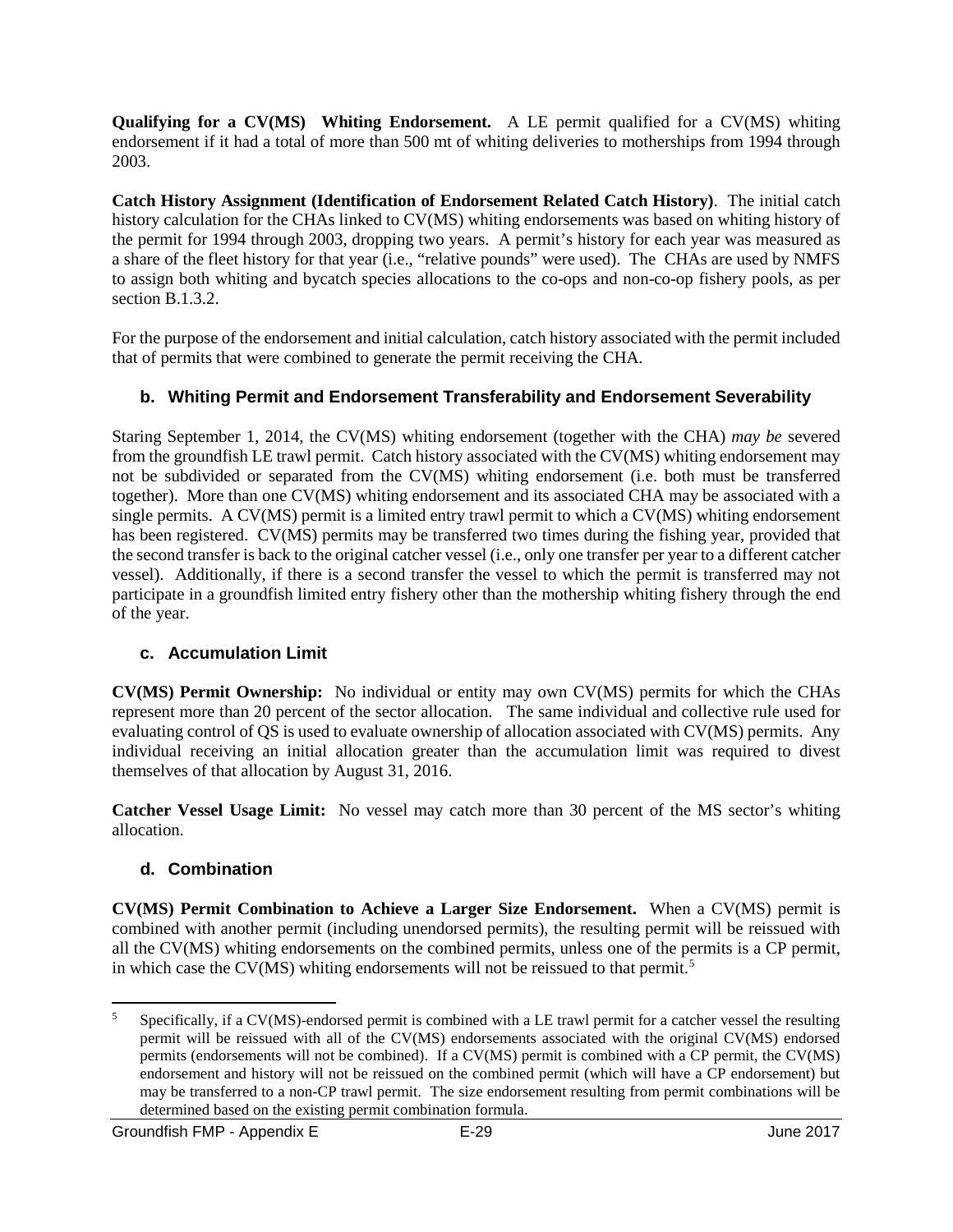#### *B-2.2.2 Mothership Processor Permit*

#### **a. Qualifying Entities**

The owners of qualifying motherships were issued MS permits. In the case of bareboat charters, the charterer of the bareboat was issued the permit.

#### **b. Qualification Requirements**

A qualifying mothership was one which processed at least 1,000 mt of whiting in each of any two years from 1997 through 2003.

#### **c. Transferability**

- 1. MS permits are transferable.
- 2. MS permits may be transferred to a vessel of any size (there is no size endorsements associated with the permit). MS permits **may not** be transferred to a vessel engaged in the *harvest* of whiting in the year of the transfer.
- 3. Limit on the Frequency of Transfers: MS permits may be transferred two times during the fishing year provided that the second transfer is back to the original mothership (i.e., only one transfer per year to a different mothership).<sup>[6](#page-32-0)</sup>

#### **d. Usage Limit**

No individual or entity owning a MS permit(s) may process more than 45 percent of the total MS sector whiting allocation.

#### **B-2.3 Co-op Formation and Operation Rules.**

#### *B-2.3.1 Who and Number of Co-ops*

Co-ops are not required but may be voluntarily formed among CV(MS) permit owners. The number of co-ops is indirectly limited by the limit on the minimum number of vessels able to form a co-op (see Section 2.3.3-b).

#### *B-2.3.2 When*

Each year at a date certain prior to the start of the fishery, MS and CV(MS) permit holders planning to participate in the MS sector must register with NMFS. At that time CV(MS) permit holders must identify which co-op they will participate in or if they plan to participate in the non-co-op fishery.

<span id="page-32-0"></span>The original vessel means either the vessel registered to the permit as of January 1 or, if no vessel is registered to the permit as of January 1, the original mothership is the first vessel to which it is registered after January 1.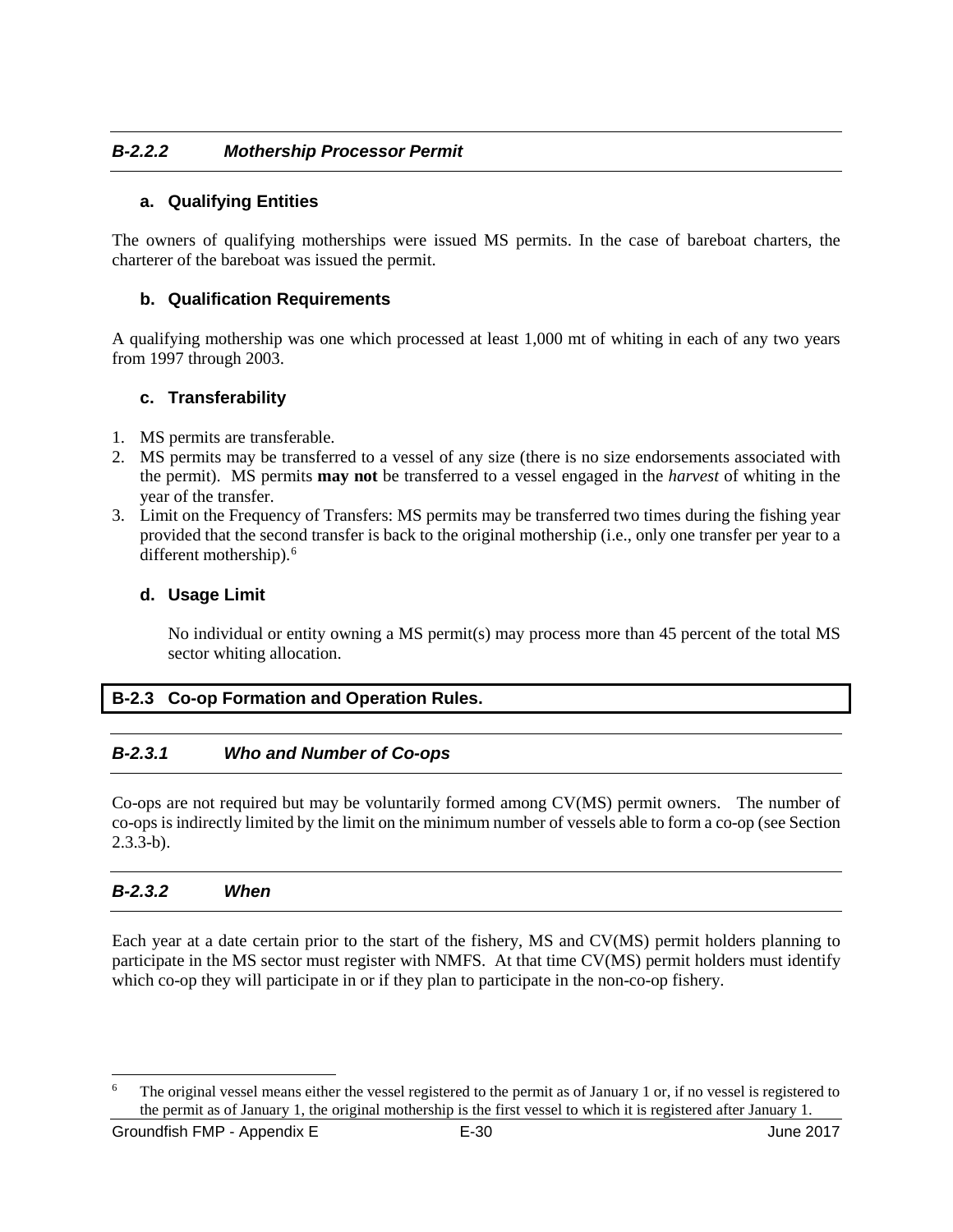#### *B-2.3.3 Co-op Agreement Standards*

#### **a. Submissions to NMFS and the Council**

**Co-op permit and agreement.** Federal co-op permits are issued for co-op agreements approved by NMFS. Signed copies of the cooperative contracts must be filed with NMFS.

#### **b. Number of Participants in Each Co-op (Including Inter-co-ops)**

CV permits may join together in separate harvester co-ops. A minimum of 20 percent of the CV(MS) permit holders are required to form a co-op.<sup>[7](#page-33-0)</sup> Co-ops may form co-ops with other co-ops. These co-ops may be formed to manage directed catch and/or bycatch. Whiting and bycatch allocations may be transferred among co-ops through inter-co-op agreements.

#### **c. Catch History Distributions among Permits**

Co-op agreements must stipulate that catch allocations to members of the co-op be based on their CHAs.

#### **d. Participation by Non-CV (MS) Endorsed Permits**

Through temporary arrangements a co-op allocation may be harvested by any catcher vessel holding a valid LE trawl permit which has joined the co-op (including one that does not have a  $CV(MS)$  endorsement).<sup>[8](#page-33-1)</sup>

#### **e. Other Required Co-op Agreement Provisions**

The Council intended that MS sector participants work with NMFS to develop and describe a process and co-op agreement requirements to include in implementing regulations for this action. Those regulations were developed and deemed by the Council as part of the implementation process.

A co-op agreement must include (but is not limited to):

- 1. A list of all vessels, and permit owners participating in the co-op and their share of the allocated CHAs which must match the amount distributed to individual permit holders by NMFS.
- 2. Signature of all permit holders participating in the co-op.
- 3. A plan to adequately monitor catch and bycatch.
- 4. Adequate enforcement and penalty provisions to ensure that catch and bycatch overages do not occur.
- 5. Measures designed to reduce bycatch of overfished species.
- 6. An obligation to manage inseason transfers of catch history.
- 7. An obligation to produce a final annual report to NMFS by March 31 documenting the co-op's catch and bycatch data and inseason transfers (the report is to be available for review by the public). The same annual report must be submitted to the Council each year prior to its April briefing book deadline (but no earlier than March 10).
- 8. Identification of a co-op manager who will:
	- a. serve as the contact person with NMFS, the Council and other co-ops,
	- b. be responsible for the annual distribution of catch and bycatch,

<span id="page-33-0"></span><sup>&</sup>lt;sup>7</sup> The minimum threshold number of participants required to form a co-op balances the potential advantages for multiple co-ops while limiting implementation and management costs and administrative requirements for managing this sector.

<span id="page-33-1"></span>As a member of the co-op, such a vessel is subject to Section B-2.4 and the indicated processor obligations.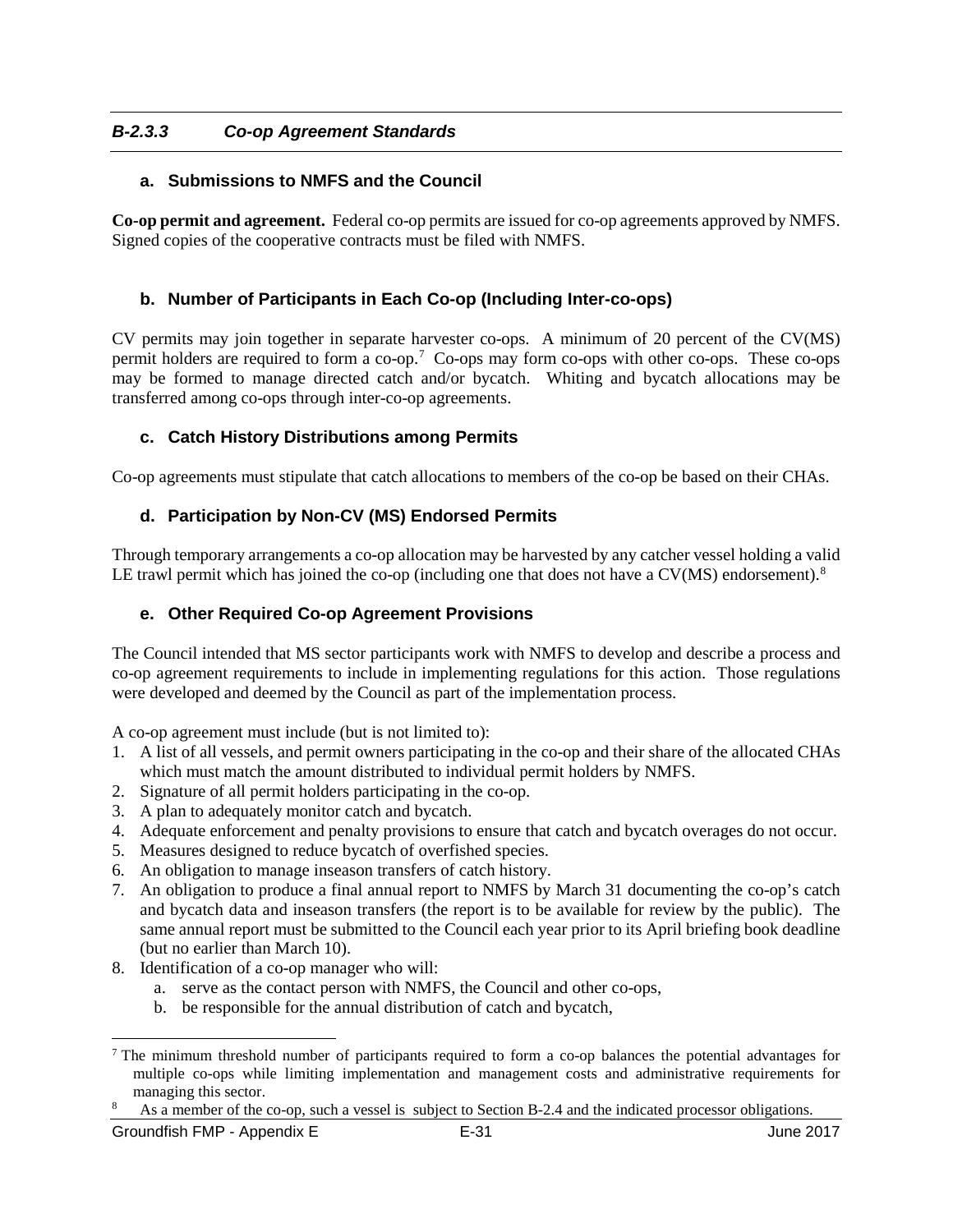- c. oversee transfers,
- d. prepare annual reports, and
- e. be authorized to receive or respond to any legal process against the co-op.
- 9. Provisions that prohibit co-op membership by permit holders that have incurred legal sanctions that prevent them from fishing groundfish in the Council region.
- 10. A provision that requires new owners to comply with membership restrictions in the co-op agreements.

#### **f. Additional Provisions for Inter-co-op Agreements**

- 1. In the case of two or more cooperatives entering into an inter-cooperative agreement, the inter-co-op agreement must incorporate and honor the provisions of the individual co-op agreements unless all such agreements (or modifications thereof) are resubmitted for approval.
- 2. The requirements of Sections 2.3.3.a-2.3.3.e apply to the inter-co-op agreement.

#### **g. Co-op Dissolution or Failure**

Co-op member may dissolve a co-op in season or NMFS may make a determination that the co-op has failed in season if the co-op agreement is no longer valid (e.g. co-op membership falls below 20 percent of the CV(MS)-endorsed limited entry permits).

#### **B-2.3.4 Annual Allocation Transferability**

- a. The annual allocations received by a co-op based on the CHAs obligataed to the co-op by its members may be transferred among co-op members and from one co-op to another so long as obligations to processors are met (as per Section B-2.4). Additionally, in order to transfer annual allocation from one co-op to another there must be a NMFS approved inter-co-op agreement.
- b. Allocations may not be transferred from the MS sector to another sector.

#### **B-2.4 Obligations to Processors (Processor Ties)**

Each year, LE permits participating in the co-op fishery must obligate to processors the catch for a coming year associated with the CHAs obligated to the co-op fishery.

#### *B-2.4.1 Formation and Modification of Processor Tie Obligations*

Processor tie obligations do not carry from one year to the next. Once obligated a CV(MS) whiting endorsement and its linked CHA are obligated to a single MS permit for an entire year but may change to a different MS permit in a following year through a preseason declaration of intent. Permits with multiple CV(MS) whiting endorsements and linked CHAs may obligate each of its CHAs to a different MS permit.

Between September 1 and December 31 of each year each CV(MS) permit is required to contact NMFS and indicate whether CV(MS) permit will be participating in the co-op or non-co-op fishery in the following year. If participating in the co-op fishery, then the CV(MS) permit must also provide the name of the MS permit(s) that the CV(MS) permit's CHA(s) will be obligated to in the following year (i.e., annual catcher vessel/mothership obligations that may be changed each year). By September 1 of each year, if the CV permit will be participating in the co-op fishery in the following year, then the CV permit must notify the MS permit of its intent to obligate CHA to that MS permit in the following year.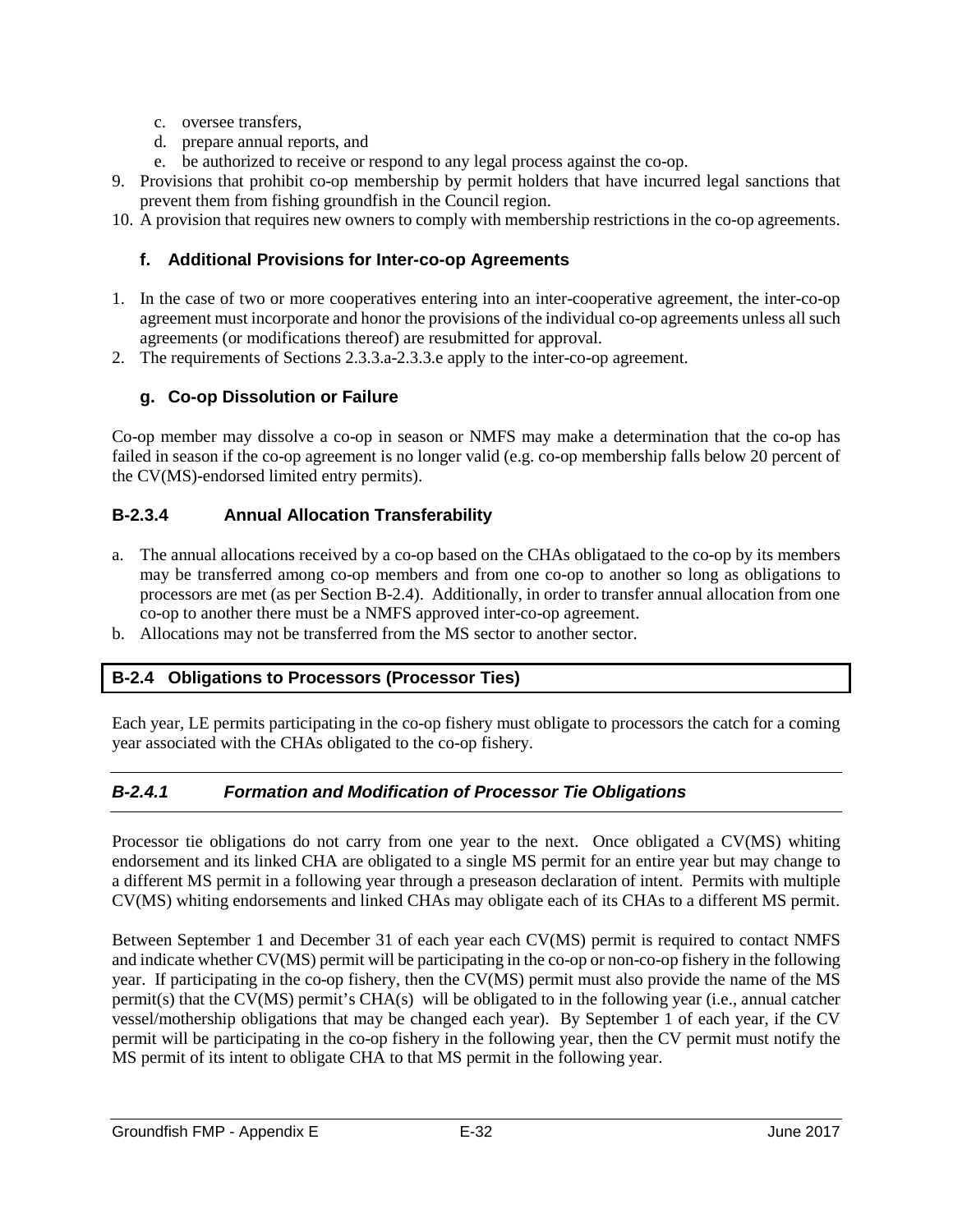**Mothership Permit Transfer.** If a mothership transfers its MS permit to a different mothership or different owner, the CV(MS) permit's CHA obligations for that year remains in place and transfers with the MS permit to the replacement mothership unless the obligation is changed by mutual agreement. The obligation does not extend beyond the fishing year.

## *B-2.4.2 Flexibility in Meeting Obligations to Processors*

#### **a. Temporary Transfer of the Annual Allocation Within the Co-op or from One Co-op to Another**

When CV(MS) permit owners transfer co-op allocations from one co-op member to another within the coop or from one co-op to another within an inter-co-op such allocations must be delivered to the mothership to which the allocation is obligated through the preseason declaration, unless released by mutual agreement.

#### **b. Mutual Agreement Exception**

By mutual agreement of the CV(MS) permit owner and MS permit to which the permit has obligated its CHA, a permit may deliver to a licensed mothership other than that to which the CHA is obligated.

#### **B-2.4.3 Mothership Processor Withdrawal**

If a mothership withdraws subsequent to quota assignment, then the CV(MS) permit is free to use the CHA that was previously obligated to that vessel in the co-op or non-co-op fishery. The MS permit shall notify NMFS and obligated CV(MS) permits of its withdrawal, and CV(MS) permits shall notify NMFS of their intent to participate in the co-op or non-co-op fishery thereafter. If continuing in co-op fishery, then the CV(MS) permit shall provide NMFS with the name of the new MS permit to which its CHA will be obligated for that season.

#### **B-2.5 NMFS Role**

#### *B-2.5.1 Permit and Endorsement Issuance*

NMFS issues all necessary permits and endorsements under the rules specified under this program. Appeals processes are provided as appropriate and necessary.

#### *B-2.5.2 Fishery Registration and Co-op Approval*

NMFS asset March 31 as the deadline by which all co-op agreements must be submitted for the coming year. NMFS reviews and approves or rejects co-op agreements based on standards provided here and other standards that it has deemed necessary to achieve the policy intent of the Council's actions.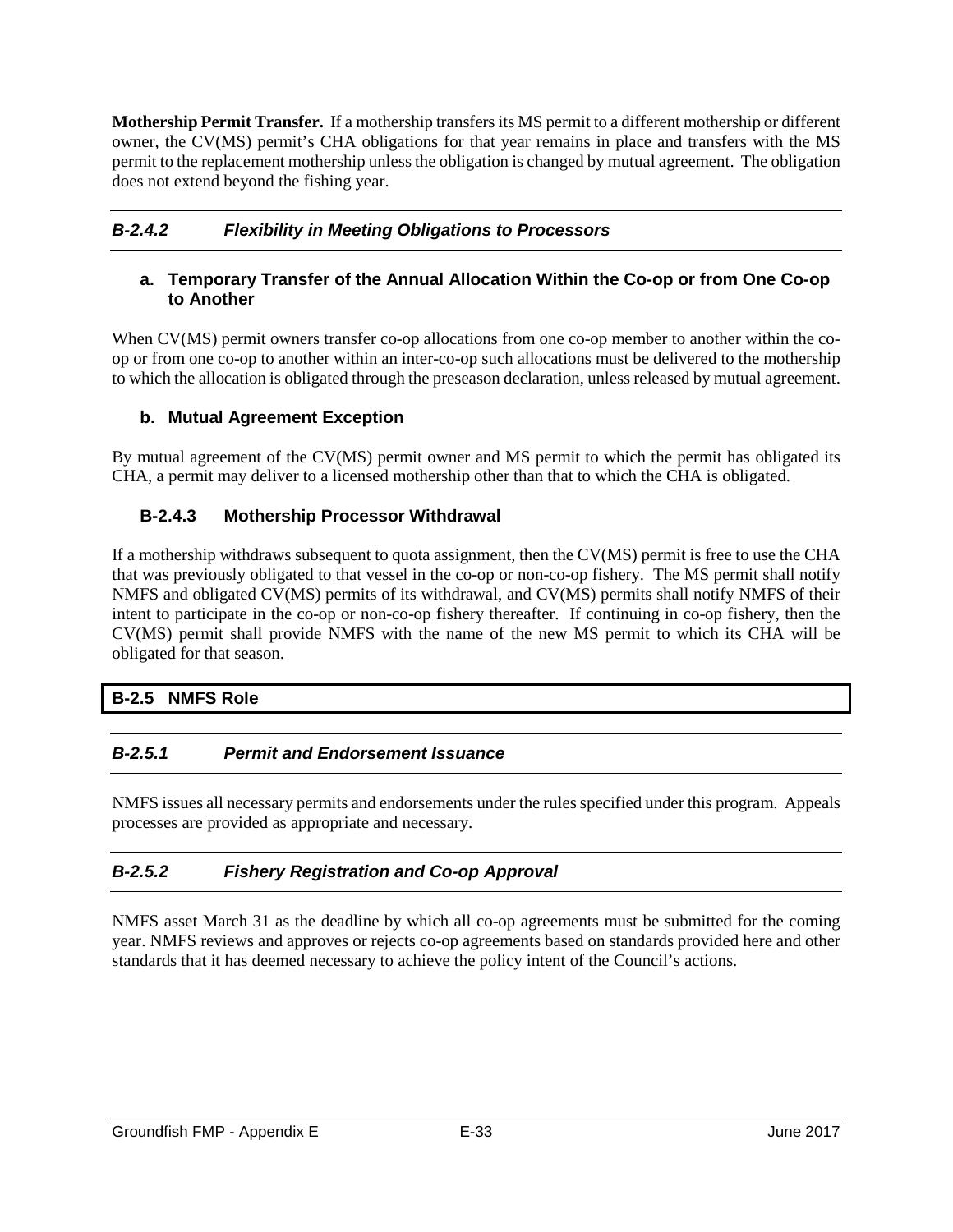## *B-2.5.3 Annual Allocation to Co-ops and the Non-co-op Fishery*

#### **a. Co-op Allocation**

Each year NMFS determines the percent of the mothership sector's harvest allocation to be given to each co-op based on the CHAs of the CV(MS) permits registered to the co-op that year. NMFS does not allocate to the individual permit holder; rather, NMFS allocates an aggregate amount of harvest tonnage annually to the co-op based on the CHAs associated with the CM(MS) permits of members of the co-ops.

#### **b. Non-co-op Allocation**

Each year NMFS determines the distribution to be given to the non-co-op fishery based on the CHAs that CV(MS) permit holders registered to participate in that fishery. Additionally, allocations for permits not renewed or not declared into the co-op fishery are assigned to the non-co-op fishery.

## *B-2.5.4 Fishery Management and Co-op Monitoring*

- 1. NMFS tracks all permit transfers and the invocation of mutual agreement exceptions. Permit transfers are not be valid until registered and acknowledged by NMFS.
- 2. NMFS monitors catch and closes segments of the fishery as necessary to ensure catch limits are not exceeded for:
	- a. the whiting mothership co-op fishery
	- b. the whiting mothership non-co-op fishery
	- c. the mothership whiting sector as a whole
- 3. NMFS does not necessarily monitor, but will investigate and enforce as it deems necessary, the permit and co-op obligations to motherships.
- 4. NMFS does not necessarily monitor or enforce (except as it deems necessary):
	- a. an individual permit's progress towards its catch allocations (permit level catch control is at the coop level and enforced through execution of the private contract)
	- b. a co-op's progress toward its catch allocation<sup>[9](#page-36-0)</sup>
	- c. actual performance of the co-op agreement (the parties to the contract will resolve through private contract and remedies any deviation from provisions such as that requiring that a vessel have the opportunity to harvest the catch allocated to the co-op based on that vessel's permit, Section B-2.3.3.c)
- 5. NMFS monitors other program provisions as needed. In some situations, there may need to be a declaration procedure to determine where a permit is delivering its obligated catch, for example, if a mothership withdraws without transferring its permit or reaching a mutual agreement for the transfer of obligated deliveries to a different mothership.

<span id="page-36-0"></span><sup>&</sup>lt;sup>9</sup> This assumes that there is an inter-co-op agreement in place that covers the entire co-op fishery. If such an agreement is not in place covering both catch and bycatch, NMFS may have to monitor catch by each individual co-op (but not by the individual vessels in the co-op).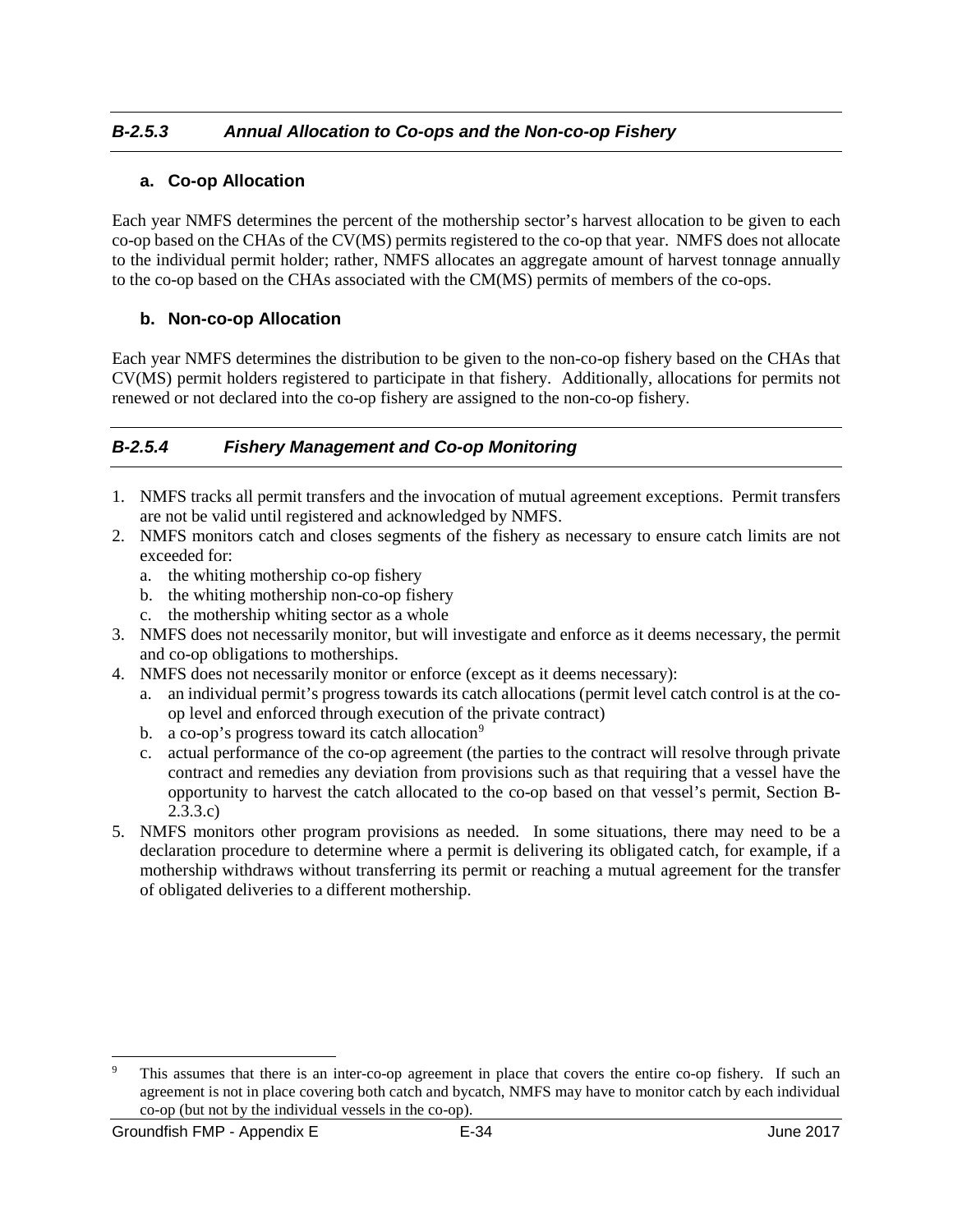## <span id="page-37-0"></span>**B-3 Whiting Shoreside Sector Co-Op Program (placeholder, not recommended)**

**The shoreside whiting sector will be managed with an IFQ program. This section header is being maintained so that section numbering here will correspond to section numbering in the alternatives and analysis in the EIS and other historic documents.**

# <span id="page-37-1"></span>**B-4 Catcher-Processors Co-op Program**

Catch by the CP sector is controlled primarily by closing the fishery when a constraining allocation is reached[.10](#page-37-2) Prior to the trawl rationalization program, CP vessels formed a co-op to achieve benefits that result from a slower-paced, more controlled harvest. The Council's rationalization policy created a limited number of CP endorsements, the requirement that a CP co-op qualify for a Federal co-op permit, and the specification in regulation of the amounts that will be available for harvest by the voluntary co-op. Under this policy, a new entrant must acquire a permit with a CP endorsement in order to enter the fishery. If the co-op system fails, it will be replaced by an IFQ program and the initial issuance of IFQ will be allocated equally among the permits (equally divided among all CP endorsed permits).

#### **B-4.1 Participation in the Catcher-Processor Sector , Endorsement Qualification and Permit Transferability.**

**Catcher-processor (CP) Endorsement**. The class of CP endorsed permits (CP permits) is limited by an endorsement placed on a LE permit. LE permits registered to qualified CP vessels were endorsed as CP permits. A qualified permit was one that harvested and processed in the CP sector of the Pacific whiting fishery at any time from 1997 through 2003. Only CP vessels with a CP endorsed LE permit are allowed to process whiting at-sea as part of the CP sector. LE permits with CP endorsements continue to be transferable.

**Participation as Mothership.** A vessel with a CP permit can also be registered to an MS permit at the same time but cannot operate as a mothership during the same year it participates in the CP fishery

**CP Permit Combination to Achieve a Larger Size Endorsement**. A CP permit that is combined with a LE trawl permit that is not CP endorsed will result in a single CP permit with a larger size endorsement. (A CV(MS) whiting endorsement on one of the permits being combined will not be reissued on the resulting permit.) The resulting size endorsement will be determined based on the existing permit combination formula.

**CP Permit Transfers to Smaller Vessels.** Length endorsement restrictions on LE permits endorsed for groundfish gear have been retained, however, the provision that requires that the size endorsements on trawl permits transferred to smaller vessels be reduced to the size of that smaller vessel was eliminated (i.e., length endorsements do not change when a trawl endorsed permit is transferred to a smaller vessel).

<span id="page-37-2"></span><sup>&</sup>lt;sup>10</sup> All references to catcher-processors in this section references to vessels operating in the catcher-processor sector. Vessels under 75' which which head, gut, tail, and freeze whiting or qualified for the processing exception as part of the shoreside sector (see Section A-1.3) are not covered here.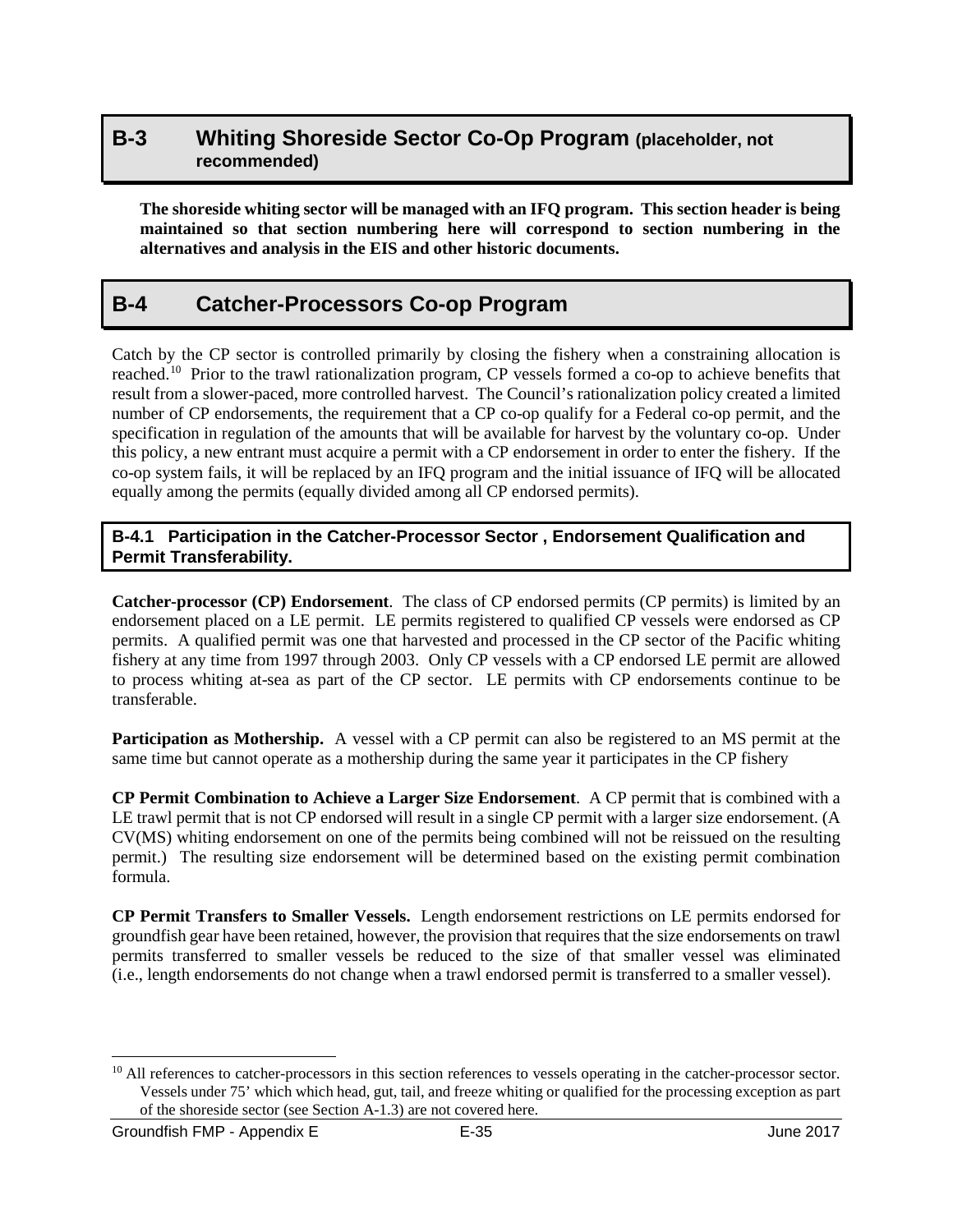**Number of Transfers Per Year.** CP permits may be transferred two times during the fishing year, provided that the second transfer is back to the original CP (i.e., only one transfer per year to a different CP).

#### **B-4.2 Co-op Formation and Operation Rules**

**Annual registration**. Catcher-processors form a co-op among themselves through a private agreement. Participation in the co-op is at the discretion of the holders of CP permit. If eligible participants choose to form a co-op, the CP sector will be managed as a private voluntary cooperative and governed by a private contract that specifies, among other things, allocation of whiting among CP permits, catch/bycatch management, and enforcement and compliance provisions. The co-op must submit an application to NMFS for a Federal co-op permit. NMFS will not establish an allocation of catch or catch history among permits unless the CP co-op system fails: the sector fails to organize itself under a single co-op agreement that qualifies for a Federal co-op permit and includes all CP permit holders for the duration of the entire year, or fails to meet its deemed responsibilities, or the co-op declares its own failure. If the co-op system fails, it will be replaced by an IFQ program and the initial issuance of IFQ will be divided equally among all CP endorsed permits.

**Annual Reporting Requirements**. The CP cooperative must submit a final annual report to the Council prior to its April briefing book deadline (but no earlier than March 10). The report must contain information about the current year's CP fishery, including the CP sector's annual allocation of Pacific whiting; the CP cooperative's actual retained and discarded catch of Pacific whiting, salmon, rockfish, groundfish, and other species on a vessel-by-vessel basis; a description of the method used by the CP cooperative to monitor performance of cooperative vessels that participated in the CP sector of the fishery; and a description of any actions taken by the CP cooperative in response to any vessels that exceed their allowed catch or bycatch. The report must also identify plans for the next year's CP fishery, including the companies participating in the cooperative, the harvest agreement, and catch monitoring and reporting requirements.

#### **B-4.3 NMFS Role**

## *B-4.3.1 Permit and Endorsement Issuance*

NMFS issues all necessary permits and endorsements under the rules specified under this program. Appeals processes are provided as appropriate and necessary.

## *B-4.3.2 Annual Allocation*

Harvest amounts for the co-op are specified in regulation. If the co-op fails, IFQ will be issued and divided equally among the 10 permits.

The CP sector allocation may be divided among eligible CP vessels (i.e., those CP vessels for which a CP permit is held) according to an agreed CP cooperative harvest schedule as specified by private contract.

#### *B-4.3.3 Fishery and Co-op Monitoring*

1. NMFS tracks all permit transfers. Permit transfers are not be valid until registered and acknowledged by NMFS.